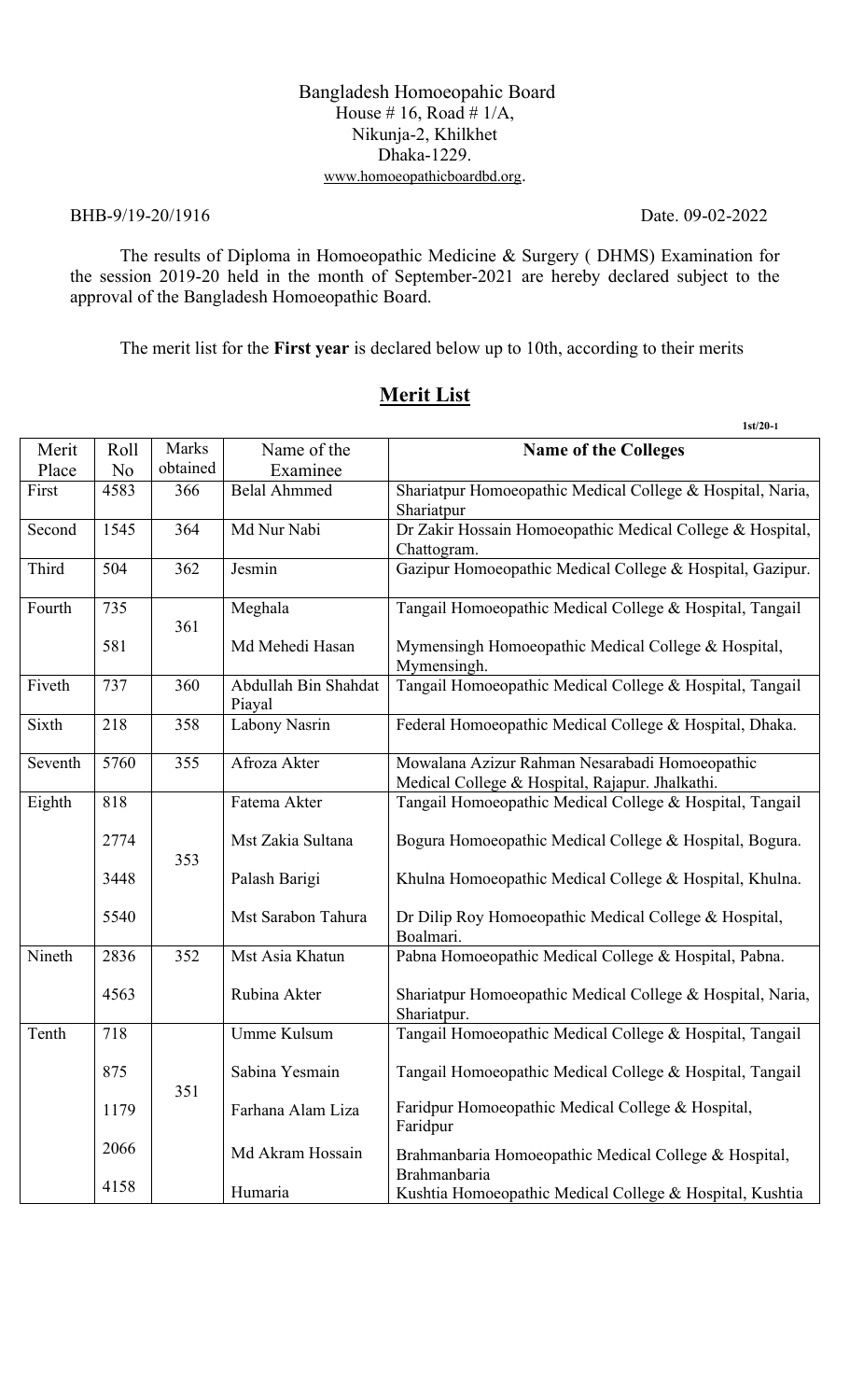|                            |                      |                            |     |     |                                          |                              |            |            | <u> Bangladesh Homoeopathic Medical College &amp; Hospital, Dhaka.</u> |      |      |            |
|----------------------------|----------------------|----------------------------|-----|-----|------------------------------------------|------------------------------|------------|------------|------------------------------------------------------------------------|------|------|------------|
| <b>Passed</b>              |                      |                            |     |     |                                          |                              |            |            |                                                                        |      |      |            |
| 01                         | 02                   | 03                         | 04  | 05  | 06                                       | 07                           | 08         | 09         | 10                                                                     | 13   | 14   | 15         |
| 16                         | 17                   | 18                         | 19  | 23  | 24                                       | 25                           | 26         | 28         | 32                                                                     | 33   | 34   | 35         |
| 36                         | 37                   | 39                         | 40  | 41  | 42                                       | 43                           | 44         | 45         | 46                                                                     | 47   | 48   | 49         |
| 50                         | 51                   | 52                         | 53  | 54  | 56                                       | 60                           | 61         | 63         | 64                                                                     | 65   | 66   | 67         |
| 70                         | 72                   | 73                         | 74  | 76  | 77                                       | 78                           | 79         | 81         | 82                                                                     | 83   | 84   | 85         |
| 86                         | 87                   | 88                         | 89  | 90  | 91                                       | 92                           | 93         | 94         | 95                                                                     | 96   | 97   | 99         |
| 100                        | 103                  | 104                        | 105 | 109 | 114                                      | 117                          | 118        | 119        | 123                                                                    | 124  | 126  | 128        |
| 129                        | 130                  | 131                        | 132 | 133 | 137                                      | 145                          | 149        | 150        | 151                                                                    | 152  | 154  | 155        |
| 156                        | 157                  | 158                        | 163 | 167 | 169                                      | 170                          | 173        | 174        | 175                                                                    | 176  | 180  | 181        |
| 183                        | 184                  | 191                        | 192 | 193 | 194                                      | 196                          | 199        | 200        | 5839                                                                   | 5845 | 5848 |            |
|                            | Supplimentary.       |                            |     |     |                                          |                              |            |            |                                                                        |      |      |            |
|                            |                      | Principles of Homoeopathy? |     |     |                                          | 115                          |            |            |                                                                        |      |      |            |
|                            | <b>Biology</b>       | Organon of Medicine        |     |     | 8<br>$^{\circ}_{\circ}$                  | 29<br>22                     | 27         | 38         | 57                                                                     | 68   | 80   | 101        |
|                            |                      |                            |     |     |                                          | 106                          | 107        | 134        | 135                                                                    | 136  | 141  | 142        |
|                            |                      |                            |     |     |                                          | 143                          | 148        | 171        | 178                                                                    | 182  | 185  | 187        |
|                            |                      | Physics & Chemistry        |     |     | °                                        | 30                           | 125        | 127        |                                                                        |      |      |            |
|                            | Expeled<br>With held |                            |     |     | $^{\circ}_{\circ}$<br>$^{\circ}_{\rm o}$ | $-$ -<br>162                 |            |            |                                                                        |      |      |            |
|                            |                      |                            |     |     |                                          | <b>Statistics of Result</b>  |            |            |                                                                        |      |      |            |
|                            |                      |                            |     |     |                                          |                              |            |            |                                                                        |      |      |            |
| Numbers of Listed Examinee |                      |                            |     |     |                                          | Numbers of Attended Examinee |            |            | Numbers of Passed Examinee                                             |      |      | Percentage |
|                            | 206                  |                            |     |     | 175                                      |                              |            |            | 130                                                                    |      |      | 63.10      |
|                            |                      |                            |     |     |                                          |                              |            |            |                                                                        |      |      |            |
|                            |                      |                            |     |     |                                          |                              |            |            | <u>Federal Homoeopathic Medical College &amp; Hospital, Dhaka.</u>     |      |      |            |
| 203                        | 204                  | 205                        | 206 | 207 | 208                                      | 209                          | 210        | 211        | 212                                                                    | 213  | 214  | 215        |
| <b>Passed</b><br>216       | 217                  | 219                        | 220 | 221 | 222                                      | 223                          | 224        | 225        | 226                                                                    | 227  | 228  | 229        |
| 230                        | 231                  | 232                        | 233 | 234 | 235                                      | 236                          | 237        | 238        | 239                                                                    | 241  | 242  | 243        |
| 244                        | 245                  | 246                        | 247 | 248 | 249                                      | 250                          | 251        | 253        | 254                                                                    | 256  | 257  | 258        |
| 260                        | 261                  | 262                        | 263 | 264 | 266                                      | 267                          | 268        | 269        | 270                                                                    | 271  | 274  | 275        |
| 276                        | 278                  | 279                        | 280 | 281 | 282                                      | 285                          | 288        | 289        | 290                                                                    | 291  | 292  | 293        |
| 294                        | 295                  | 296                        |     | 298 | 299                                      | 300                          | 301        | 303        | 305                                                                    | 306  | 307  | 308        |
|                            |                      |                            | 297 |     |                                          |                              |            |            |                                                                        |      |      |            |
| 309                        | 310                  | 311                        | 312 | 313 | 314                                      | 315                          | 316        | 317        | 318                                                                    | 319  | 320  | 321        |
| 322                        | 323                  | 324                        | 325 | 326 | 327                                      | 328                          | 329        | 330        | 331                                                                    | 332  | 333  | 334        |
| 335                        | 336                  | 337                        | 338 | 339 | 340                                      | 346                          | 347        | 348        | 349                                                                    | 350  | 351  | 352        |
| 353                        | 355                  | 358                        | 359 | 363 | 369                                      | 370                          | 371        | 374        | 5849                                                                   |      |      |            |
|                            | Supplimentary.       |                            |     |     |                                          |                              |            |            |                                                                        |      |      |            |
|                            | <b>Biology</b>       | Principles of Homoeopathy? |     |     | 8                                        | 277<br>354                   | 284<br>357 | 368<br>366 |                                                                        |      |      |            |
|                            | Expeled              |                            |     |     | $^{\circ}_{\circ}$                       | $-$                          |            |            |                                                                        |      |      |            |
|                            | With held            |                            |     |     | $^{\circ}_{\circ}$                       | $-$                          |            |            |                                                                        |      |      |            |

| $\sim$ $-$<br>Examinee<br><b>Numbers</b><br>usted.<br>nt i | Numbers of<br>Examinee<br>Affended | Numbers of<br>Examinee<br>Passed | Percent |
|------------------------------------------------------------|------------------------------------|----------------------------------|---------|
|                                                            | 2 J 4                              |                                  |         |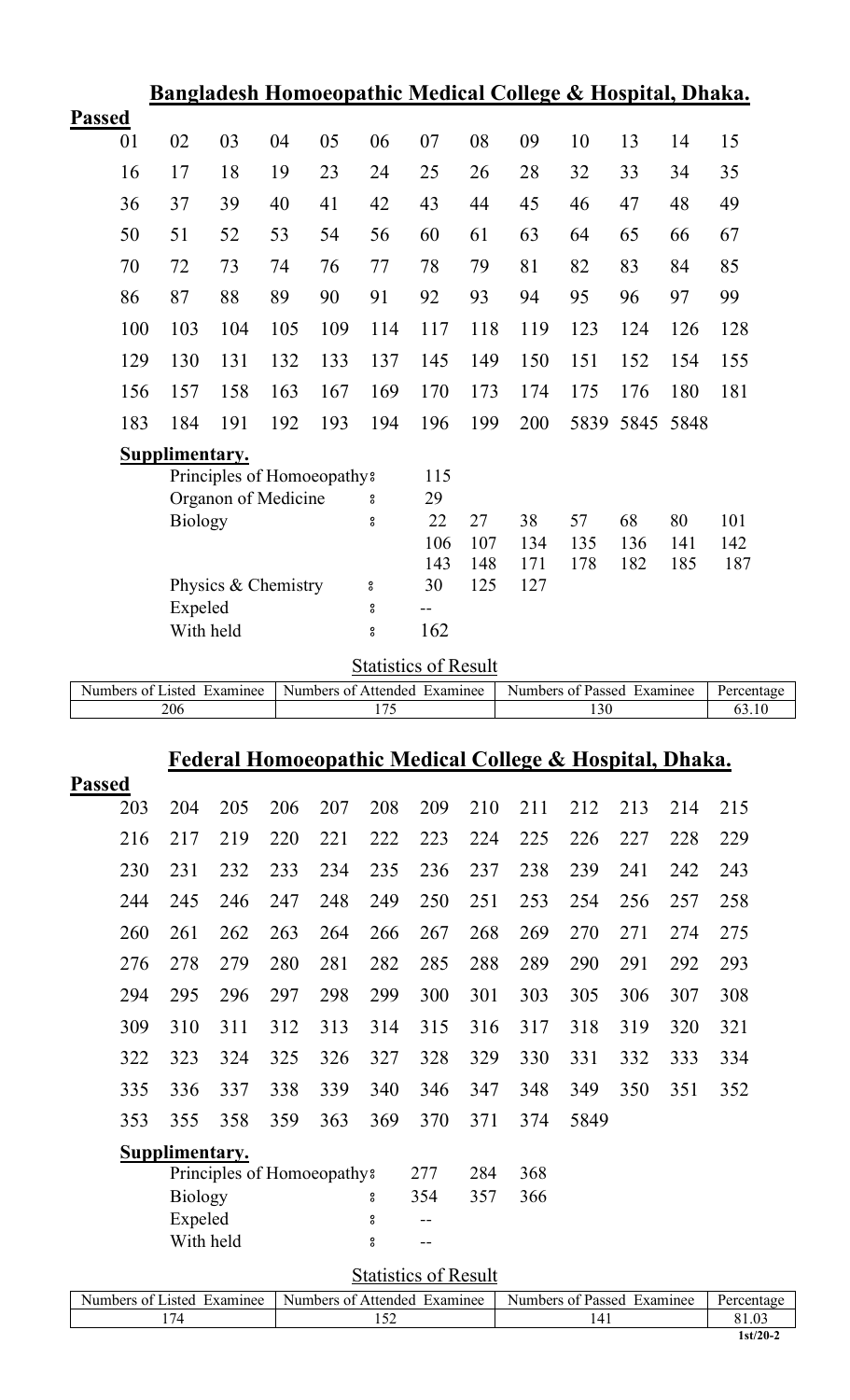|                       |                |     |                            |     |                    |                                                             |      |      | <u>Tanzim Homoeopathic Medical College &amp; Hospital, Narayangang.</u>    |      |     |     |                     |
|-----------------------|----------------|-----|----------------------------|-----|--------------------|-------------------------------------------------------------|------|------|----------------------------------------------------------------------------|------|-----|-----|---------------------|
| <b>Passed</b>         |                |     |                            |     |                    |                                                             |      |      |                                                                            |      |     |     |                     |
|                       | 376            | 377 | 379                        | 380 | 381                | 382                                                         | 383  | 384  | 385                                                                        | 387  | 388 | 389 | 390                 |
|                       | 391            | 392 | 393                        | 394 | 395                | 397                                                         | 399  | 401  | 402                                                                        | 404  | 405 | 407 | 408                 |
|                       | 409            | 411 | 412                        | 414 | 418                | 419                                                         | 421  | 5837 | 5850                                                                       | 5851 |     |     |                     |
| <b>Supplimentary.</b> |                |     |                            |     |                    |                                                             |      |      |                                                                            |      |     |     |                     |
|                       |                |     | Principles of Homoeopathy? |     |                    | 400                                                         | 403  | 413  |                                                                            |      |     |     |                     |
|                       |                |     | Organon of Medicine        |     | $\rm ^o$           | 410                                                         |      |      |                                                                            |      |     |     |                     |
|                       | <b>Biology</b> |     |                            |     | $\rm ^o$           | 398                                                         |      |      |                                                                            |      |     |     |                     |
|                       | Expeled        |     |                            |     | $\rm ^o$           |                                                             |      |      |                                                                            |      |     |     |                     |
|                       | With held      |     |                            |     | $^{\circ}_{\circ}$ | 415                                                         | 416  |      |                                                                            |      |     |     |                     |
|                       |                |     | Numbers of Listed Examinee |     |                    | <b>Statistics of Result</b><br>Numbers of Attended Examinee |      |      | Numbers of Passed Examinee                                                 |      |     |     | Percentage          |
|                       |                | 53  |                            |     |                    | 45                                                          |      |      |                                                                            | 38   |     |     | 71.69               |
|                       |                |     |                            |     |                    |                                                             |      |      | <b>Gazipur Homoeopathic Medical College &amp; Hospital, Gazipur.</b>       |      |     |     |                     |
| <b>Passed</b>         |                |     |                            |     |                    |                                                             |      |      |                                                                            |      |     |     |                     |
|                       | 425            | 426 | 427                        | 428 | 429                | 430                                                         | 431  | 432  | 433                                                                        | 434  | 435 | 436 | 437                 |
|                       | 438            | 439 | 440                        | 441 | 442                | 443                                                         | 444  | 445  | 446                                                                        | 448  | 449 | 450 | 451                 |
|                       | 452            | 453 | 454                        | 455 | 456                | 457                                                         | 458  | 459  | 460                                                                        | 461  | 462 | 464 | 465                 |
|                       | 466            | 468 | 469                        | 470 | 471                | 472                                                         | 474  | 475  | 476                                                                        | 477  | 478 | 479 | 482                 |
|                       | 483            | 484 | 485                        | 486 | 487                | 488                                                         | 489  | 490  | 492                                                                        | 493  | 494 | 495 | 497                 |
|                       | 498            | 499 | 500                        | 501 | 502                | 505                                                         | 506  | 507  | 508                                                                        | 509  | 510 | 511 | 512                 |
|                       | 513            | 514 | 515                        | 516 | 517                | 518                                                         | 519  | 523  | 524                                                                        | 525  | 526 | 527 | 528                 |
|                       | 529            | 530 | 531                        | 532 | 534                | 536                                                         | 538  | 539  | 540                                                                        | 541  | 542 | 543 | 544                 |
|                       |                |     |                            |     |                    |                                                             |      |      |                                                                            |      |     |     |                     |
|                       | 546            | 547 | 548                        | 549 | 550                | 551                                                         | 5847 |      |                                                                            |      |     |     |                     |
| Supplimentary.        |                |     |                            |     |                    | 503                                                         | 533  |      |                                                                            |      |     |     |                     |
|                       | <b>Biology</b> |     | Principles of Homoeopathy? |     | $\rm ^o$           | 480                                                         |      |      |                                                                            |      |     |     |                     |
|                       |                |     | Physics & Chemistry        |     | 8                  | 463                                                         | 496  | 520  | 545                                                                        |      |     |     |                     |
|                       | Expeled        |     |                            |     | $\rm ^o$           | $-$ -                                                       |      |      |                                                                            |      |     |     |                     |
|                       | With held      |     |                            |     | $\rm ^o$           |                                                             |      |      |                                                                            |      |     |     |                     |
|                       |                |     |                            |     |                    | Statistics of Result                                        |      |      |                                                                            |      |     |     |                     |
|                       |                |     | Numbers of Listed Examinee |     |                    | Numbers of Attended Examinee                                |      |      | Numbers of Passed Examinee                                                 |      |     |     | Percentage          |
|                       |                | 129 |                            |     |                    | 120                                                         |      |      |                                                                            | 112  |     |     | 86.82               |
|                       |                |     |                            |     |                    |                                                             |      |      | <b>Mymensingh Homoeopathic Medical College &amp; Hospital, Mymensingh.</b> |      |     |     |                     |
| <b>Passed</b>         |                |     |                            |     |                    |                                                             |      |      |                                                                            |      |     |     |                     |
|                       | 553            | 554 | 555                        | 556 | 557                | 558                                                         | 559  | 560  | 561                                                                        | 562  | 563 | 564 | 565                 |
|                       | 566            | 568 | 569                        | 570 | 571                | 576                                                         | 577  | 578  | 579                                                                        | 580  | 582 | 583 | 584                 |
|                       | 585            | 587 | 588                        | 589 | 593                | 594                                                         | 595  | 596  | 597                                                                        | 599  | 602 | 603 | 604                 |
|                       | 607            | 608 | 609                        | 610 | 611                | 613                                                         | 615  | 616  | 617                                                                        | 618  | 619 | 620 | 623                 |
|                       | 624            | 625 | 626                        | 627 | 628                | 632                                                         | 633  | 634  | 636                                                                        | 637  | 638 | 639 | 640                 |
|                       | 641            | 642 | 643                        | 644 | 646                | 647                                                         | 648  | 649  | 650                                                                        | 651  | 653 | 655 | 656                 |
|                       | 657            | 658 | 659                        | 660 | 661                | 662                                                         | 663  | 667  | 668                                                                        | 669  | 670 | 671 | 672                 |
|                       | 673            | 674 | 675                        | 676 | 677                | 681                                                         | 684  | 685  | 687                                                                        | 688  | 691 | 692 | 694                 |
|                       | 695            | 696 | 698                        | 699 | 700                | 702                                                         | 703  | 705  | 706                                                                        | 709  | 710 | 712 | 713                 |
|                       | 715            |     |                            |     |                    |                                                             |      |      |                                                                            |      |     |     |                     |
| <b>Supplimentary.</b> |                |     |                            |     |                    |                                                             |      |      |                                                                            |      |     |     |                     |
|                       |                |     | Principles of Homoeopathy: |     |                    | 572                                                         | 573  | 590  | 601                                                                        | 605  | 612 | 622 | 630                 |
|                       |                |     |                            |     |                    | 652                                                         | 665  | 666  | 680                                                                        | 682  | 683 | 686 | 689                 |
|                       |                |     |                            |     |                    | 690                                                         | 693  | 697  | 701                                                                        | 707  | 708 | 711 |                     |
|                       | Expeled        |     |                            |     | $\rm ^o$           |                                                             |      |      |                                                                            |      |     |     |                     |
|                       | With held      |     |                            |     | $\rm ^o$           |                                                             |      |      |                                                                            |      |     |     |                     |
|                       |                |     |                            |     |                    | <b>Statistics of Result</b>                                 |      |      |                                                                            |      |     |     |                     |
|                       |                | 163 | Numbers of Listed Examinee |     |                    | Numbers of Attended Examinee<br>155                         |      |      | Numbers of Passed Examinee                                                 | 119  |     |     | Percentage<br>73.00 |
|                       |                |     |                            |     |                    |                                                             |      |      |                                                                            |      |     |     | $1st/20-3$          |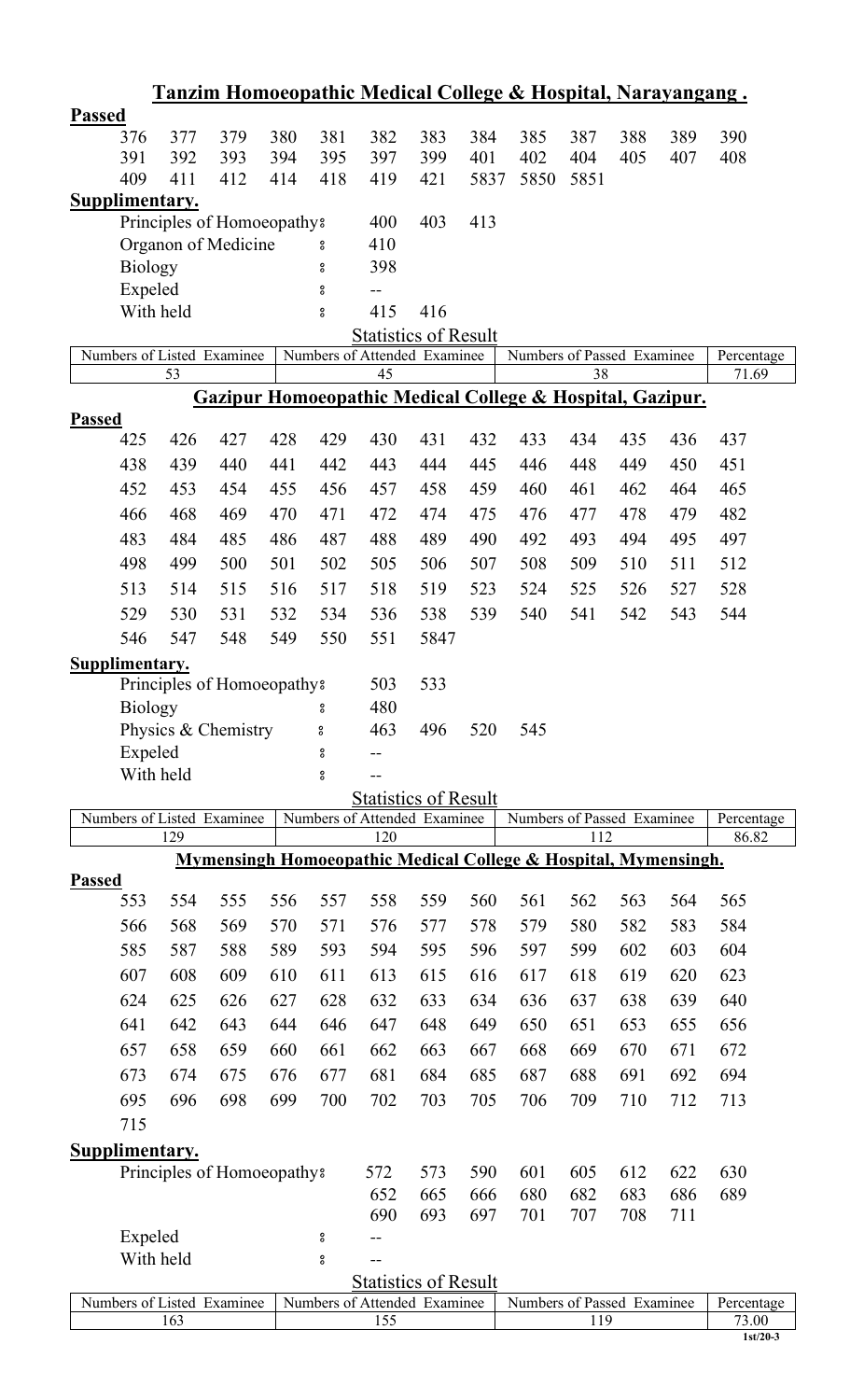|               |                       |     |                            |     |                    |                                                             |     |     | <u> Tangail Homoeopathic Medical College &amp; Hospital, Tangail.</u>  |     |     |     |                                                                                        |
|---------------|-----------------------|-----|----------------------------|-----|--------------------|-------------------------------------------------------------|-----|-----|------------------------------------------------------------------------|-----|-----|-----|----------------------------------------------------------------------------------------|
| <b>Passed</b> |                       |     |                            |     |                    |                                                             |     |     |                                                                        |     |     |     |                                                                                        |
|               | 716                   | 717 | 720                        | 721 | 722                | 724                                                         | 725 | 726 | 727                                                                    | 729 | 730 | 731 | 732                                                                                    |
|               | 733                   | 736 | 738                        | 741 | 742                | 743                                                         | 744 | 745 | 746                                                                    | 747 | 748 | 749 | 750                                                                                    |
|               | 751                   | 752 | 753                        | 754 | 755                | 756                                                         | 758 | 759 | 760                                                                    | 763 | 765 | 769 | 770                                                                                    |
|               | 771                   | 772 | 773                        | 774 | 775                | 776                                                         | 777 | 778 | 779                                                                    | 781 | 782 | 783 | 785                                                                                    |
|               | 786                   | 788 | 789                        | 790 | 791                | 792                                                         | 793 | 794 | 795                                                                    | 796 | 797 | 799 | 801                                                                                    |
|               | 802                   | 803 | 804                        | 805 | 806                | 807                                                         | 808 | 809 | 810                                                                    | 811 | 812 | 813 | 815                                                                                    |
|               | 816                   | 817 | 819                        | 820 | 821                | 822                                                         | 823 | 827 | 828                                                                    | 829 | 832 | 833 | 834                                                                                    |
|               | 835                   | 836 | 837                        | 838 | 839                | 842                                                         | 843 | 844 | 845                                                                    | 846 | 847 | 848 | 849                                                                                    |
|               | 850                   | 852 | 853                        | 854 | 855                | 856                                                         | 857 | 858 | 859                                                                    | 860 | 861 | 862 | 863                                                                                    |
|               | 864                   | 865 | 867                        | 868 | 869                | 870                                                         | 871 | 872 | 873                                                                    | 874 | 876 | 877 | 878                                                                                    |
|               | 880                   | 881 | 882                        | 883 | 884                | 892                                                         | 893 | 894 | 895                                                                    | 896 | 897 | 899 |                                                                                        |
|               | <b>Supplimentary.</b> |     |                            |     |                    |                                                             |     |     |                                                                        |     |     |     |                                                                                        |
|               |                       |     | Principles of Homoeopathy? |     |                    | 734                                                         | 739 | 898 | 900                                                                    |     |     |     |                                                                                        |
|               |                       |     | Physics & Chemistry        |     | °                  | 723                                                         | 762 | 787 | 800                                                                    | 814 |     |     |                                                                                        |
|               | Expeled               |     |                            |     | 8                  |                                                             |     |     |                                                                        |     |     |     |                                                                                        |
|               | With held             |     |                            |     | $\rm ^o$           | 728                                                         | 780 | 824 | 825                                                                    | 887 | 888 |     |                                                                                        |
|               |                       |     |                            |     |                    | <b>Statistics of Result</b>                                 |     |     |                                                                        |     |     |     |                                                                                        |
|               |                       | 185 | Numbers of Listed Examinee |     |                    | Numbers of Attended Examinee<br>174                         |     |     | Numbers of Passed Examinee                                             | 153 |     |     | Percentage<br>82.70                                                                    |
|               |                       |     |                            |     |                    |                                                             |     |     |                                                                        |     |     |     |                                                                                        |
|               |                       |     |                            |     |                    |                                                             |     |     |                                                                        |     |     |     |                                                                                        |
|               |                       |     |                            |     |                    |                                                             |     |     | <u>Jamalpur Homoeopathic Medical College &amp; Hospital, Jamalpur.</u> |     |     |     |                                                                                        |
| <b>Passed</b> | 901                   | 902 | 903                        | 904 | 906                | 909                                                         | 910 | 911 | 912                                                                    | 913 | 915 | 916 | 917                                                                                    |
|               | 918                   | 919 | 920                        | 921 | 922                | 923                                                         | 924 | 925 | 926                                                                    | 927 | 928 | 929 | 931                                                                                    |
|               | 933                   | 934 | 936                        | 938 | 939                | 940                                                         | 941 | 942 | 943                                                                    |     |     |     |                                                                                        |
|               |                       |     |                            |     |                    |                                                             |     |     |                                                                        |     |     |     |                                                                                        |
|               | <b>Supplimentary.</b> |     | Physics & Chemistry        |     | °                  | 908<br>905                                                  |     | 932 |                                                                        |     |     |     |                                                                                        |
|               | Expeled               |     |                            |     | °                  |                                                             |     |     |                                                                        |     |     |     |                                                                                        |
|               | With held             |     |                            |     | $^{\circ}_{\circ}$ |                                                             |     |     |                                                                        |     |     |     |                                                                                        |
|               |                       |     |                            |     |                    | <b>Statistics of Result</b>                                 |     |     |                                                                        |     |     |     |                                                                                        |
|               |                       |     | Numbers of Listed Examinee |     |                    | Numbers of Attended Examinee                                |     |     | Numbers of Passed Examinee                                             |     |     |     | Percentage                                                                             |
|               |                       | 43  |                            |     |                    | 41                                                          |     |     |                                                                        | 35  |     |     | 81.39                                                                                  |
|               |                       |     |                            |     |                    |                                                             |     |     |                                                                        |     |     |     | <u>Sarishabari Homoeopathic Medical College &amp; Hospital, Sarishabari, jamalpur.</u> |
| <b>Passed</b> |                       |     |                            |     |                    |                                                             |     |     |                                                                        |     |     |     |                                                                                        |
|               | 945                   | 946 | 947                        | 950 | 952                | 953                                                         | 954 | 955 | 956                                                                    | 957 | 958 | 959 | 962                                                                                    |
|               | 963                   | 964 | 966                        | 967 | 968                | 970                                                         | 971 | 972 | 973                                                                    | 974 | 977 | 978 |                                                                                        |
|               | Supplimentary.        |     |                            |     |                    |                                                             |     |     |                                                                        |     |     |     |                                                                                        |
|               |                       |     | Principles of Homoeopathy? |     |                    | 944                                                         | 948 | 951 | 961                                                                    | 975 | 976 |     |                                                                                        |
|               |                       |     | Physics & Chemistry        |     | °                  | 960                                                         |     |     |                                                                        |     |     |     |                                                                                        |
|               | Expeled               |     |                            |     | °                  | $-1$                                                        |     |     |                                                                        |     |     |     |                                                                                        |
|               | With held             |     |                            |     | 8                  | $- -$                                                       |     |     |                                                                        |     |     |     |                                                                                        |
|               |                       |     | Numbers of Listed Examinee |     |                    | <b>Statistics of Result</b><br>Numbers of Attended Examinee |     |     | Numbers of Passed Examinee                                             |     |     |     | Percentage                                                                             |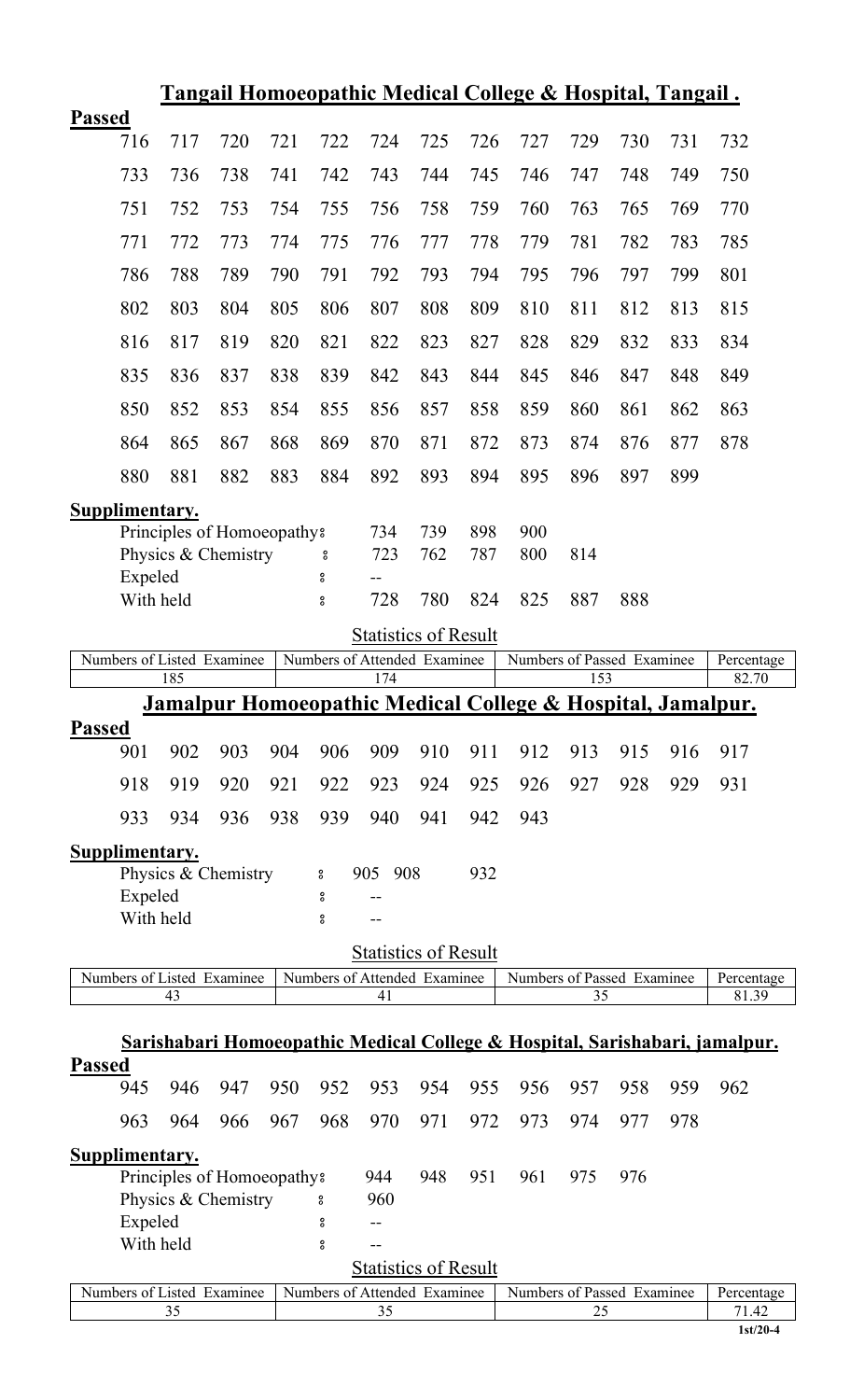|                       |                |      |                                        |      |                              |              |                             |      |                                                                             |      |           |      | <u>Alhaj Abdul Quddus Homoeopathic Medical College &amp; Hospital, Kishoreganj.</u> |
|-----------------------|----------------|------|----------------------------------------|------|------------------------------|--------------|-----------------------------|------|-----------------------------------------------------------------------------|------|-----------|------|-------------------------------------------------------------------------------------|
| <b>Passed</b>         |                |      |                                        |      |                              |              |                             |      |                                                                             |      |           |      |                                                                                     |
|                       | 979            | 980  | 981                                    | 982  | 983                          | 984          | 985                         | 986  | 987                                                                         | 988  | 989       | 990  | 991                                                                                 |
|                       | 992            | 993  | 994                                    | 995  | 996                          | 997          | 998                         | 1003 | 1004                                                                        | 1005 | 1006      | 1007 | 1008                                                                                |
|                       | 1009           | 1010 | 1011                                   | 1012 | 1014                         | 1015         | 1016                        | 1017 | 1018                                                                        | 1019 | 1020      | 1021 | 1022                                                                                |
|                       | 1024           | 1025 | 1026                                   | 1027 | 1028                         | 1029         | 1030                        | 1031 | 1032                                                                        | 1033 | 1034      | 1035 | 1036                                                                                |
|                       | 1037           | 1038 | 1039                                   | 1040 | 1041                         | 1042         | 1043                        | 1044 | 1045                                                                        | 1046 | 1047      | 1048 | 1050                                                                                |
|                       | 1052           | 1053 | 1054                                   | 1055 | 1056                         | 1059         | 1060                        | 1062 | 1063                                                                        | 1064 | 1065      | 1066 | 1068                                                                                |
| Supplimentary.        |                |      |                                        |      |                              |              |                             |      |                                                                             |      |           |      |                                                                                     |
|                       | Expeled        |      | Principles of Homoeopathy <sup>8</sup> |      |                              | 1013         | 1023                        |      |                                                                             |      |           |      |                                                                                     |
|                       | With held      |      |                                        |      | 8<br>8                       | --           |                             |      |                                                                             |      |           |      |                                                                                     |
|                       |                |      |                                        |      |                              |              | <b>Statistics of Result</b> |      |                                                                             |      |           |      |                                                                                     |
|                       |                |      | Numbers of Listed Examinee             |      | Numbers of Attended Examinee |              |                             |      | Numbers of Passed Examinee                                                  |      |           |      | Percentage                                                                          |
|                       |                | 90   |                                        |      |                              | 81           |                             |      | <u>Narsingdi Begum Fatikunnesa Idris Homoeopathic Medical College &amp;</u> | 78   |           |      | 86.66                                                                               |
|                       |                |      |                                        |      |                              |              | Hospital, Narsingdi.        |      |                                                                             |      |           |      |                                                                                     |
| <b>Passed</b>         |                |      |                                        |      |                              |              |                             |      |                                                                             |      |           |      |                                                                                     |
|                       | 1069           | 1070 | 1071                                   | 1073 | 1075                         |              |                             |      | 1076 1077 1080 1081 1082 1083 1084 1086                                     |      |           |      |                                                                                     |
|                       | 1087           | 1088 | 1089                                   | 1091 |                              | 1092 1093    | 1094 1095                   |      | 1096 1097 1098                                                              |      |           | 1101 | 1102                                                                                |
|                       | 1103           | 1104 | 1105                                   |      | 1106 1107 1108 1110          |              |                             | 1111 | 1112 1113                                                                   |      | 1114 1115 |      | 1116                                                                                |
|                       | 1118           | 1121 |                                        |      |                              |              |                             |      | 1122 1123 1124 1125 1126 1127 1128 1129 1130 1131 1132                      |      |           |      |                                                                                     |
|                       |                |      |                                        |      |                              |              |                             |      | 1133 1134 1136 1137 1138 1139 1140 1141 1144 1147 1150                      |      |           |      |                                                                                     |
| Supplimentary.        |                |      |                                        |      |                              |              |                             |      |                                                                             |      |           |      |                                                                                     |
|                       |                |      | Principles of Homoeopathy?             |      |                              | 1072         | 1100                        |      |                                                                             |      |           |      |                                                                                     |
|                       |                |      | Organon of Medicine                    |      | 8                            | 1079         |                             |      |                                                                             |      |           |      |                                                                                     |
|                       | <b>Biology</b> |      | Physics & Chemistry                    |      | °<br>8                       | 1085<br>1074 | 1109<br>1143                |      | 1145 5830                                                                   |      |           |      |                                                                                     |
|                       | Expeled        |      |                                        |      | 8                            |              |                             |      |                                                                             |      |           |      |                                                                                     |
|                       | With held      |      |                                        |      | °                            |              |                             |      |                                                                             |      |           |      |                                                                                     |
|                       |                |      |                                        |      |                              |              | <b>Statistics of Result</b> |      |                                                                             |      |           |      |                                                                                     |
|                       |                | 85   | Numbers of Listed Examinee             |      | Numbers of Attended Examinee | 78           |                             |      | Numbers of Passed Examinee                                                  | 63   |           |      | Percentage<br>74.11                                                                 |
|                       |                |      |                                        |      |                              |              |                             |      | Faridpur Homoeopathic Medical College & Hospital, Faridpur.                 |      |           |      |                                                                                     |
| <b>Passed</b>         |                |      |                                        |      |                              |              |                             |      |                                                                             |      |           |      |                                                                                     |
|                       | 1153           | 1155 | 1156                                   | 1157 | 1158                         | 1159         | 1160                        | 1161 | 1162                                                                        | 1163 | 1164      | 1165 | 1167                                                                                |
|                       | 1168           | 1169 | 1170                                   | 1171 | 1172                         | 1173         | 1174                        | 1175 | 1176                                                                        | 1177 | 1178      | 1181 | 1182                                                                                |
|                       | 1183           | 1184 | 1185                                   | 1186 | 1187                         | 1189         | 1190                        | 1191 | 1192                                                                        | 1193 | 1195      | 1196 | 1197                                                                                |
|                       | 1198           | 1199 | 1200                                   | 1201 | 1203                         | 1204         | 1205                        | 1206 | 1207                                                                        | 1208 | 1209      | 1210 | 1211                                                                                |
|                       | 1212           | 1213 | 1214                                   | 1215 | 1216                         | 1217         | 1218                        | 1219 | 1220                                                                        | 1222 | 1223      | 1224 | 1225                                                                                |
|                       | 1226           | 1227 | 1228                                   | 1229 | 1230                         | 1231         | 1232                        | 1233 | 1234                                                                        | 1235 | 1240      | 1242 | 1244                                                                                |
|                       | 1245           | 1246 | 1247                                   | 1248 | 1253                         | 1254         | 1255                        | 1257 | 1258                                                                        | 1259 | 1260      | 1262 | 1264                                                                                |
|                       | 1265           | 1267 | 1268                                   | 1269 | 1270                         | 1271         | 1273                        |      |                                                                             |      |           |      |                                                                                     |
| <b>Supplimentary.</b> |                |      |                                        |      |                              |              |                             |      |                                                                             |      |           |      |                                                                                     |
|                       | Expeled        |      | Principles of Homoeopathy?             |      | 8                            | 1166         | 1256 1261                   |      |                                                                             |      |           |      |                                                                                     |
|                       | With held      |      |                                        |      | 8                            |              |                             |      |                                                                             |      |           |      |                                                                                     |
|                       |                |      |                                        |      |                              |              | <b>Statistics of Result</b> |      |                                                                             |      |           |      |                                                                                     |
|                       |                | 121  | Numbers of Listed Examinee             |      | Numbers of Attended Examinee | 103          |                             |      | Numbers of Passed Examinee                                                  | 99   |           |      | Percentage<br>81.81                                                                 |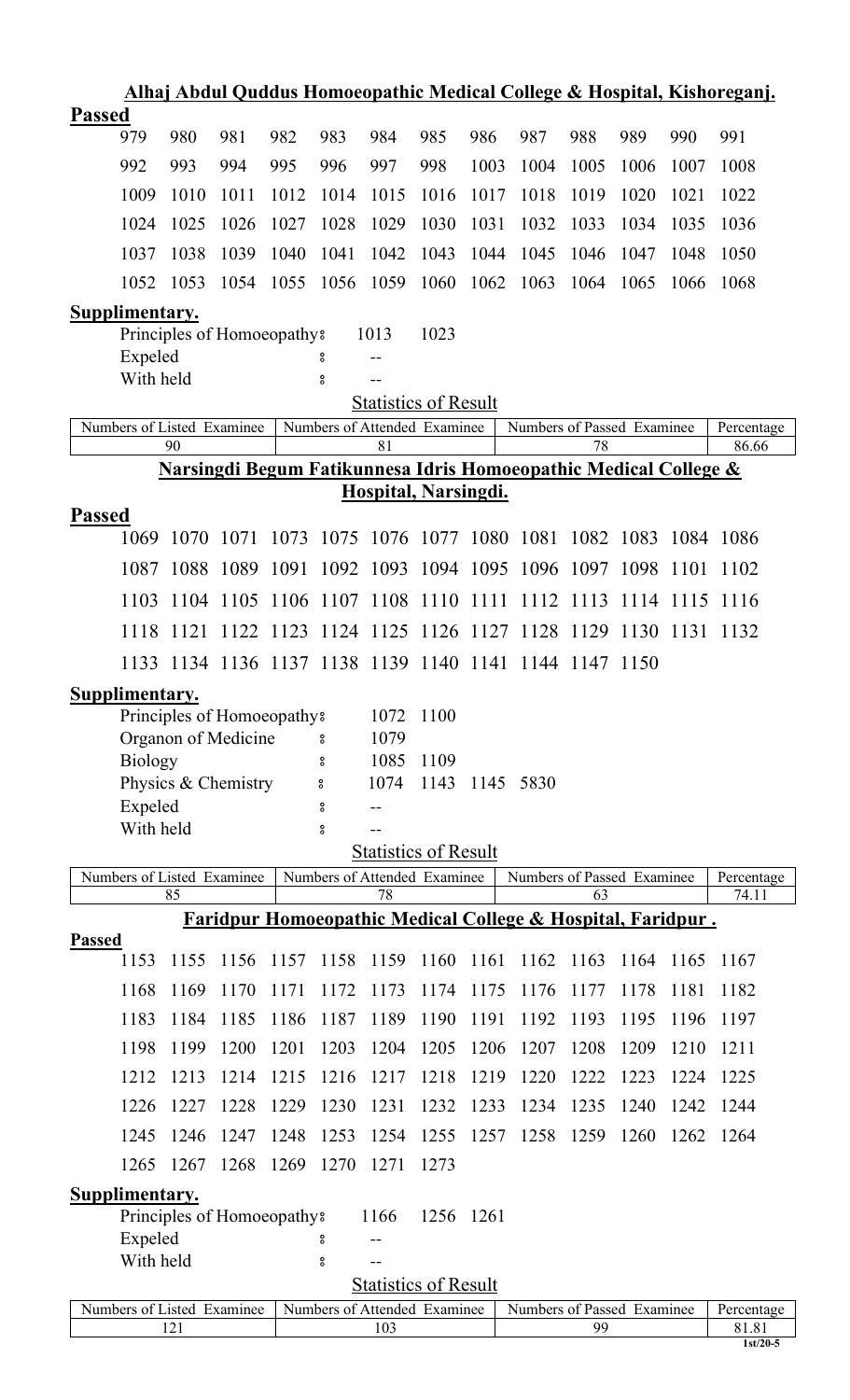|               |                |                |                                            |                     |                                    |              |      |                                                                  |       |       |           | Kazi Sirajul Islam Homoeopathic Medical College & Hospital, Alfadanga, Faridpur. |
|---------------|----------------|----------------|--------------------------------------------|---------------------|------------------------------------|--------------|------|------------------------------------------------------------------|-------|-------|-----------|----------------------------------------------------------------------------------|
| <b>Passed</b> |                |                |                                            |                     |                                    |              |      |                                                                  |       |       |           |                                                                                  |
|               |                |                |                                            |                     |                                    |              |      | 1274 1275 1276 1277 1279 1280 1281 1283 1285 1286 1287 1289 1290 |       |       |           |                                                                                  |
|               | 1292           | 1294 1295      |                                            |                     | 1297 1298 1299 1300                |              |      | 1301 1303 1305 1306                                              |       |       | 1307 1308 |                                                                                  |
|               | 1310           |                |                                            |                     |                                    |              |      | 1314 1315 1317 1322 1323 1324 1325 1326 1327 1330                |       |       | 1331      | 1332                                                                             |
|               | 1334           |                |                                            |                     |                                    |              |      |                                                                  |       |       |           |                                                                                  |
|               | Supplimentary. |                |                                            |                     |                                    |              |      |                                                                  |       |       |           |                                                                                  |
|               | Expeled        |                | Principles of Homoeopathy?                 | ိ                   | 1288                               | 1296         |      | 1302 1318 1319                                                   |       |       |           |                                                                                  |
|               | With held      |                |                                            | 8                   |                                    |              |      |                                                                  |       |       |           |                                                                                  |
|               |                |                |                                            |                     | <b>Statistics of Result</b>        |              |      |                                                                  |       |       |           |                                                                                  |
|               |                |                | Numbers of Listed Examinee                 |                     | Numbers of Attended Examinee       |              |      | Numbers of Passed Examinee                                       |       |       |           | Percentage                                                                       |
|               |                | 62             |                                            |                     | 60                                 |              |      |                                                                  | 40    |       |           | 64.51                                                                            |
|               |                |                |                                            |                     |                                    |              |      | Rajbari Homoeopathic Medical College & Hospital, Rajbari.        |       |       |           |                                                                                  |
| <b>Passed</b> |                |                |                                            |                     |                                    |              |      |                                                                  |       |       |           |                                                                                  |
|               |                |                |                                            |                     |                                    |              |      | 1336 1337 1338 1340 1341 1344 1345 1347 1348 1349 1350 1351 1352 |       |       |           |                                                                                  |
|               |                |                |                                            |                     |                                    |              |      | 1353 1357 1358 1359 1360 1361 1362 1363 1364 1365 1366 1369 1372 |       |       |           |                                                                                  |
|               |                |                |                                            |                     |                                    |              |      | 1374 1377 1378 1380 1381 1384 1385 1386 1387 1389 1390 1392 1393 |       |       |           |                                                                                  |
|               | 1394           |                |                                            |                     |                                    |              |      |                                                                  |       |       |           |                                                                                  |
|               | Supplimentary. |                |                                            |                     |                                    |              |      |                                                                  |       |       |           |                                                                                  |
|               |                |                | Organon of Medicine<br>Physics & Chemistry | 8 <sup>1</sup><br>° | 1342<br>1355                       | 1354<br>1368 |      | 1371 1375                                                        | -1388 |       |           |                                                                                  |
|               | Expeled        |                |                                            | 8                   | 1367                               |              |      |                                                                  |       |       |           |                                                                                  |
|               | With held      |                |                                            | °                   |                                    |              |      |                                                                  |       |       |           |                                                                                  |
|               |                |                |                                            |                     | <b>Statistics of Result</b>        |              |      |                                                                  |       |       |           |                                                                                  |
|               |                | 59             | Numbers of Listed Examinee                 |                     | Numbers of Attended Examinee<br>52 |              |      | Numbers of Passed Examinee                                       | 40    |       |           | Percentage<br>67.79                                                              |
|               |                |                |                                            |                     |                                    |              |      | Gopalganj Homoeopathic Medical College & Hospital, Gopalganj.    |       |       |           |                                                                                  |
| <b>Passed</b> |                |                |                                            |                     |                                    |              |      |                                                                  |       |       |           |                                                                                  |
|               | 1395           |                |                                            |                     |                                    |              |      | 1396 1398 1401 1402 1403 1404 1405 1406 1407 1408 1409 1410      |       |       |           |                                                                                  |
|               | 1411           | 1412           | 1413                                       |                     |                                    |              |      | 1414 1415 1416 1418 1419 1420                                    | 1421  | 1422  | 1423      | 1425                                                                             |
|               | 1426           |                |                                            |                     |                                    |              |      | 1427 1428 1430 1431 1433 1434 1435 1436 1438 1439                |       |       | 1440      | -1441                                                                            |
|               | 1443           |                | 1444 1445                                  |                     |                                    |              |      | 1446 1447 1449 1451 1454 1456 1457 1458                          |       |       | 1459      | 1460                                                                             |
|               | 1461           |                | 1462 1463                                  |                     | 1466 1468 1470 1471                |              |      | 1474 1475                                                        | 1476  | -1477 | 1478      | 1480                                                                             |
|               | 1481           |                | 1482 1483                                  |                     |                                    |              |      | 1484 1485 1486 1487 1488 1489                                    | 1490  | 1491  | 1493      | 1495                                                                             |
|               |                |                |                                            |                     |                                    |              |      | 1497 1498 1501 1502 1505 1506 1507 1508 1509 1510 1512 1513 1515 |       |       |           |                                                                                  |
|               |                | 1516 1517 1519 |                                            |                     |                                    |              |      |                                                                  |       |       |           |                                                                                  |
|               | Supplimentary. |                |                                            |                     |                                    |              |      |                                                                  |       |       |           |                                                                                  |
|               | <b>Biology</b> |                | Physics & Chemistry                        | °<br>8              | 1429<br>1437                       | 1455<br>1496 | 1514 |                                                                  |       |       |           |                                                                                  |
|               | Expeled        |                |                                            | ိ                   |                                    |              |      |                                                                  |       |       |           |                                                                                  |
|               | With held      |                |                                            | °                   |                                    |              |      |                                                                  |       |       |           |                                                                                  |
|               |                |                |                                            |                     | <b>Statistics of Result</b>        |              |      |                                                                  |       |       |           |                                                                                  |
|               |                |                | Numbers of Listed Examinee                 |                     | Numbers of Attended Examinee       |              |      | Numbers of Passed Examinee                                       |       |       |           | Percentage                                                                       |
|               |                | 125            |                                            |                     | 104                                |              |      |                                                                  | 94    |       |           | 75.20<br>1st/20-6                                                                |
|               |                |                |                                            |                     |                                    |              |      |                                                                  |       |       |           |                                                                                  |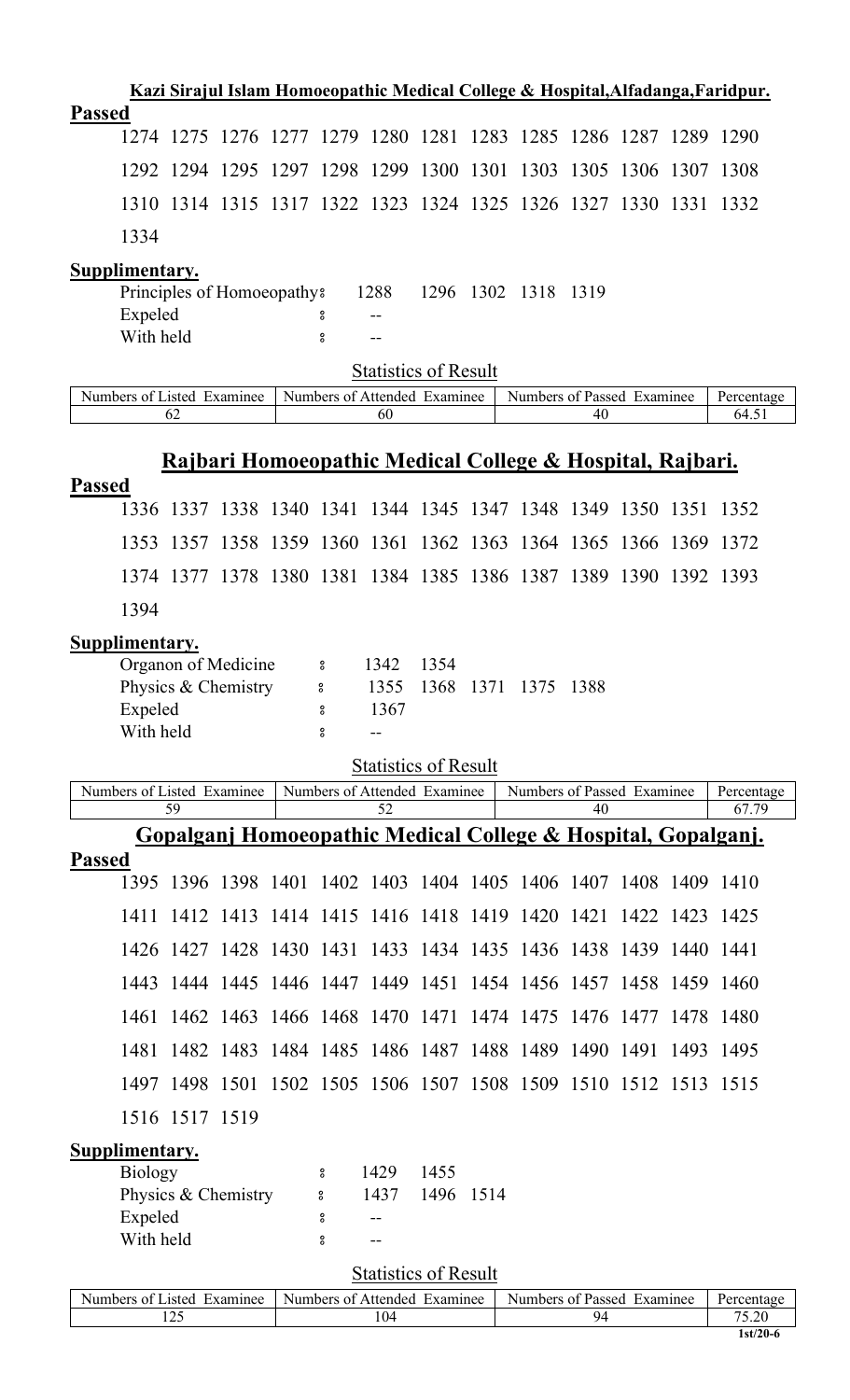|               |                       |                |                            |      |        |                                    |              |      | Dr Zakir Hossain Homoeopathic Medical College & Hospital, Chattogram.         |      |      |      |                     |
|---------------|-----------------------|----------------|----------------------------|------|--------|------------------------------------|--------------|------|-------------------------------------------------------------------------------|------|------|------|---------------------|
| <b>Passed</b> |                       |                |                            |      |        |                                    |              |      |                                                                               |      |      |      |                     |
|               | 1520                  | 1521           | 1523                       | 1526 | 1527   | 1528                               | 1529         | 1530 | 1537                                                                          | 1540 | 1541 | 1542 | 1544                |
|               | 1546                  | 1547           | 1548                       | 1552 | 1553   | 1554                               | 1555         | 1556 | 1557                                                                          | 1558 | 1559 | 1560 | 1561                |
|               | 1562                  | 1566           | 1570                       | 1571 | 1574   | 1575                               | 1577         | 1578 | 1579                                                                          | 1580 | 1581 | 1582 | 1584                |
|               | 1585                  | 1586           | 1590                       | 1592 | 1594   | 1600                               | 1602         | 1603 | 1604                                                                          | 1606 | 1607 | 1612 | 1613                |
|               | 1614                  | 1615           | 1616                       | 1617 | 1618   | 1620                               | 1621         | 1622 | 1624                                                                          | 1625 | 1626 | 1627 | 1628                |
|               | 1629                  | 1630           | 1631                       | 1632 | 1633   | 1634                               | 1638         | 1640 | 1641                                                                          | 1642 | 1643 | 1644 | 1645                |
|               | 1647                  | 1648           | 1649                       | 1650 | 1651   | 1652                               | 1654         | 1655 | 1657                                                                          | 1658 | 1659 | 1662 | 1663                |
|               | 1666                  |                |                            |      |        |                                    |              |      |                                                                               |      |      |      |                     |
|               | <b>Supplimentary.</b> |                |                            |      |        |                                    |              |      |                                                                               |      |      |      |                     |
|               |                       |                | Principles of Homoeopathy? |      |        | 1522                               | 1565         | 1576 | 1637                                                                          |      |      |      |                     |
|               | <b>Biology</b>        |                |                            |      | 8      | 1532                               | 1534         | 1536 | 1543                                                                          | 1549 | 1551 | 1563 | 1567                |
|               |                       |                |                            |      |        | 1568                               | 1569         | 1573 | 1587                                                                          | 1588 | 1589 | 1605 | 1608                |
|               | Expeled               |                |                            |      | °      |                                    |              |      |                                                                               |      |      |      |                     |
|               | With held             |                |                            |      | °      | 1646                               |              |      |                                                                               |      |      |      |                     |
|               |                       |                |                            |      |        | <b>Statistics of Result</b>        |              |      |                                                                               |      |      |      |                     |
|               |                       |                | Numbers of Listed Examinee |      |        | Numbers of Attended Examinee       |              |      | Numbers of Passed Examinee                                                    |      |      |      | Percentage          |
|               |                       | 147            |                            |      |        | 124                                |              |      |                                                                               | 94   |      |      | 63.95               |
|               |                       |                |                            |      |        |                                    |              |      | <u>Azizur Rahman Homoeopathic Medical College &amp; Hospital, Chattogram.</u> |      |      |      |                     |
| <b>Passed</b> |                       |                |                            |      |        |                                    |              |      |                                                                               |      |      |      |                     |
|               | 1667                  | 1668           | 1669                       | 1670 | 1671   | 1673                               | 1674         | 1675 | 1676                                                                          | 1677 | 1678 | 1681 | 1684                |
|               | 1687                  | 1688           | 1689                       | 1690 | 1694   | 1695                               | 1696         | 1698 | 1700                                                                          | 1702 | 1703 | 1704 | 1705                |
|               | 1707                  | 1709           | 1711                       | 1713 | 1714   | 1715                               | 1716         | 1717 | 1718                                                                          | 1719 | 1720 | 1724 | 1726                |
|               | 1727                  |                |                            |      |        |                                    |              |      | 1728 1729 1731 1732 1133 1734 1737 1738 1739 1741                             |      |      | 1742 | 1749                |
|               | 1751                  | 1752           | 1754                       | 1756 | 1757   | 1758                               | 1761         |      |                                                                               |      |      |      |                     |
|               | <b>Supplimentary.</b> |                |                            |      |        |                                    |              |      |                                                                               |      |      |      |                     |
|               |                       |                | Principles of Homoeopathy? |      |        | 1693                               | 1701         | 1708 | 1710 1712 1722 1723                                                           |      |      |      | -1747               |
|               |                       | Meteria Medica |                            |      |        | 1753<br>1682                       | 1759<br>1735 |      | 1755 5831                                                                     |      |      |      |                     |
|               | Biology               |                |                            |      | 8<br>ိ | 1686                               |              |      |                                                                               |      |      |      |                     |
|               | Expeled               |                |                            |      | 8      |                                    |              |      |                                                                               |      |      |      |                     |
|               | With held             |                |                            |      | 8      |                                    |              |      |                                                                               |      |      |      |                     |
|               |                       |                |                            |      |        |                                    |              |      |                                                                               |      |      |      |                     |
|               |                       |                |                            |      |        | <b>Statistics of Result</b>        |              |      |                                                                               |      |      |      |                     |
|               |                       | 96             | Numbers of Listed Examinee |      |        | Numbers of Attended Examinee<br>96 |              |      | Numbers of Passed Examinee                                                    | 59   |      |      | Percentage<br>61.45 |
|               |                       |                |                            |      |        |                                    |              |      | Chattogram Homoeopathic Medical College & Hospital, Chattogram.               |      |      |      |                     |
| <b>Passed</b> |                       |                |                            |      |        |                                    |              |      |                                                                               |      |      |      |                     |
|               | 1762                  | 1764           | 1766                       | 1767 | 1768   | 1771                               | 1773         | 1774 | 1775                                                                          | 1776 | 1777 | 1778 | 1779                |
|               | 1780                  | 1782           | 1783                       | 1786 | 1789   | 1790                               | 1793         | 1796 | 1803                                                                          | 1807 | 1808 | 1811 | 1813                |
|               | 1815                  | 1816           | 1817                       | 1819 | 1820   |                                    |              |      |                                                                               |      |      |      |                     |
|               | <b>Supplimentary.</b> |                |                            |      |        |                                    |              |      |                                                                               |      |      |      |                     |
|               |                       |                | Principles of Homoeopathy? |      |        | 1781                               | 1797         | 1798 | 1802                                                                          | 1805 |      |      |                     |
|               |                       |                | Organon of Medicine        |      | °      | 1763                               | 1765         | 1825 |                                                                               |      |      |      |                     |
|               |                       |                | Physics & Chemistry        |      | °      | 1769                               | 1810         |      |                                                                               |      |      |      |                     |
|               | Expeled               |                |                            |      | °      |                                    |              |      |                                                                               |      |      |      |                     |
|               | With held             |                |                            |      | 8      |                                    |              |      |                                                                               |      |      |      |                     |
|               |                       |                |                            |      |        | <b>Statistics of Result</b>        |              |      |                                                                               |      |      |      |                     |
|               |                       |                | Numbers of Listed Examinee |      |        | Numbers of Attended Examinee       |              |      | Numbers of Passed Examinee                                                    |      |      |      | Percentage          |
|               |                       | 67             |                            |      |        | 55                                 |              |      |                                                                               | 31   |      |      | 46.26               |

**1st/20-7**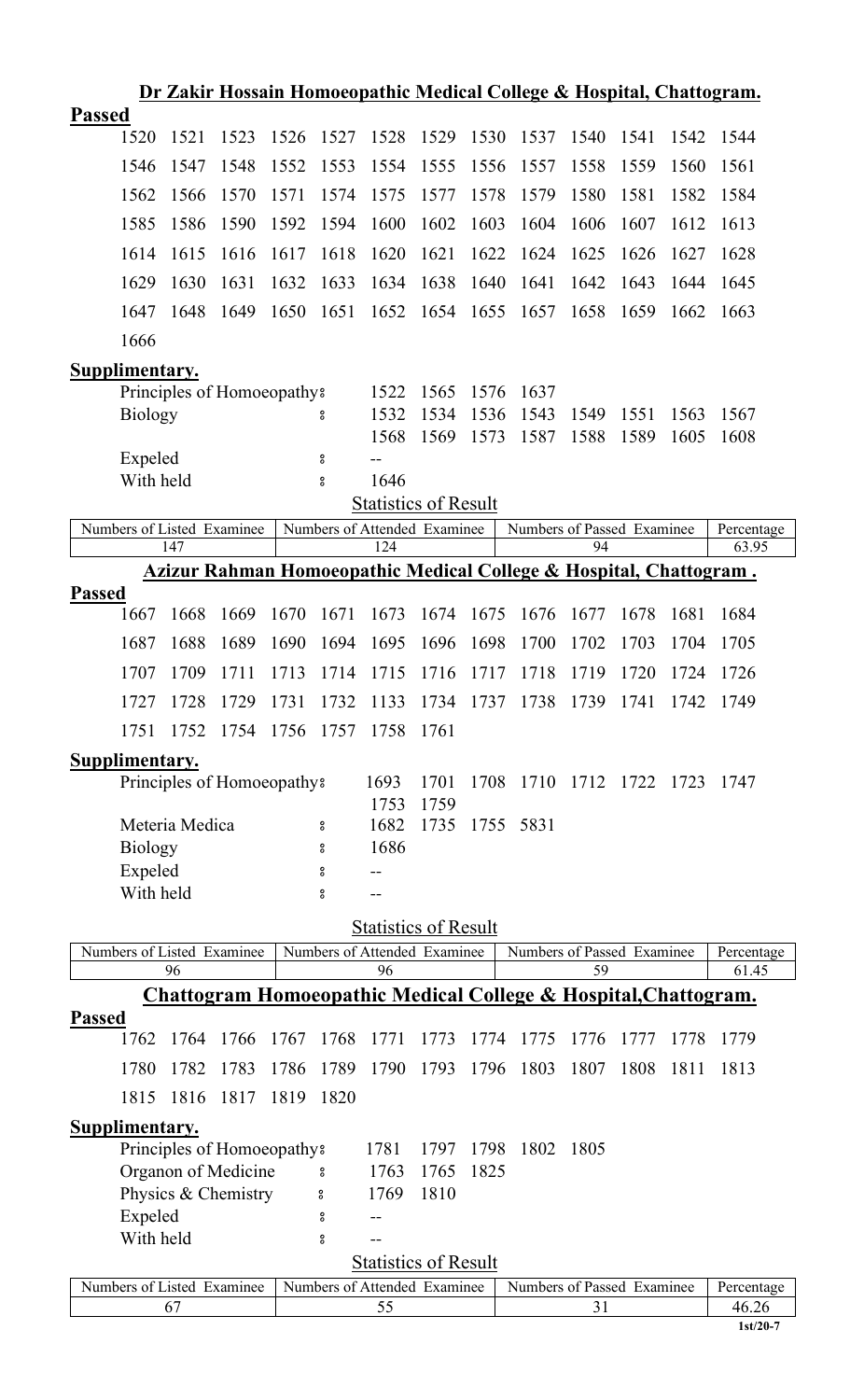|                | <u>Hahnemann Homoeopathic Medical College &amp; Hospital, Cumilla.</u> |                |                     |                            |                                                                  |                                    |      |           |                     |           |      |           |      |
|----------------|------------------------------------------------------------------------|----------------|---------------------|----------------------------|------------------------------------------------------------------|------------------------------------|------|-----------|---------------------|-----------|------|-----------|------|
| <b>Passed</b>  |                                                                        |                |                     |                            |                                                                  |                                    |      |           |                     |           |      |           |      |
|                |                                                                        |                |                     |                            | 1829 1830 1831 1832 1833 1834 1835 1836 1837 1838 1839 1840 1842 |                                    |      |           |                     |           |      |           |      |
|                | 1843                                                                   |                |                     |                            | 1844 1845 1846 1847 1848 1850 1851 1852 1853 1854 1855           |                                    |      |           |                     |           |      |           | 1856 |
|                | 1857                                                                   | 1858           | 1859                |                            | 1862 1863 1864 1866 1868 1869 1870 1872 1874 1875                |                                    |      |           |                     |           |      |           |      |
|                | 1876                                                                   | 1877 1878      |                     |                            | 1879 1880 1881 1882 1883                                         |                                    |      |           | 1884 1885           |           | 1887 | 1890      | 1893 |
|                | 1895                                                                   | 1896           | 1899                |                            | 1900 1902 1904 1905 1906 1909 1910 1913                          |                                    |      |           |                     |           |      | 1914      | 1915 |
|                |                                                                        | 1916 1917 1919 |                     | 1920 1921                  |                                                                  | 1922 1923 1924 1926 1927 1928 1929 |      |           |                     |           |      |           | 1930 |
|                | 1931                                                                   |                |                     |                            | 1932 1933 1936 1937 1938 1939 1942 1943 1944 1945 1946 1948      |                                    |      |           |                     |           |      |           |      |
|                | 1949                                                                   | 1950 1951      |                     |                            | 1953 1954 1955 1956 1957 1958 1960 1961                          |                                    |      |           |                     |           |      | 1962 1964 |      |
|                |                                                                        |                |                     |                            | 1965 1967 1968 1969 1972 1973 1974 1975 1977 1979 1980           |                                    |      |           |                     |           |      | 1981      | 1982 |
|                | 1984                                                                   | 1985           | 1986                | 1987 1991                  |                                                                  | 1992                               | 1993 | 1994 1995 |                     | 1996 1998 |      | 1999      | 2000 |
|                |                                                                        |                |                     |                            | 2002 2003 2004 2005 2007 2008 2009 2012 2013 2014 2015 2017 2019 |                                    |      |           |                     |           |      |           |      |
|                |                                                                        |                |                     |                            | 2020 2021 2022 2027 2028 2029 2030 2031 2032 2033 2034 2036 2040 |                                    |      |           |                     |           |      |           |      |
|                |                                                                        |                |                     |                            | 2041 2042 2043 2044 2045 2046 2047 2048 2049 2050 2051 2052 2053 |                                    |      |           |                     |           |      |           |      |
|                |                                                                        |                |                     |                            | 2054 2056 2057 2058 2061 2062 5843 5844                          |                                    |      |           |                     |           |      |           |      |
| Supplimentary. |                                                                        |                |                     |                            |                                                                  |                                    |      |           |                     |           |      |           |      |
|                |                                                                        |                |                     | Principles of Homoeopathy? |                                                                  | 1963                               | 1971 |           | 1978 2010 2018 2055 |           |      | 2023 2037 |      |
|                |                                                                        |                | Organon of Medicine |                            | °                                                                | 1849                               |      |           |                     |           |      |           |      |
|                |                                                                        |                | Physics & Chemistry |                            | 8                                                                | 1888                               | 1891 | 1897      | 1903                | 1907      | 1908 | 1912      | 1918 |
|                |                                                                        |                |                     |                            |                                                                  | 1989                               | 2026 |           |                     |           |      |           |      |
|                | Expeled                                                                |                |                     |                            | °                                                                | 1935                               | 1976 |           |                     |           |      |           |      |
|                | With held                                                              |                |                     |                            | $\rm ^o$                                                         |                                    |      |           |                     |           |      |           |      |
|                |                                                                        |                |                     |                            |                                                                  |                                    |      |           |                     |           |      |           |      |

Statistics of Result Numbers of Listed Examinee Numbers of Attended Examinee Numbers of Passed Examinee Percentage<br>236 214 177 75.00 Numbers of Passed Examinee

# **Brahmanbaria Homoeopathic Medical College & Hospital, Brahmanbaria.**

| <b>Passed</b> |                                                                  |  |  |  |  |  |  |
|---------------|------------------------------------------------------------------|--|--|--|--|--|--|
|               | 2063 2067 2068 2069 2072 2074 2075 2076 2077 2078 2079 2080 2081 |  |  |  |  |  |  |
|               | 2082 2083 2084 2086 2087 2088 2089 2090 2091 2092 2093 2094 2096 |  |  |  |  |  |  |
|               | 2097 2098 2099 2100 2101 2102 2103 2104 2105 2107 2108 2109 2111 |  |  |  |  |  |  |
|               | 2113 2114 2115 2116 2117 2118 2119 2120 2121 2123 2124 2126 2127 |  |  |  |  |  |  |
|               | 2128 2129 2130 2132 2134 2135 2136 2137 2138 2139 2142 2143 2144 |  |  |  |  |  |  |
|               | 2145 2146 2147 2149 2151 2153 2154 2155 2156 2158 2159 2160      |  |  |  |  |  |  |

| Supplimentary. |
|----------------|
|                |

|             | 2122                       |      |           |
|-------------|----------------------------|------|-----------|
|             |                            |      |           |
| $\tilde{S}$ | 2106                       |      |           |
|             | Principles of Homoeopathy? | 2064 | 2070 2085 |

| Numbers of Listed<br>Examinee | Examinee<br>Numbers of Attended | Numbers of Passed<br>Examinee | Percentage |
|-------------------------------|---------------------------------|-------------------------------|------------|
| 100                           |                                 | 70                            | 79.00      |
|                               |                                 |                               | 1st/20-8   |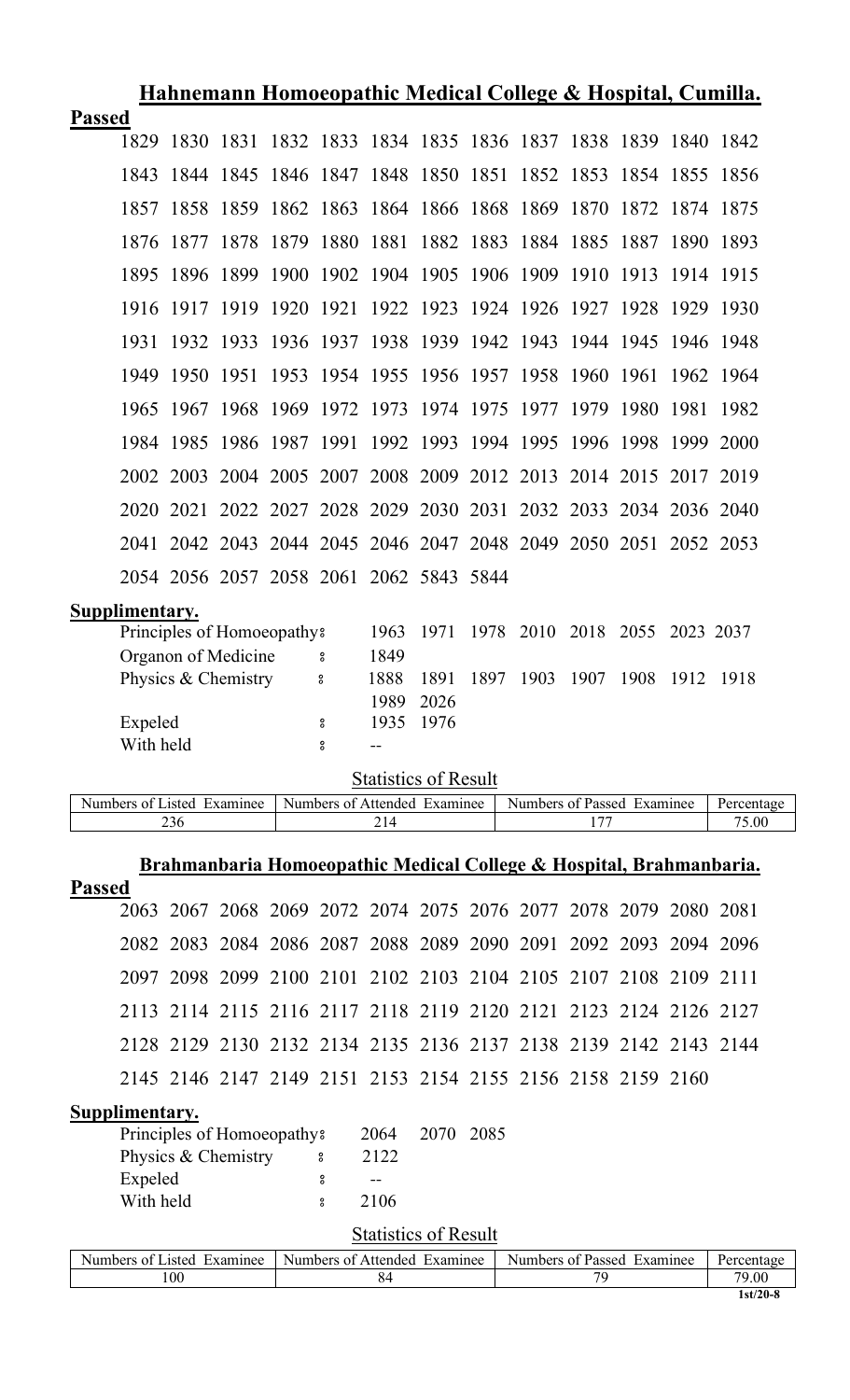|               |                            |               |                                        |      |                              |              |                             |      | <u> Adarsha Homoeopathic Medical College &amp; Hospital, Chandpur.</u> |      |      |      |                                                                        |
|---------------|----------------------------|---------------|----------------------------------------|------|------------------------------|--------------|-----------------------------|------|------------------------------------------------------------------------|------|------|------|------------------------------------------------------------------------|
| <b>Passed</b> |                            |               |                                        |      |                              |              |                             |      |                                                                        |      |      |      |                                                                        |
|               |                            |               |                                        |      |                              |              |                             |      | 2163 2164 2165 2166 2169 2170 2171 2173 2174 2178 2179 2180 2181       |      |      |      |                                                                        |
|               |                            |               | 2182 2183 2184 2186 2187               |      |                              |              |                             |      |                                                                        |      |      |      |                                                                        |
|               |                            | Supplimentary |                                        |      | 8                            |              |                             |      |                                                                        |      |      |      |                                                                        |
|               | Expeled<br>With held       |               |                                        |      | 8<br>8                       |              |                             |      |                                                                        |      |      |      |                                                                        |
|               |                            |               |                                        |      |                              |              | <b>Statistics of Result</b> |      |                                                                        |      |      |      |                                                                        |
|               | Numbers of Listed Examinee |               |                                        |      | Numbers of Attended Examinee |              |                             |      | Numbers of Passed Examinee                                             |      |      |      | Percentage                                                             |
|               |                            | 25            |                                        |      |                              | 25           |                             |      |                                                                        | 18   |      |      | 72.00                                                                  |
| <b>Passed</b> |                            |               |                                        |      |                              |              |                             |      |                                                                        |      |      |      | Noakhali M A Rahman Homoeopathic Medical College & Hospital, Noakhali. |
|               |                            |               |                                        |      |                              |              |                             |      | 2188 2189 2190 2191 2192 2193 2197 2198 2199 2201 2205 2210 2211       |      |      |      |                                                                        |
|               |                            |               |                                        |      |                              |              |                             |      | 2213 2220 2223 2224 2225 2230 2231 2232 2234                           |      |      |      |                                                                        |
|               | Supplimentary.             |               |                                        |      |                              |              |                             |      |                                                                        |      |      |      |                                                                        |
|               | Principles of Homoeopathy? |               |                                        |      | 2202                         |              |                             |      | 2203 2204 2214 2215 2221 2222 2235 2237                                |      |      |      |                                                                        |
|               | <b>Biology</b>             |               |                                        | å    | 2200                         |              |                             |      |                                                                        |      |      |      |                                                                        |
|               | Expeled                    |               | Physics & Chemistry?                   |      | 2195                         | 2196         |                             |      | 2209 2226 2227                                                         |      |      |      |                                                                        |
|               | With held                  |               |                                        | 8    |                              |              |                             |      |                                                                        |      |      |      |                                                                        |
|               |                            |               |                                        |      |                              |              | <b>Statistics of Result</b> |      |                                                                        |      |      |      |                                                                        |
|               | Numbers of Listed Examinee | 51            |                                        |      | Numbers of Attended Examinee | 43           |                             |      | Numbers of Passed Examinee                                             | 22   |      |      | Percentage<br>43.13                                                    |
|               |                            |               |                                        |      |                              |              |                             |      | <u> Jalalabad Homoeopathic Medical College &amp; Hospital, Sylhet.</u> |      |      |      |                                                                        |
| <b>Passed</b> | 2239                       | 2242          | 2243                                   | 2246 | 2248                         | 2249         | 2252                        | 2253 | 2255                                                                   | 2256 | 2259 | 2260 | 2261                                                                   |
|               | 2263                       | 2265          | 2267                                   | 2268 | 2269                         | 2272         | 2273                        | 2274 | 2276                                                                   | 2277 | 2278 | 2282 | 2285                                                                   |
|               | 2286                       | 2287          | 2288                                   | 2290 | 2292                         | 2293         | 2294                        | 2295 | 2296                                                                   | 2297 | 2298 | 2301 | 2302                                                                   |
|               |                            |               |                                        |      |                              |              |                             |      |                                                                        |      |      |      |                                                                        |
|               | 2303                       | 2304          | 2305                                   | 2306 | 2307                         | 2308         | 2309                        | 2310 | 2311                                                                   | 2312 | 2315 | 2316 | 2317                                                                   |
|               | 2318                       | 2319          | 2320                                   | 2321 | 2322                         | 2324         | 2325                        | 2326 | 2327                                                                   | 2328 | 2329 | 2331 | 2332                                                                   |
|               | 2333                       | 2334          | 2337                                   | 2338 | 2339                         | 2340         | 2341                        | 2342 | 2344                                                                   | 2345 | 2346 | 2347 | 2348                                                                   |
|               | 2349                       | 2350          | 2351                                   | 2352 | 2353                         | 2354         | 2355                        | 2356 | 2358                                                                   | 2359 | 2360 | 2362 | 2364                                                                   |
|               | 2365                       | 2367          | 2369                                   | 2371 | 2372                         | 2373         | 2374                        | 2375 | 2376                                                                   | 2379 | 2381 | 2383 | 2384                                                                   |
|               | 2385                       | 2386          | 2389                                   | 2390 | 2392                         | 2393         | 2394                        | 2396 | 2397                                                                   | 2398 | 2399 | 2400 | 2403                                                                   |
|               | 2404                       | 2405          | 2408                                   | 2412 | 2413                         | 2414         | 2415                        | 2417 | 2418                                                                   | 2419 | 2420 | 2421 | 2422                                                                   |
|               | 2423                       | 2424          | 2425                                   |      | 2426 2428 2429               |              | 2430                        | 2431 | 2439                                                                   | 2442 | 2443 | 2447 | 2448                                                                   |
|               | 2450                       |               |                                        |      |                              |              |                             |      |                                                                        |      |      |      |                                                                        |
|               | Supplimentary.             |               |                                        |      |                              |              |                             |      |                                                                        |      |      |      |                                                                        |
|               |                            |               | Principles of Homoeopathy <sup>8</sup> |      |                              | 2257         | 2264                        | 2284 | 2289                                                                   | 2323 | 2366 | 2368 | 2370                                                                   |
|               |                            |               |                                        |      |                              | 2391<br>2449 | 2395                        | 2401 | 2406                                                                   | 2409 | 2410 | 2444 | 2446                                                                   |
|               | <b>Biology</b>             |               |                                        |      | 8                            | 2266         |                             |      |                                                                        |      |      |      |                                                                        |
|               |                            |               | Physics & Chemistry                    |      | $\bf{S}$                     |              | 2241 2245                   |      |                                                                        |      |      |      |                                                                        |
|               | Expeled<br>With held       |               |                                        |      | 8<br>8                       | 2411         |                             |      |                                                                        |      |      |      |                                                                        |
|               |                            |               |                                        |      |                              |              | <b>Statistics of Result</b> |      |                                                                        |      |      |      |                                                                        |
|               | Numbers of Listed Examinee |               |                                        |      | Numbers of Attended Examinee |              |                             |      | Numbers of Passed Examinee                                             |      |      |      | Percentage                                                             |
|               |                            | 214           |                                        |      |                              | 179          |                             |      |                                                                        | 145  |      |      | 67.75<br>$1st/20-9$                                                    |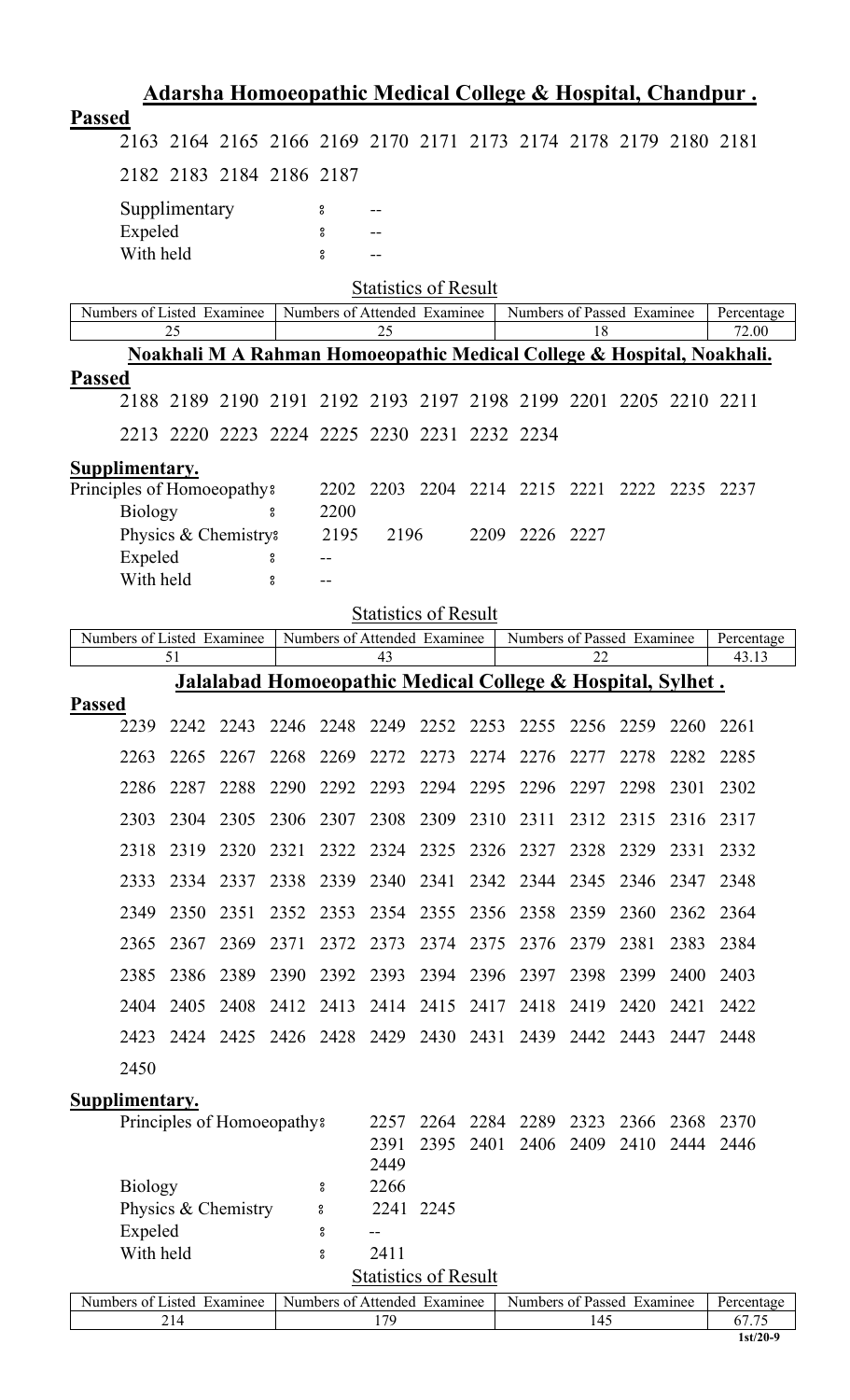|                            |                                              |      |      |              |                                     |                             |      | <u> Rajshahi Homoeopathic Medical College &amp; Hospital, Rajshahi .</u> |      |      |      |                     |
|----------------------------|----------------------------------------------|------|------|--------------|-------------------------------------|-----------------------------|------|--------------------------------------------------------------------------|------|------|------|---------------------|
| <b>Passed</b>              |                                              |      |      |              |                                     |                             |      |                                                                          |      |      |      |                     |
| 2453                       | 2454                                         | 2455 | 2456 | 2457<br>2472 |                                     | 2458 2459 2460              |      | 2462 2463<br>2476                                                        |      | 2464 | 2465 | 2466                |
| 2467                       | 2469                                         | 2470 | 2471 |              | 2473                                | 2474                        | 2475 |                                                                          | 2477 | 2478 | 2479 | 2480                |
| 2481                       | 2482                                         | 2483 | 2484 | 2485         | 2486                                | 2487                        | 2488 | 2489                                                                     | 2490 | 2491 | 2492 | 2493                |
| 2494                       | 2495                                         | 2496 | 2497 | 2498         | 2499                                | 2500                        | 2501 | 2502                                                                     | 2503 | 2504 | 2505 | 2506                |
| 2507                       | 2508                                         | 2509 | 2510 | 2511         | 2512                                | 2513                        | 2514 | 2515                                                                     | 2516 | 2517 | 2518 | 2519                |
| 2520                       | 2521                                         | 2523 | 2524 | 2525         | 2526                                | 2527                        | 2528 | 2529                                                                     | 2530 | 2531 | 2532 | 2533                |
| 2534                       | 2535                                         | 2536 | 2537 | 2538         | 2539                                | 2540                        | 2541 | 2542                                                                     | 2543 | 2545 | 2546 | 2547                |
| 2550                       | 2553                                         | 2554 | 2555 | 2557         | 2558                                | 2559                        | 2560 | 2562                                                                     | 2563 | 2564 | 2565 | 2566                |
| 2567                       | 2568                                         | 2569 | 2572 | 2573         | 2574                                | 2575                        | 2576 | 2577                                                                     | 2578 | 2579 | 2580 | 2581                |
| 2582                       | 2583                                         | 2584 | 2585 | 2587         | 2591                                | 2592                        | 2594 | 2595                                                                     | 2596 | 2597 | 2598 | 2599                |
| 2600                       | 2601                                         | 2602 | 2603 | 2604         | 2605                                | 2606                        | 2607 | 2608                                                                     | 2609 | 2610 | 2611 | 2612                |
| 2614                       | 2615                                         | 2616 | 2617 | 2618         | 2619                                | 2621                        | 2622 | 2623                                                                     | 2624 | 2625 | 2626 | 2627                |
| 2628                       | 2629                                         | 2630 | 2631 | 2633         | 2635                                | 2636                        | 2638 | 2639                                                                     | 2640 | 2641 | 2642 | 2643                |
| 2644                       | 2645                                         | 2647 | 2648 | 2649         | 2650                                | 2651                        | 2652 | 2653                                                                     | 2654 | 2655 | 2656 | 2657                |
| 2658                       | 2659                                         | 2660 | 2662 | 2663         |                                     |                             |      | 2664 2665 2666 2667                                                      | 2668 | 2669 | 2671 | 2672                |
| 2673                       | 2674                                         | 2676 | 2677 | 2681         | 2682                                |                             |      |                                                                          |      |      |      |                     |
| <b>Supplimentary.</b>      |                                              |      |      |              |                                     |                             |      |                                                                          |      |      |      |                     |
|                            | Principles of Homoeopathy <sup>8</sup>       |      |      |              | 2544                                | 2588                        | 2593 | 2613                                                                     | 2661 | 2670 | 2675 |                     |
|                            | Organon of Medicine                          |      |      | 8            | 2680                                |                             |      |                                                                          |      |      |      |                     |
| Expeled                    |                                              |      |      | 8            | $- -$                               |                             |      |                                                                          |      |      |      |                     |
| With held                  |                                              |      |      | 8            | $-$                                 |                             |      |                                                                          |      |      |      |                     |
|                            |                                              |      |      |              |                                     |                             |      |                                                                          |      |      |      |                     |
|                            |                                              |      |      |              |                                     | <b>Statistics of Result</b> |      |                                                                          |      |      |      |                     |
| Numbers of Listed Examinee | 230                                          |      |      |              | Numbers of Attended Examinee<br>213 |                             |      | Numbers of Passed Examinee                                               | 201  |      |      | Percentage<br>77.39 |
|                            |                                              |      |      |              |                                     |                             |      | <u>Bogura Homoeopathic Medical College &amp; Hospital, Bogura.</u>       |      |      |      |                     |
| <b>Passed</b><br>2683      | 2684                                         | 2685 | 2686 | 2687         | 2688                                | 2689                        | 2691 | 2693                                                                     | 2694 | 2695 | 2696 | 2697                |
| 2698                       | 2699                                         | 2700 | 2701 | 2702         | 2703                                | 2704                        | 2705 | 2706                                                                     | 2708 | 2709 | 2710 | 2711                |
| 2712                       | 2713                                         | 2714 | 2715 | 2716         | 2717                                | 2719                        | 2720 | 2721                                                                     | 2722 | 2723 | 2724 | 2725                |
| 2726                       | 2727                                         | 2728 | 2729 | 2730         | 2731                                | 2732                        | 2733 | 2734                                                                     | 2735 | 2736 | 2737 | 2738                |
| 2739                       | 2740                                         | 2741 | 2742 | 2743         | 2744                                | 2745                        | 2746 | 2747                                                                     | 2748 | 2751 | 2752 | 2753                |
| 2755                       | 2756                                         | 2757 | 2758 | 2759         | 2760                                | 2761                        | 2763 | 2764                                                                     | 2766 | 2767 | 2768 | 2769                |
| 2770                       | 2771                                         | 2772 | 2774 | 2775         | 2776                                | 2777                        | 2778 | 2779                                                                     | 2780 | 2781 | 2783 | 2784                |
| 2785                       | 2786                                         | 2787 | 2788 | 2789         | 2790                                | 2792                        | 2793 | 2794                                                                     | 2795 | 2797 | 2798 | 2801                |
| 2803                       | 2804                                         | 2805 | 2807 | 2808         | 2809                                | 2810                        | 2811 | 2812                                                                     | 2813 | 2814 | 2815 | 2816                |
| 2817                       | 2818                                         | 2819 | 2821 | 2822         | 2823                                | 2824                        | 2826 | 2827                                                                     | 2828 | 2830 | 2831 |                     |
|                            | 2834 2835                                    |      |      |              |                                     |                             |      |                                                                          |      |      |      |                     |
|                            |                                              |      |      |              |                                     |                             |      |                                                                          |      |      |      |                     |
| <u>Supplimentary.</u>      |                                              |      |      |              | 2832                                |                             |      |                                                                          |      |      |      |                     |
|                            | Principles of Homoeopathy?<br>Meteria Medica |      |      | 8            | 2749                                |                             |      |                                                                          |      |      |      |                     |
| Expeled                    |                                              |      |      | 8            |                                     |                             |      |                                                                          |      |      |      |                     |
| With held                  |                                              |      |      | 8            | $-$                                 |                             |      |                                                                          |      |      |      |                     |
|                            |                                              |      |      |              | <b>Statistics of Result</b>         |                             |      |                                                                          |      |      |      |                     |
| Numbers of Listed Examinee | 153                                          |      |      |              | Numbers of Attended Examinee<br>138 |                             |      | Numbers of Passed Examinee                                               | 132  |      |      | Percentage<br>86.27 |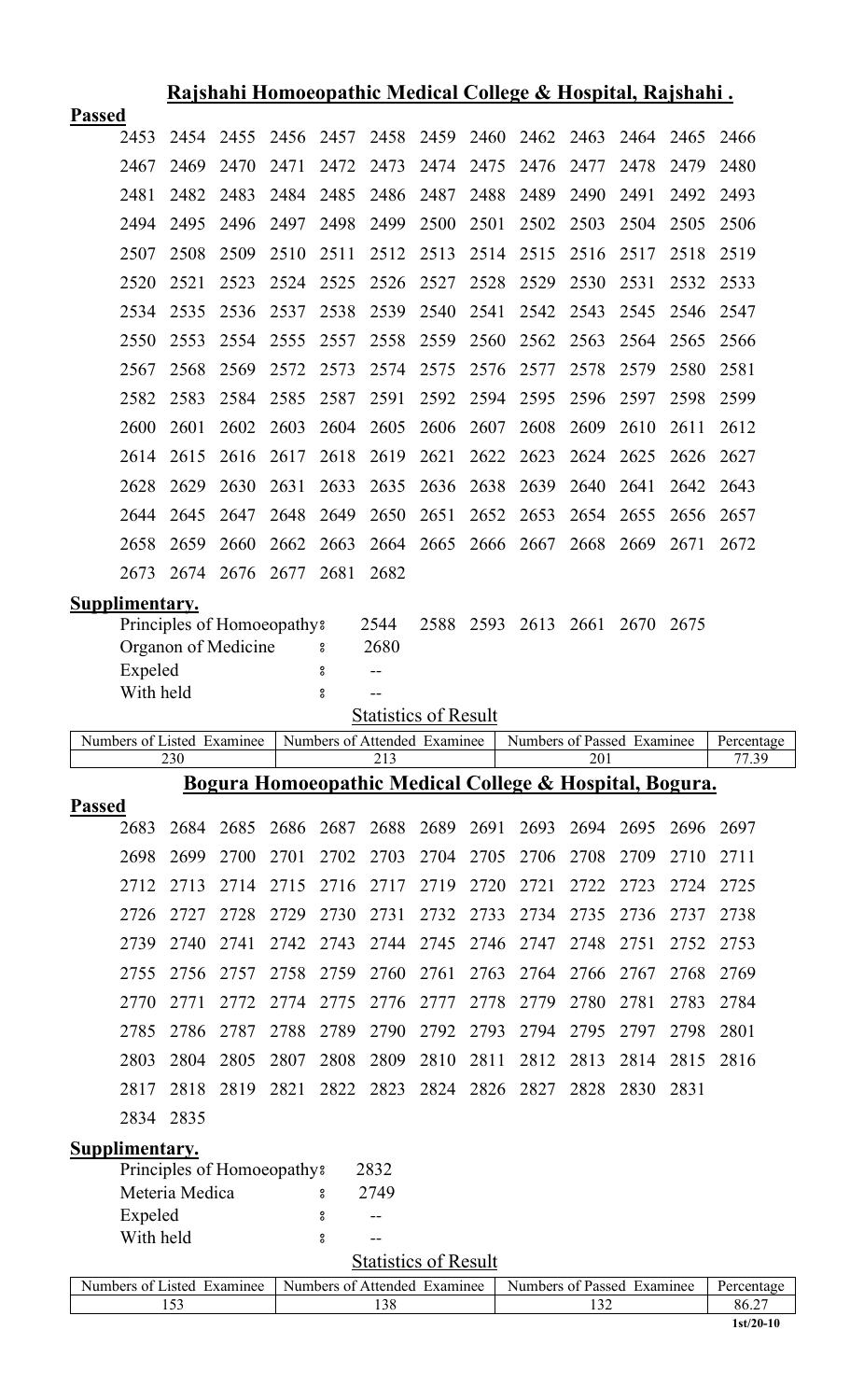|               |                            |      |                                        |      |                              |                             |      |                | Pabna Homoeopathic Medical College & Hospital, Pabna.                |      |      |      |                                                                             |
|---------------|----------------------------|------|----------------------------------------|------|------------------------------|-----------------------------|------|----------------|----------------------------------------------------------------------|------|------|------|-----------------------------------------------------------------------------|
| <b>Passed</b> |                            |      |                                        |      |                              |                             |      |                |                                                                      |      |      |      |                                                                             |
|               | 2837                       |      |                                        |      |                              |                             |      |                | 2838 2839 2840 2841 2843 2844 2845 2846 2847 2848 2849 2850          |      |      |      |                                                                             |
|               |                            |      |                                        |      |                              |                             |      |                | 2852 2853 2854 2855 2856 2857 2858 2859 2860 2861 2862 2864 2865     |      |      |      |                                                                             |
|               | 2866                       |      |                                        |      |                              |                             |      |                | 2868 2869 2871 2872 2873 2874 2875 2876 2877 2879 2880 2881          |      |      |      |                                                                             |
|               | 2883                       |      |                                        |      |                              |                             |      |                | 2885 2886 2887 2888 2890 2892 2893 2894 2896 2897 2898 2899          |      |      |      |                                                                             |
|               | 2901                       |      |                                        |      |                              |                             |      |                | 2902 2903 2904 2905 2906 2908 2909 2910 2911 2913 2914 2915          |      |      |      |                                                                             |
|               |                            |      |                                        |      |                              |                             |      |                | 2916 2917 2918 2921 2922 2923 2924 2925 2927 2928 2929 2930 2931     |      |      |      |                                                                             |
|               |                            |      |                                        |      |                              |                             |      |                | 2933 2935 2936 2937 2938 2940 2941 2942 2943 2945                    |      |      |      |                                                                             |
|               | Supplimentary.             |      |                                        |      |                              |                             |      |                |                                                                      |      |      |      |                                                                             |
|               |                            |      | Principles of Homoeopathy?             |      |                              | 2870                        | 2900 | 2919           |                                                                      |      |      |      |                                                                             |
|               |                            |      | Organon of Medicine                    |      | $\rm ^o$                     | 2842                        |      | 2882 2884 2920 |                                                                      |      |      |      |                                                                             |
|               | <b>Biology</b>             |      |                                        |      | 8                            | 2891                        |      |                |                                                                      |      |      |      |                                                                             |
|               | Expeled                    |      |                                        |      | 8                            |                             |      |                |                                                                      |      |      |      |                                                                             |
|               | With held                  |      |                                        |      | °                            | 2926 2932                   |      |                |                                                                      |      |      |      |                                                                             |
|               |                            |      |                                        |      |                              | <b>Statistics of Result</b> |      |                |                                                                      |      |      |      |                                                                             |
|               | Numbers of Listed Examinee | 110  |                                        |      | Numbers of Attended Examinee | 104                         |      |                | Numbers of Passed Examinee                                           | 91   |      |      | Percentage<br>82.72                                                         |
|               |                            |      |                                        |      |                              |                             |      |                |                                                                      |      |      |      | Rohanpur Homoeopathic Medical College & Hospital, GomostapurChaipnawabganj. |
| <b>Passed</b> |                            |      |                                        |      |                              |                             |      |                |                                                                      |      |      |      |                                                                             |
|               |                            |      |                                        |      |                              |                             |      |                | 2946 2947 2948 2949 2950 2951 2952 2953 2954 2955 2957 2958 2959     |      |      |      |                                                                             |
|               |                            |      |                                        |      |                              |                             |      |                | 2960 2962 2963 2964 2965 2966 2967 2968 2969 2970 2971 2972 2973     |      |      |      |                                                                             |
|               |                            |      |                                        |      |                              |                             |      |                | 2974 2976 2977 2978 2979 2980 2981 2982 2986 2987 2988 2989 2992     |      |      |      |                                                                             |
|               |                            |      |                                        |      |                              |                             |      |                | 2993 2994 2995 2996 2997 2998 3000 3001 3002 3003                    |      |      |      |                                                                             |
|               | Supplimentary.             |      |                                        |      |                              |                             |      |                |                                                                      |      |      |      |                                                                             |
|               | Expeled                    |      | Principles of Homoeopathy <sup>8</sup> |      | 8                            | 2956                        | 2975 | 2983           | 2984 2985                                                            |      | 2990 |      |                                                                             |
|               | With held                  |      |                                        |      | 8                            | $-$                         |      |                |                                                                      |      |      |      |                                                                             |
|               |                            |      |                                        |      |                              | <b>Statistics of Result</b> |      |                |                                                                      |      |      |      |                                                                             |
|               | Numbers of Listed Examinee |      |                                        |      | Numbers of Attended Examinee |                             |      |                | Numbers of Passed Examinee                                           |      |      |      | Percentage                                                                  |
|               |                            | 58   |                                        |      |                              | 57                          |      |                | <u>Rangpur Homoeopathic Medical College &amp; Hospital, Rangpur.</u> | 49   |      |      | 84.48                                                                       |
| <b>Passed</b> |                            |      |                                        |      |                              |                             |      |                |                                                                      |      |      |      |                                                                             |
|               | 3004                       | 3005 | 3006                                   | 3007 | 3008                         | 3009                        | 3010 | 3011           | 3012                                                                 | 3013 | 3014 | 3015 | 3016                                                                        |
|               | 3017                       | 3018 | 3019                                   | 3020 | 3021                         | 3022                        | 3023 | 3024           | 3025                                                                 | 3026 | 3027 | 3028 | 3029                                                                        |
|               | 3030                       | 3031 | 3032                                   | 3033 | 3034                         | 3035                        | 3036 | 3037           | 3038                                                                 | 3039 | 3040 | 3041 | 3042                                                                        |
|               | 3043                       | 3044 | 3045                                   | 3046 | 3047                         | 3048                        | 3049 | 3050           | 3052                                                                 | 3053 | 3054 | 3056 | 3058                                                                        |
|               | 3059                       | 3060 | 3061                                   | 3062 | 3063                         | 3064                        | 3065 | 3066           | 3067                                                                 | 3068 | 3069 | 3070 | 3071                                                                        |
|               | 3072                       | 3074 | 3075                                   | 3076 | 3077                         | 3078                        | 3079 | 3080           | 3081                                                                 | 3082 | 3083 | 3084 | 3085                                                                        |
|               | 3086                       | 3087 | 3088                                   | 3089 | 3090                         | 3092                        | 3093 | 3094           | 3095                                                                 | 3096 | 3097 | 3098 | 3099                                                                        |
|               | 3100                       | 3101 | 3102                                   | 3104 | 3106                         | 3107                        | 3109 | 3110           | 3111                                                                 | 3112 | 3113 | 3114 | 3115                                                                        |
|               | 3116                       | 3117 | 3118                                   | 3119 | 3120                         | 3121                        | 3122 | 3124           | 3126                                                                 | 3129 | 3130 | 3131 | 3132                                                                        |
|               | 3133                       | 3137 | 3138                                   | 3139 | 3140                         | 3141                        | 3143 | 3144           | 3145                                                                 | 3146 | 3148 | 3149 | 3152                                                                        |
|               | 3153                       | 3154 | 3156                                   | 3157 | 3158                         | 3159                        | 3163 | 3164           | 3170                                                                 | 3172 | 3174 | 3175 | 3177                                                                        |
|               |                            |      | 3178 3179 3180 3182 3183 3184          |      |                              |                             |      |                |                                                                      |      |      |      | $1st/20-11$                                                                 |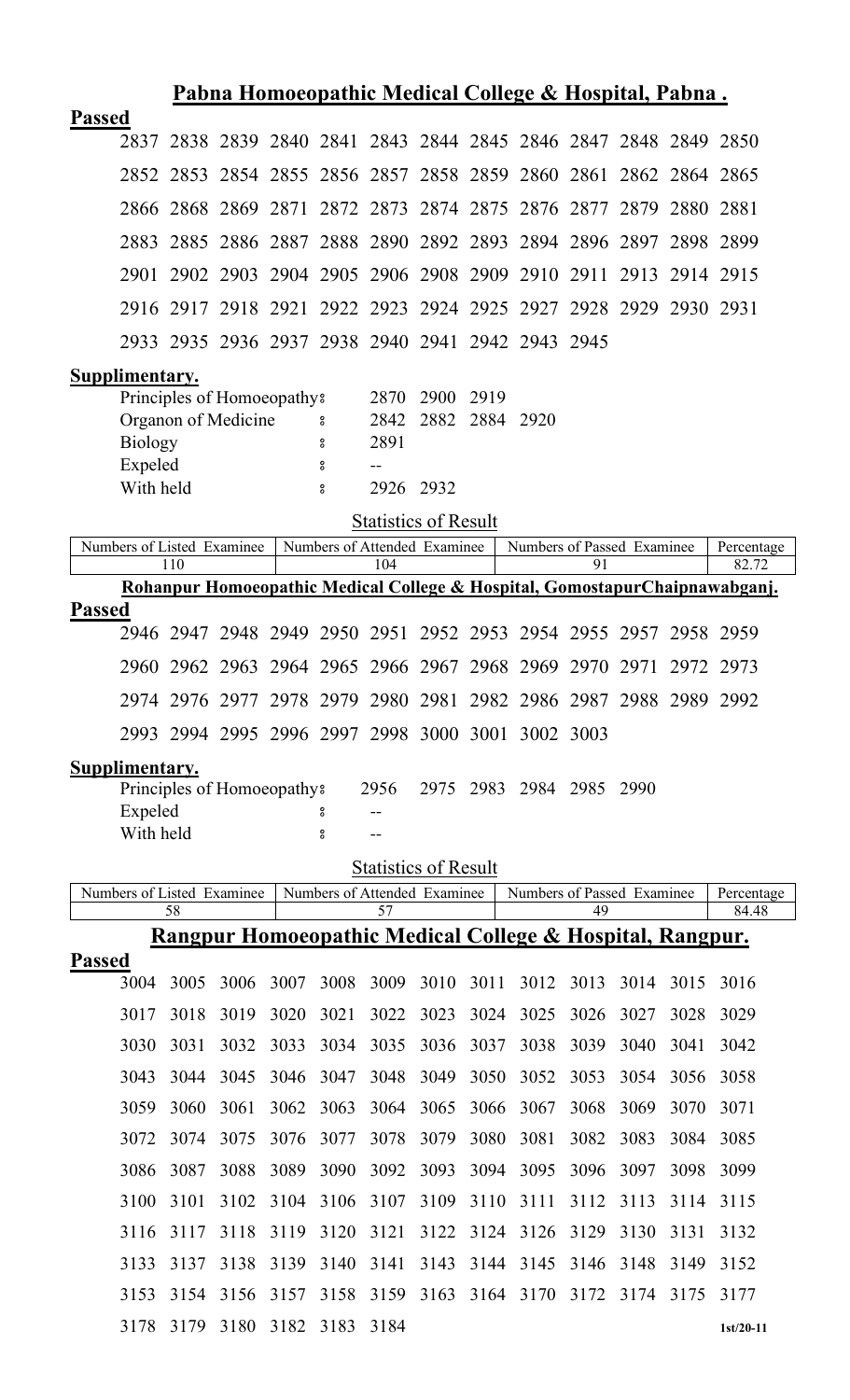|               | <b>Supplimentary.</b> |           |                            |      |        |                                     |           |      |                                                                                  |      |      |      |                                                                            |
|---------------|-----------------------|-----------|----------------------------|------|--------|-------------------------------------|-----------|------|----------------------------------------------------------------------------------|------|------|------|----------------------------------------------------------------------------|
|               |                       |           | Principles of Homoeopathy? |      |        | 3091                                | 3105      |      | 3108 3123 3134 3136 3151 3155                                                    |      |      |      |                                                                            |
|               |                       |           |                            |      |        | 3165                                | 3166      |      |                                                                                  |      |      |      |                                                                            |
|               | <b>Biology</b>        |           |                            |      | 8      | 3128                                |           |      |                                                                                  |      |      |      |                                                                            |
|               |                       |           | Physics & Chemistry        |      | 8      | 3125                                |           |      |                                                                                  |      |      |      |                                                                            |
|               | Expeled               |           |                            |      | °      |                                     |           |      |                                                                                  |      |      |      |                                                                            |
|               | With held             |           |                            |      | °      | 3142<br><b>Statistics of Result</b> |           |      |                                                                                  |      |      |      |                                                                            |
|               |                       |           | Numbers of Listed Examinee |      |        | Numbers of Attended Examinee        |           |      | Numbers of Passed Examinee                                                       |      |      |      | Percentage                                                                 |
|               |                       | 181       |                            |      |        | 167                                 |           |      |                                                                                  | 150  |      |      | 82.87                                                                      |
|               |                       |           |                            |      |        |                                     |           |      | Dinajpur Homoeopathic Medical College & Hospital, Dinajpur.                      |      |      |      |                                                                            |
| <b>Passed</b> |                       |           |                            |      |        |                                     |           |      |                                                                                  |      |      |      |                                                                            |
|               | 3185                  |           |                            |      |        |                                     |           |      | 3186 3190 3191 3192 3193 3195 3197 3200 3201 3202 3203 3204                      |      |      |      |                                                                            |
|               | 3205                  |           |                            |      |        |                                     |           |      | 3206 3209 3211 3212 3213 3214 3215 3217 3218 3219 3220 3221                      |      |      |      |                                                                            |
|               |                       |           |                            |      |        |                                     |           |      | 3225 3227 3228 3230 3231 3232 3234 3235 3236 3237 3239                           |      |      |      |                                                                            |
|               |                       | 3222 3223 |                            |      |        |                                     |           |      |                                                                                  |      |      |      |                                                                            |
|               |                       | 3240 3241 |                            |      |        |                                     |           |      | 3242 3243 3244 3245 3246 3248 3249 3250 3253 3255                                |      |      |      |                                                                            |
|               | Supplimentary.        |           |                            |      |        |                                     |           |      |                                                                                  |      |      |      |                                                                            |
|               |                       |           | Principles of Homoeopathy? |      |        | 3187                                | 3210      |      |                                                                                  |      |      |      |                                                                            |
|               |                       |           | Organon of Medicine        |      | °      | 3252                                |           |      |                                                                                  |      |      |      |                                                                            |
|               |                       |           | Physics & Chemistry        |      | 8      | 3188                                |           |      | 3194 3196 3198 3199 3207                                                         |      |      |      | 3216 3224                                                                  |
|               |                       |           |                            |      |        | 3233                                |           |      |                                                                                  |      |      |      |                                                                            |
|               | Expeled<br>With held  |           |                            |      | 8<br>8 |                                     |           |      |                                                                                  |      |      |      |                                                                            |
|               |                       |           |                            |      |        | <b>Statistics of Result</b>         |           |      |                                                                                  |      |      |      |                                                                            |
|               |                       |           | Numbers of Listed Examinee |      |        | Numbers of Attended Examinee        |           |      | Numbers of Passed Examinee                                                       |      |      |      | Percentage                                                                 |
|               |                       | 74        |                            |      |        | 67                                  |           |      |                                                                                  | 51   |      |      | 68.91                                                                      |
|               |                       |           |                            |      |        |                                     |           |      | <b>Syedpur Homoeopathic Medical College &amp; Hospital, Syedpur, Nilphamari.</b> |      |      |      |                                                                            |
| <b>Passed</b> |                       |           |                            |      |        |                                     |           |      |                                                                                  |      |      |      |                                                                            |
|               | 3259                  | 3260      | 3261                       | 3262 |        | 3263 3264 3265                      |           | 3266 | 3267                                                                             | 3269 | 3271 | 3272 | 3273                                                                       |
|               | 3275                  | 3276      | 3277                       | 3279 | 3280   | 3281                                | 3282      | 3283 | 3284                                                                             | 3286 | 3287 | 3288 | 3289                                                                       |
|               | 3290                  | 3291      | 3292                       | 3294 | 3295   | 3296                                | 3298      | 3299 | 3300                                                                             | 3302 | 3303 | 3304 | 3305                                                                       |
|               | 3306                  | 3307      | 3309                       | 3310 | 3311   | 3312                                | 3316      | 3318 | 3319                                                                             | 3320 | 3324 | 3325 |                                                                            |
|               | Supplimentary.        |           |                            |      |        |                                     |           |      |                                                                                  |      |      |      |                                                                            |
|               |                       |           | Principles of Homoeopathy? |      |        | 3285                                | 3308 3321 |      |                                                                                  |      |      |      |                                                                            |
|               | Expeled               |           |                            |      | 8      |                                     |           |      |                                                                                  |      |      |      |                                                                            |
|               | With held             |           |                            |      | °      |                                     |           |      |                                                                                  |      |      |      |                                                                            |
|               |                       |           |                            |      |        | <b>Statistics of Result</b>         |           |      |                                                                                  |      |      |      |                                                                            |
|               |                       |           | Numbers of Listed Examinee |      |        | Numbers of Attended Examinee        |           |      | Numbers of Passed Examinee                                                       |      |      |      | Percentage                                                                 |
|               |                       | 68        |                            |      |        | 63                                  |           |      |                                                                                  | 51   |      |      | 75.00                                                                      |
|               |                       |           |                            |      |        |                                     |           |      |                                                                                  |      |      |      | <u>Nilphamari Homoeopathic Medical College &amp; Hospital, Nilphamari.</u> |
| <b>Passed</b> |                       |           |                            |      |        |                                     |           |      |                                                                                  |      |      |      |                                                                            |
|               | 3327                  | 3328      | 3329                       | 3330 | 3331   | 3333                                | 3335      | 3336 | 3337                                                                             | 3338 | 3339 | 3340 | 3341                                                                       |
|               | 3342                  | 3343      | 3344                       | 3345 | 3346   | 3347                                | 3349      | 3353 | 3354                                                                             | 3357 | 3358 | 3362 | 3363                                                                       |
|               | 3364                  | 3365      | 3367                       | 3371 | 3372   | 3374                                | 3375      | 3376 | 3377                                                                             |      |      |      |                                                                            |
|               | Supplimentary.        |           |                            |      |        |                                     |           |      |                                                                                  |      |      |      |                                                                            |
|               |                       |           | Organon of Medicine        |      | 8      | 3351                                | 3370      |      |                                                                                  |      |      |      |                                                                            |
|               |                       |           | Physics & Chemistry        |      | °      | 3356                                | 3373      |      |                                                                                  |      |      |      |                                                                            |
|               | Expeled               |           |                            |      | 8      |                                     |           |      |                                                                                  |      |      |      |                                                                            |
|               | With held             |           |                            |      | °      | 3378                                | 3379      | 3380 |                                                                                  |      |      |      |                                                                            |
|               |                       |           |                            |      |        | <b>Statistics of Result</b>         |           |      |                                                                                  |      |      |      |                                                                            |
|               |                       | 54        | Numbers of Listed Examinee |      |        | Numbers of Attended Examinee<br>44  |           |      | Numbers of Passed Examinee                                                       | 38   |      |      | Percentage<br>70.37                                                        |
|               |                       |           |                            |      |        |                                     |           |      |                                                                                  |      |      |      |                                                                            |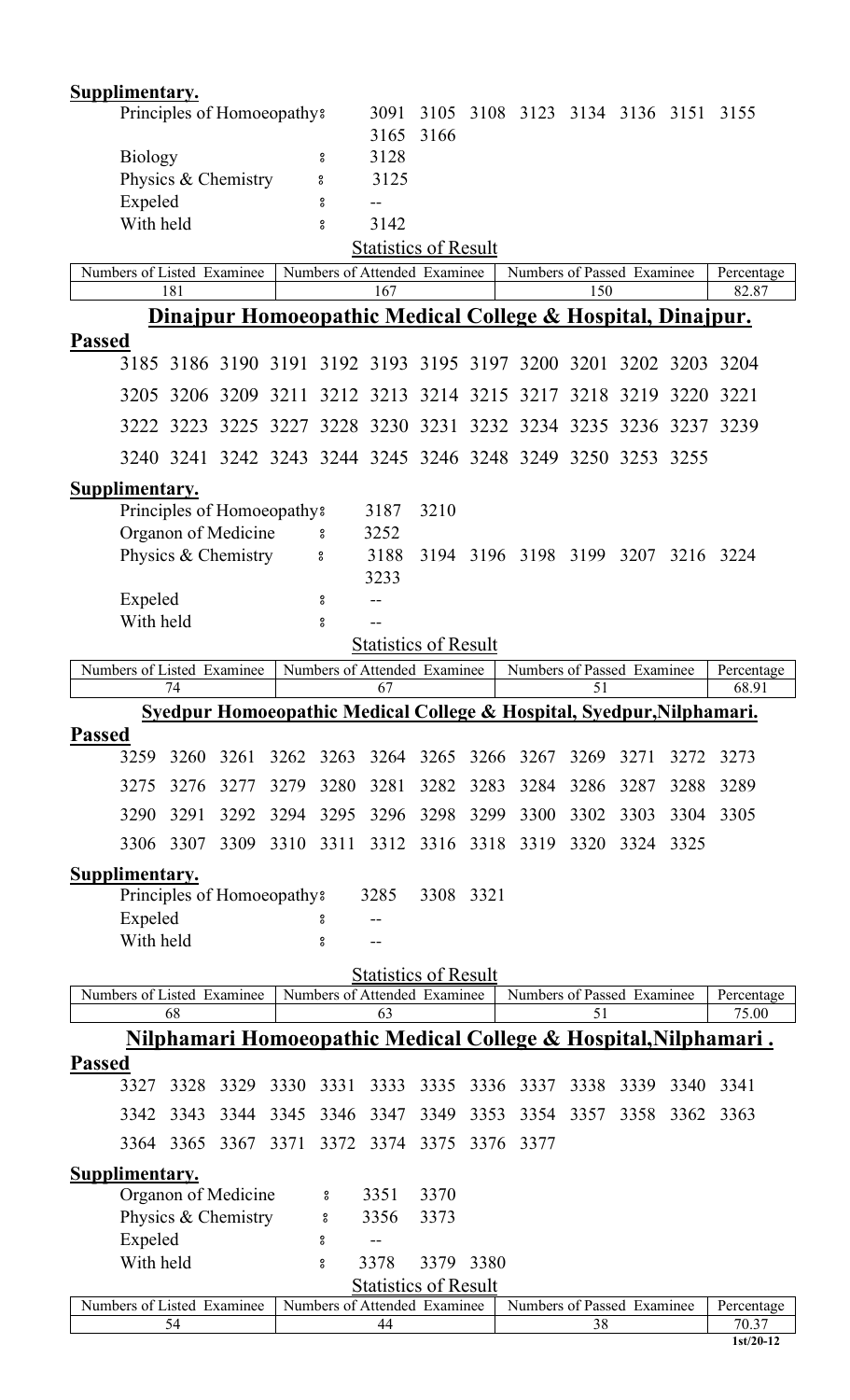|               |                      |                                                                  |      |        |          |                                                   |      |                                                                |                            |    |      |      | <u>Panchagarh Homoeopathic Medical College &amp; Hospital, Panchagarh.</u> |
|---------------|----------------------|------------------------------------------------------------------|------|--------|----------|---------------------------------------------------|------|----------------------------------------------------------------|----------------------------|----|------|------|----------------------------------------------------------------------------|
| <b>Passed</b> |                      | 3381 3382 3383 3385 3386 3387 3389 3391 3393 3394 3395 3397 3398 |      |        |          |                                                   |      |                                                                |                            |    |      |      |                                                                            |
|               | 3399                 |                                                                  |      |        |          |                                                   |      |                                                                |                            |    |      |      |                                                                            |
|               |                      | Supplimentary                                                    |      | 8      |          |                                                   |      |                                                                |                            |    |      |      |                                                                            |
|               | Expeled<br>With held |                                                                  |      | °<br>႙ |          |                                                   |      |                                                                |                            |    |      |      |                                                                            |
|               |                      |                                                                  |      |        |          | <b>Statistics of Result</b>                       |      |                                                                |                            |    |      |      |                                                                            |
|               |                      | Numbers of Listed Examinee                                       |      |        |          | Numbers of Attended Examinee                      |      |                                                                | Numbers of Passed Examinee |    |      |      | Percentage                                                                 |
|               |                      | 19                                                               |      |        |          | 14                                                |      |                                                                |                            | 14 |      |      | 73.68                                                                      |
|               |                      | Khulna Homoeopathic Medical College & Hospital, Khulna.          |      |        |          |                                                   |      |                                                                |                            |    |      |      |                                                                            |
| <b>Passed</b> | 3400                 | 3401                                                             |      |        |          | 3402 3403 3405 3407 3408 3409 3410 3411 3412 3413 |      |                                                                |                            |    |      |      | 3414                                                                       |
|               | 3415                 | 3417                                                             | 3418 | 3419   |          | 3420 3421 3422 3423 3424 3425 3426 3427           |      |                                                                |                            |    |      |      | 3428                                                                       |
|               | 3429                 | 3430 3431                                                        |      |        |          | 3433 3435 3436 3437 3438 3439 3440 3441           |      |                                                                |                            |    |      | 3443 | 3444                                                                       |
|               | 3445                 | 3446 3449 3450 3451 3455 3456 3457 3458 3459 3460 3461           |      |        |          |                                                   |      |                                                                |                            |    |      |      | 3462                                                                       |
|               | 3463                 |                                                                  |      |        |          | 3464 3465 3466 3467 3468 3469 3470 3471 3473      |      |                                                                |                            |    | 3475 | 3476 | 3477                                                                       |
|               | 3478                 | 3479                                                             | 3480 | 3481   |          | 3482 3483 3484 3485 3486 3487 3488                |      |                                                                |                            |    |      | 3489 | 3490                                                                       |
|               | 3491                 | 3492                                                             | 3493 |        |          | 3494 3495 3496 3498 3499 3502 3503 3504 3505      |      |                                                                |                            |    |      |      | 3506                                                                       |
|               |                      | 3509 3510 3511                                                   |      |        |          | 3513 3515 3518 3519 3520 3521 3522 3523 3524 3525 |      |                                                                |                            |    |      |      |                                                                            |
|               |                      | 3526 3527 3528 3530 3531 3533 3534 3535 3537 3538 3539 3540 3541 |      |        |          |                                                   |      |                                                                |                            |    |      |      |                                                                            |
|               |                      | 3543 3544 3545 3546 3547 3551 3552 3556 3558 3560 3561 3563 3564 |      |        |          |                                                   |      |                                                                |                            |    |      |      |                                                                            |
|               |                      | 3565 3566 3567 3571 3572 3574 3575 3576 3577 3578 3579 3580 3581 |      |        |          |                                                   |      |                                                                |                            |    |      |      |                                                                            |
|               |                      | 3582 3583 3584 3585 3586 3587 3588 3594                          |      |        |          |                                                   |      |                                                                |                            |    |      |      |                                                                            |
|               | Supplimentary.       |                                                                  |      |        |          |                                                   |      |                                                                |                            |    |      |      |                                                                            |
|               |                      | Principles of Homoeopathy?                                       |      |        |          | 3554                                              |      | 3406 3432 3474 3501 3529 3548 3550 3553<br>3555 3557 3569 3593 |                            |    |      |      |                                                                            |
|               |                      | Organon of Medicine                                              |      |        | $\rm ^o$ | 3542                                              |      |                                                                |                            |    |      |      |                                                                            |
|               |                      | Meteria Medica                                                   |      |        | °        | 3453                                              | 3454 |                                                                |                            |    |      |      |                                                                            |
|               |                      | Physics & Chemistry                                              |      |        | $\bf{S}$ |                                                   |      | 3442 3452 3532 3573 3590 3591 3592                             |                            |    |      |      |                                                                            |
|               | Expeled<br>With held |                                                                  |      |        | 8<br>8   | $-$<br>$- -$                                      |      |                                                                |                            |    |      |      |                                                                            |

| Numbers of<br>Examinee<br>Listed | Attended<br>Numbers of<br>Examinee | Numbers of Passed<br>Examinee | Percentage  |
|----------------------------------|------------------------------------|-------------------------------|-------------|
| 195                              | 70<br>′ o                          |                               | 77.94       |
|                                  |                                    |                               | $1st/20-13$ |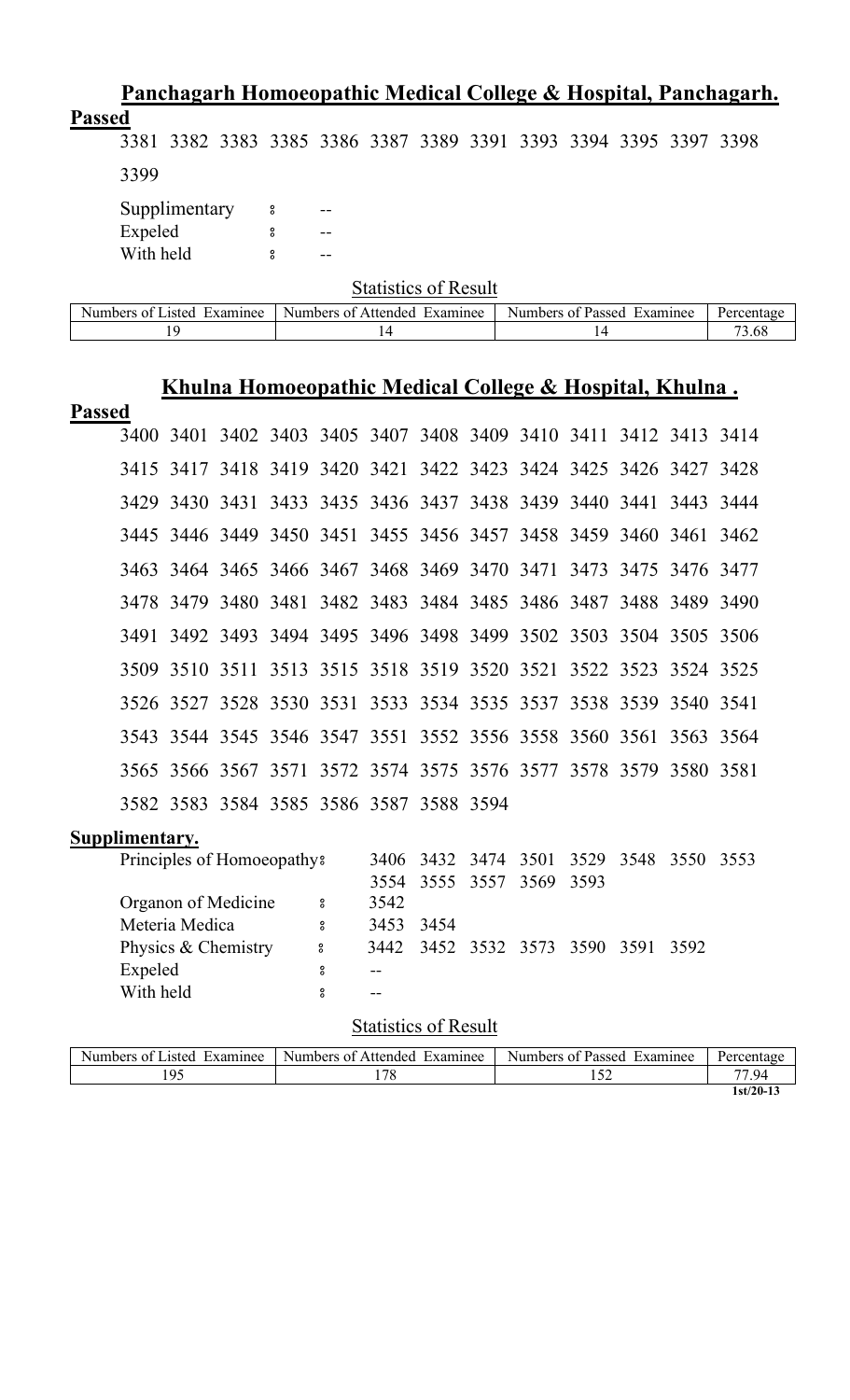|               |      |                |      |                                        |   |           |      |      |      | D B Khan Homoeopathic Medical College & Hospital, Satkhira.      |  |
|---------------|------|----------------|------|----------------------------------------|---|-----------|------|------|------|------------------------------------------------------------------|--|
| <b>Passed</b> |      |                |      |                                        |   |           |      |      |      |                                                                  |  |
|               | 3595 |                |      |                                        |   |           |      |      |      | 3596 3598 3599 3600 3602 3603 3604 3605 3606 3607 3608 3609      |  |
|               | 3610 |                |      |                                        |   |           |      |      |      | 3611 3612 3613 3614 3616 3617 3618 3619 3620 3621 3624 3625      |  |
|               |      |                |      |                                        |   |           |      |      |      | 3626 3627 3628 3629 3630 3631 3632 3633 3634 3635 3636 3637 3638 |  |
|               |      |                |      |                                        |   |           |      |      |      | 3639 3640 3641 3642 3643 3644 3646 3647 3648 3649 3650 3651 3653 |  |
|               |      |                |      |                                        |   |           |      |      |      | 3654 3655 3656 3657 3658 3661 3662 3663 3664 3665 3666 3667 3668 |  |
|               | 3669 | 3670           | 3671 |                                        |   |           |      |      |      | 3672 3674 3675 3676 3677 3678 3679 3680 3684 3686                |  |
|               | 3687 |                |      |                                        |   |           |      |      |      | 3688 3691 3692 3693 3694 3695 3696 3700 3701 3702 3703 3704      |  |
|               | 3705 |                |      |                                        |   |           |      |      |      | 3706 3709 3710 3711 3712 3713 3714 3715 3716 3717 3718 3719      |  |
|               | 3720 |                |      |                                        |   |           |      |      |      | 3721 3722 3723 3724 3725 3727 3728 3729 3730 3731 3732 3733      |  |
|               | 3734 |                |      |                                        |   |           |      |      |      | 3735 3736 3737 3738 3739 3740 3741 3742 3743 3744 3745 3746      |  |
|               | 3747 |                |      |                                        |   |           |      |      |      | 3748 3749 3750 3751 3752 3753 3755 3756 3757 3758 3759 3760      |  |
|               |      |                |      | 3761 3762 3763 3764 3765 3766          |   |           |      |      |      |                                                                  |  |
|               |      | Supplimentary. |      |                                        |   |           |      |      |      |                                                                  |  |
|               |      |                |      | Principles of Homoeopathy <sup>8</sup> |   | 3622      | 3707 |      |      |                                                                  |  |
|               |      |                |      | Physics & Chemistry                    | ° | 3652 3673 |      | 3683 | 3726 |                                                                  |  |
|               |      | Expeled        |      |                                        | 8 |           |      |      |      |                                                                  |  |
|               |      | With held      |      |                                        | 8 | --        |      |      |      |                                                                  |  |

| Examinee<br>usted.<br>$\cdot$ $\alpha^{+}$<br>ners ا | Examinee<br>Numbers of<br>Affended | Examinee<br>Numbers<br>Passed<br>ΩŤ | Jaraan |
|------------------------------------------------------|------------------------------------|-------------------------------------|--------|
| $\sim$                                               |                                    |                                     | 90.    |

# **Bagerhat Homoeopathic Medical College & Hospital, Bagerhat .**

| <b>Passed</b>  |                             |                                                                  |                     |                |  |                                    |      |      |                           |  |                                                                                                                 |                           |
|----------------|-----------------------------|------------------------------------------------------------------|---------------------|----------------|--|------------------------------------|------|------|---------------------------|--|-----------------------------------------------------------------------------------------------------------------|---------------------------|
|                |                             | 3769 3771 3772 3773 3774 3775 3776 3777 3778 3780 3781 3782 3783 |                     |                |  |                                    |      |      |                           |  |                                                                                                                 |                           |
|                |                             | 3784 3785 3786 3788 3789 3790 3792 3793 3794 3795 3797 3798 3799 |                     |                |  |                                    |      |      |                           |  |                                                                                                                 |                           |
|                |                             | 3801 3802 3804 3806 3807 3808 3809 3810 3812 3814 3817 3818 3819 |                     |                |  |                                    |      |      |                           |  |                                                                                                                 |                           |
|                |                             | 3820 3821 3822 3823 3824 3827 3828 3829 3830 3832 3834 3835 3837 |                     |                |  |                                    |      |      |                           |  |                                                                                                                 |                           |
|                |                             | 3838 3839 3840 3841 3842 3843 3844 3845 3846 3847                |                     |                |  |                                    |      |      |                           |  |                                                                                                                 |                           |
|                |                             | Supplimentary.                                                   |                     |                |  |                                    |      |      |                           |  |                                                                                                                 |                           |
|                |                             |                                                                  | Organon of Medicine |                |  | $\overline{\phantom{0}}$           | 3768 | 3791 | 3800                      |  |                                                                                                                 |                           |
|                |                             | <b>Biology</b>                                                   |                     |                |  | $\boldsymbol{S}$                   | 3803 |      |                           |  |                                                                                                                 |                           |
|                |                             |                                                                  | Physics & Chemistry |                |  | $\overline{\phantom{0}}$           | 3770 |      |                           |  |                                                                                                                 |                           |
|                |                             | Expeled                                                          |                     |                |  | 8                                  |      |      |                           |  |                                                                                                                 |                           |
|                |                             | With held                                                        |                     |                |  | å                                  |      |      |                           |  |                                                                                                                 |                           |
|                | <b>Statistics of Result</b> |                                                                  |                     |                |  |                                    |      |      |                           |  |                                                                                                                 |                           |
| $\mathbf{M}$ 1 |                             | $CT$ $\rightarrow$ $T$ $T$                                       | $\bullet$           | $\mathbf{M}$ 1 |  | $0 \ \text{au}$ $1 \ \text{m}$ $1$ |      |      | $\mathbf{M}$ $\mathbf{I}$ |  | $\mathfrak{c}_{\mathbf{D}}$ $\mathfrak{c}_{\mathbf{D}}$ $\mathfrak{c}_{\mathbf{D}}$ $\mathfrak{c}_{\mathbf{D}}$ | $\mathbf{D}$ $\mathbf{A}$ |

| Numbers of Listed Examinee | Numbers of Attended Examinee | Numbers of Passed Examinee | Percentage  |
|----------------------------|------------------------------|----------------------------|-------------|
| 80                         | n                            |                            |             |
|                            |                              |                            | $1st/20-14$ |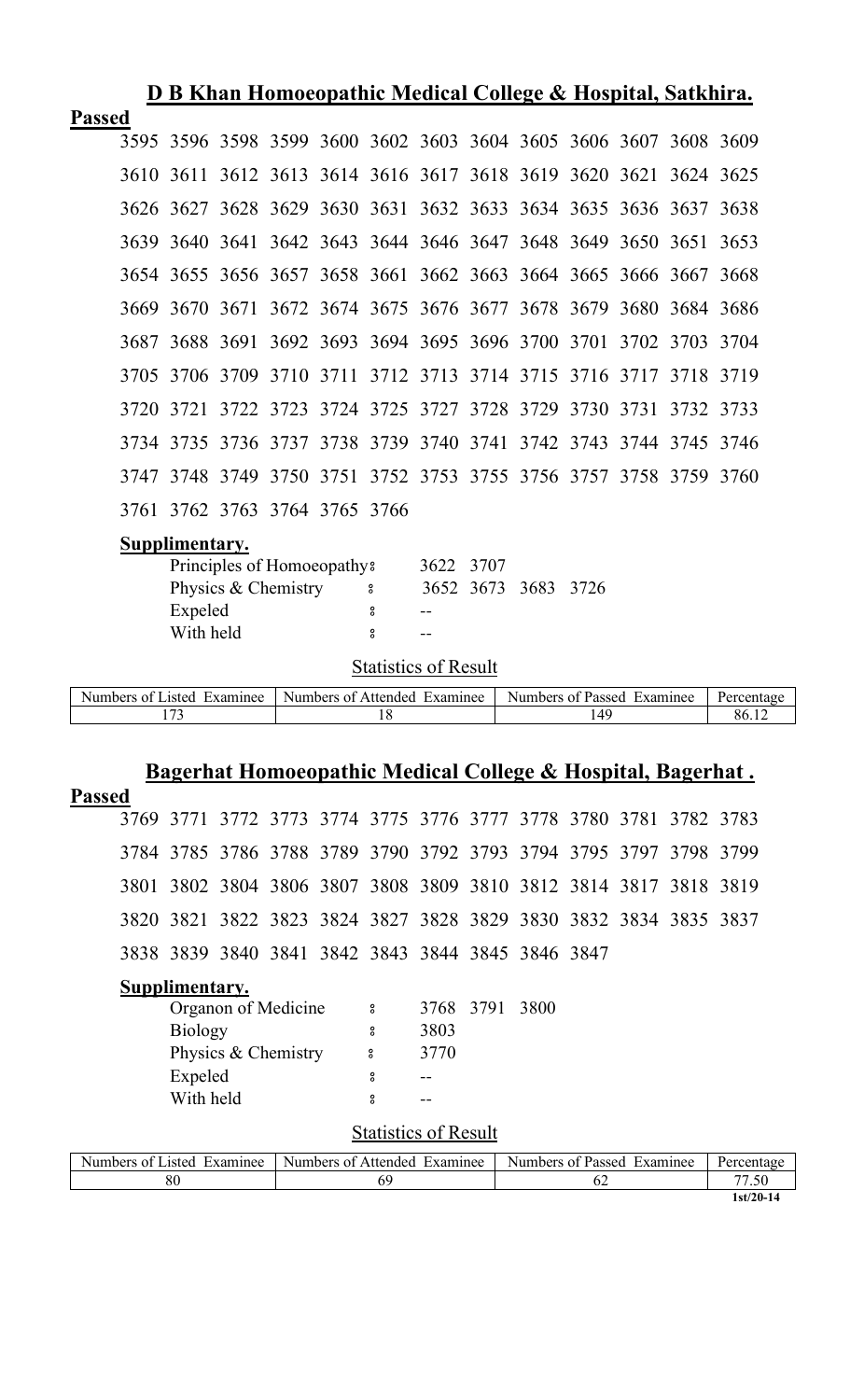| Jeshore Homoeopathic Medical College & Hospital, Jeshore. |                |                |                            |      |                    |                              |      |      |                            |      |      |      |            |
|-----------------------------------------------------------|----------------|----------------|----------------------------|------|--------------------|------------------------------|------|------|----------------------------|------|------|------|------------|
| <b>Passed</b>                                             |                |                |                            |      |                    |                              |      |      |                            |      |      |      |            |
|                                                           | 3848           | 3849           | 3851                       | 3852 | 3854               | 3855                         | 3856 | 3857 | 3858                       | 3859 | 3860 | 3861 | 3862       |
|                                                           | 3863           | 3864           | 3865                       | 3866 | 3867               | 3868                         | 3871 | 3872 | 3874                       | 3875 | 3876 | 3877 | 3878       |
|                                                           | 3879           | 3880           | 3881                       | 3882 | 3884               | 3885                         | 3886 | 3887 | 3889                       | 3890 | 3892 | 3893 | 3894       |
|                                                           | 3895           | 3896           | 3897                       | 3898 | 3899               | 3900                         | 3901 | 3902 | 3904                       | 3905 | 3906 | 3907 | 3910       |
|                                                           | 3911           | 3913           | 3914                       | 3915 | 3916               | 3917                         | 3918 | 3919 | 3920                       | 3921 | 3922 | 3923 | 3924       |
|                                                           | 3926           | 3927           | 3928                       | 3929 | 3930               | 3931                         | 3932 | 3933 | 3934                       | 3935 | 3936 | 3939 | 3940       |
|                                                           | 3943           | 3944           | 3945                       | 3946 | 3947               | 3949                         | 3950 | 3951 | 3952                       | 3953 | 3954 | 3955 | 3956       |
|                                                           | 3957           | 3958           | 3959                       | 3960 | 3961               | 3962                         | 3965 | 3967 | 3969                       | 3970 | 3971 | 3972 | 3973       |
|                                                           | 3974           | 3975           | 3976                       | 3977 | 3978               | 3979                         | 3980 | 3981 | 3982                       | 3984 | 3985 | 3988 | 3990       |
|                                                           | 3991           | 3992           | 3993                       | 3994 | 3995               | 3996                         | 3998 | 3999 | 4000                       | 4001 | 4002 | 4003 | 4004       |
|                                                           | 4005           | 4006           | 4007                       | 4008 | 4009               | 4010                         | 4011 | 4012 | 4013                       | 4014 | 4015 | 4016 | 4017       |
|                                                           | 4018           | 4019           | 4020                       | 4021 | 4023               | 4024                         | 4026 | 4029 | 4030                       | 4031 | 4032 | 4033 | 4034       |
|                                                           | 4036           | 4037           | 4038                       | 4039 | 4040               | 4041                         | 4042 | 4044 | 4046                       | 4047 |      |      |            |
| Supplimentary.                                            |                |                |                            |      |                    |                              |      |      |                            |      |      |      |            |
|                                                           |                |                | Principles of Homoeopathy? |      |                    | 3870                         | 3937 | 3938 | 3968                       | 4025 | 4028 |      |            |
|                                                           |                | Meteria Medica |                            |      | 8                  | 3948                         |      |      |                            |      |      |      |            |
|                                                           | <b>Biology</b> |                |                            |      | 8                  | 3891                         | 3925 | 3941 |                            |      |      |      |            |
|                                                           | Expeled        |                |                            |      | 8                  | $-$ -                        |      |      |                            |      |      |      |            |
|                                                           | With held      |                |                            |      | $^{\circ}_{\circ}$ | $-$                          |      |      |                            |      |      |      |            |
|                                                           |                |                |                            |      |                    | <b>Statistics of Result</b>  |      |      |                            |      |      |      |            |
|                                                           |                |                | Numbers of Listed Examinee |      |                    | Numbers of Attended Examinee |      |      | Numbers of Passed Examinee |      |      |      | Percentage |
|                                                           |                | 200            |                            |      |                    | 182                          |      |      |                            | 166  |      |      | 83.00      |

# **Kushtia Homoeopathic Medical College & Hospital, Kushtia.**

| <b>Passed</b> |      |      |                               |      |           |           |                                         |                |      |                |           |      |
|---------------|------|------|-------------------------------|------|-----------|-----------|-----------------------------------------|----------------|------|----------------|-----------|------|
| 4048          | 4049 |      |                               |      |           |           | 4050 4052 4053 4054 4055 4056 4057 4059 |                |      | 4060           | 4061 4062 |      |
| 4063          | 4064 | 4065 | 4066                          | 4067 |           | 4068 4069 | 4070                                    | 4071           | 4072 | 4073           | 4074      | 4075 |
| 4076          | 4078 | 4080 | 4081                          | 4082 | 4084      | 4086      | 4087                                    | 4088           | 4089 | 4090           | 4091      | 4092 |
| 4093          | 4094 | 4095 | 4096                          | 4097 |           |           | 4098 4099 4100 4101                     |                | 4102 | 4103           | 4104      | 4105 |
| 4110          | 4111 | 4112 | 4113                          | 4115 |           | 4116 4117 | 4119                                    | 4120           | 4121 | 4125           | 4126      | 4128 |
| 4129          | 4130 | 4131 |                               |      |           |           | 4132 4133 4134 4135 4137 4138 4140      |                |      | 4141           | 4142      | 4145 |
| 4146          | 4147 | 4148 | 4149                          | 4151 |           |           | 4152 4154 4155 4156 4157                |                |      | 4159           | 4160      | 4161 |
| 4162          | 4163 | 4164 | 4165                          |      | 4166 4167 |           | 4168 4169 4170                          |                | 4171 | 4174           | 4175      | 4177 |
| 4178          | 4179 | 4181 | 4182                          |      |           |           | 4183 4184 4185 4186 4187 4190           |                |      | 4191           | 4192      | 4193 |
| 4194          | 4196 | 4198 | 4199                          | 4200 | 4201      | 4203      |                                         | 4204 4205      | 4206 | 4207           | 4208      | 4210 |
| 4211          | 4212 | 4213 |                               |      |           |           | 4214 4215 4216 4219 4220 4221           |                | 4222 | 4223           | 4224      | 4225 |
| 4226          | 4229 | 4230 | 4232                          |      | 4234 4235 | 4237      |                                         | 4238 4239 4241 |      | 4242           | 4243      | 4245 |
| 4246          | 4247 | 4248 | 4249                          | 4250 | 4251      | 4253      | 4254                                    | 4255           | 4256 | 4257           | 4258      | 4259 |
| 4260          | 4262 |      | 4264 4265 4266 4268 4269 4271 |      |           |           |                                         |                |      | 4275 4276 4280 | 4281      | 4282 |
| 4283          | 4285 | 4287 | 4288                          | 4291 | 4293      | 4294      | 4295                                    | 4296           | 4297 | 4298           |           |      |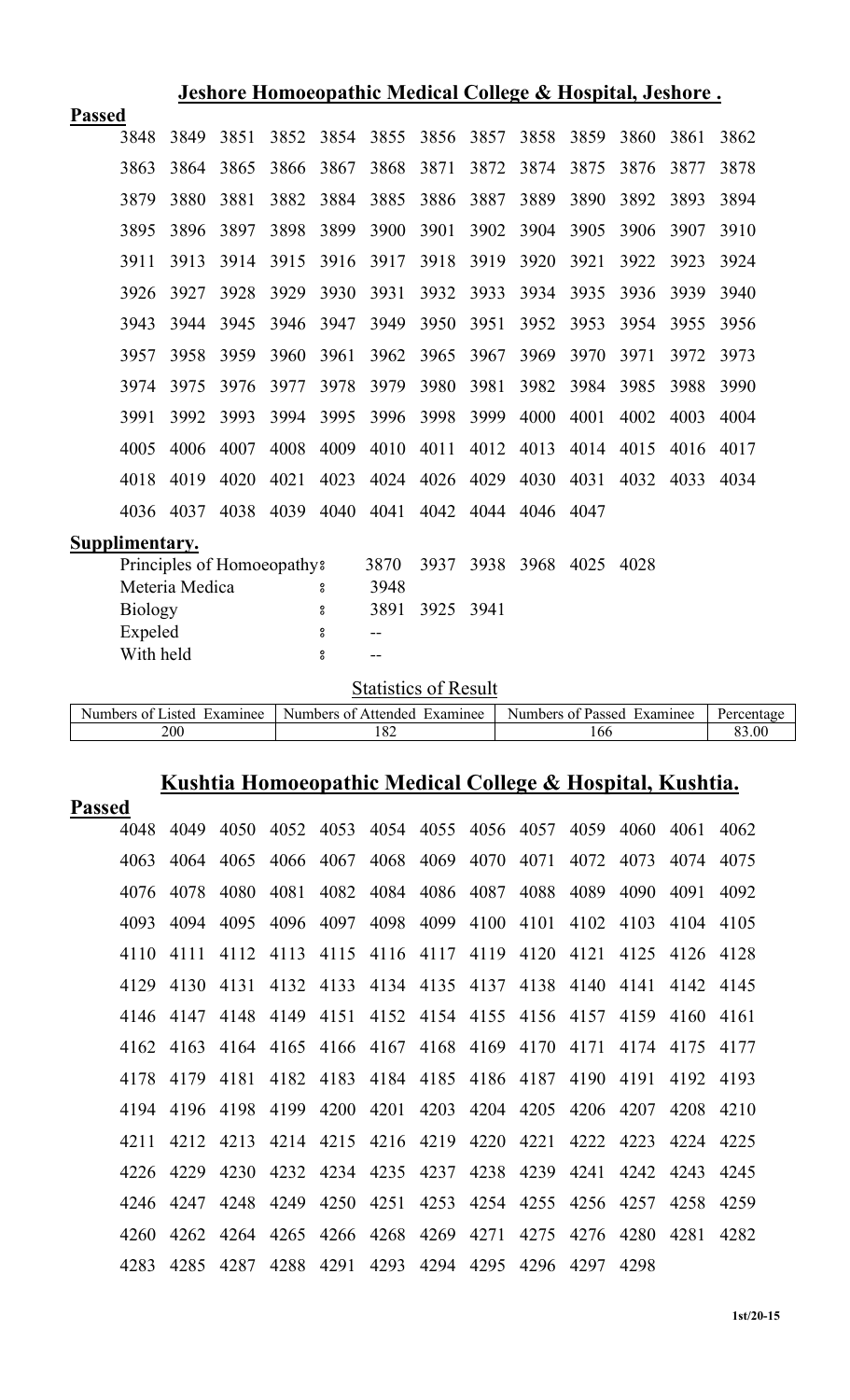| Supplimentary.                         |   |                              |           |                                    |     |                |           |  |
|----------------------------------------|---|------------------------------|-----------|------------------------------------|-----|----------------|-----------|--|
| Principles of Homoeopathy <sup>3</sup> |   | 4077                         |           | 4108 4118 4122 4123 4136 4150 4153 |     |                |           |  |
|                                        |   | 4172                         | 4173      | 4180 4197                          |     | 4202 4209 4217 | 4231      |  |
|                                        |   | 4233                         |           | 4236 4240 4263 4274 4299           |     |                |           |  |
| Meteria Medica                         | å |                              | 4106 4107 |                                    |     |                |           |  |
| <b>Biology</b>                         | 8 | 4227                         |           |                                    |     |                |           |  |
| Expeled                                | 8 |                              |           |                                    |     |                |           |  |
| With held                              | 8 | $- -$                        |           |                                    |     |                |           |  |
|                                        |   | <b>Statistics of Result</b>  |           |                                    |     |                |           |  |
| Numbers of Listed Examinee             |   | Numbers of Attended Examinee |           | Numbers of Passed Examinee         |     |                | Percentag |  |
| 252                                    |   | 235                          |           |                                    | 194 |                | 76.98     |  |

| Examinee<br>. – Numbers of L<br>Examinee<br>Passed | Numbers <b>Numbers</b><br>ΩŤ<br>Affended | $\sim$ $\sim$<br>Numbers of<br>Examinee<br>tsted. |
|----------------------------------------------------|------------------------------------------|---------------------------------------------------|
| 76.98<br>$Q_2$<br>ں ب                              |                                          | ⊷                                                 |
|                                                    |                                          |                                                   |

# **Narail Homoeopathic Medical College & Hospital, Narail.**

| ш | 12SS) | ed |
|---|-------|----|
|   |       |    |

|  |                     |  |  | 4300 4301 4302 4303 4305 4306 4307 4308 4309 4310 4311 4312 4313 |  |  |  |
|--|---------------------|--|--|------------------------------------------------------------------|--|--|--|
|  |                     |  |  | 4314 4315 4316 4317 4318 4319 4320 4321 4322 4325 4326 4327 4328 |  |  |  |
|  |                     |  |  | 4329 4330 4332 4334 4336 4337 4339 4340 4342 4343 4344 4345 4346 |  |  |  |
|  | 4347 4348 4349 4351 |  |  |                                                                  |  |  |  |

## **Supplimentary.**

| Organon of Medicine | ႙   | 4323 |
|---------------------|-----|------|
| Expeled             |     |      |
| With held           | ပ္ဂ |      |

**Statistics of Result** 

| Examinee<br>Numbers<br>asted.<br>nt i | : Attended<br>Numbers of<br>Examinee | Examinee<br>Numbers of Passed | Percentage |
|---------------------------------------|--------------------------------------|-------------------------------|------------|
| ◡▵                                    |                                      |                               | 60         |

## **Apex Homoeopathic Medical College & Hospital, Barishal.**

| <b>Passed</b>  |                             |                                        |  |  |             |                                                                  |           |                |                            |      |  |  |            |  |
|----------------|-----------------------------|----------------------------------------|--|--|-------------|------------------------------------------------------------------|-----------|----------------|----------------------------|------|--|--|------------|--|
|                |                             |                                        |  |  |             | 4354 4355 4357 4359 4360 4361 4362 4363 4365 4366 4367 4368 4369 |           |                |                            |      |  |  |            |  |
|                |                             |                                        |  |  |             | 4370 4372 4373 4376 4377 4379 4381 4382 4383 4384 4385 4386 4388 |           |                |                            |      |  |  |            |  |
|                |                             |                                        |  |  |             | 4389 4390 4391 4392 4393 4396 4399 4400 4402 4403 4404 4405 4406 |           |                |                            |      |  |  |            |  |
|                |                             |                                        |  |  |             | 4407 4412 4413 4415 4416 4417 4418 4419 4420                     |           |                |                            |      |  |  |            |  |
| Supplimentary. |                             |                                        |  |  |             |                                                                  |           |                |                            |      |  |  |            |  |
|                |                             | Principles of Homoeopathy <sup>3</sup> |  |  |             | 4352                                                             |           | 4356 4364 4397 |                            | 4409 |  |  |            |  |
|                |                             | Physics & Chemistry                    |  |  | $8 \t 4358$ |                                                                  | 4371 4374 |                |                            |      |  |  |            |  |
|                | Expeled                     |                                        |  |  | 8           |                                                                  |           |                |                            |      |  |  |            |  |
|                | With held                   |                                        |  |  | 8           |                                                                  |           |                |                            |      |  |  |            |  |
|                | <b>Statistics of Result</b> |                                        |  |  |             |                                                                  |           |                |                            |      |  |  |            |  |
|                |                             | Numbers of Listed Examinee             |  |  |             | Numbers of Attended Examinee                                     |           |                | Numbers of Passed Examinee |      |  |  | Percentage |  |

69 62 48 69.56

**1st/20-16**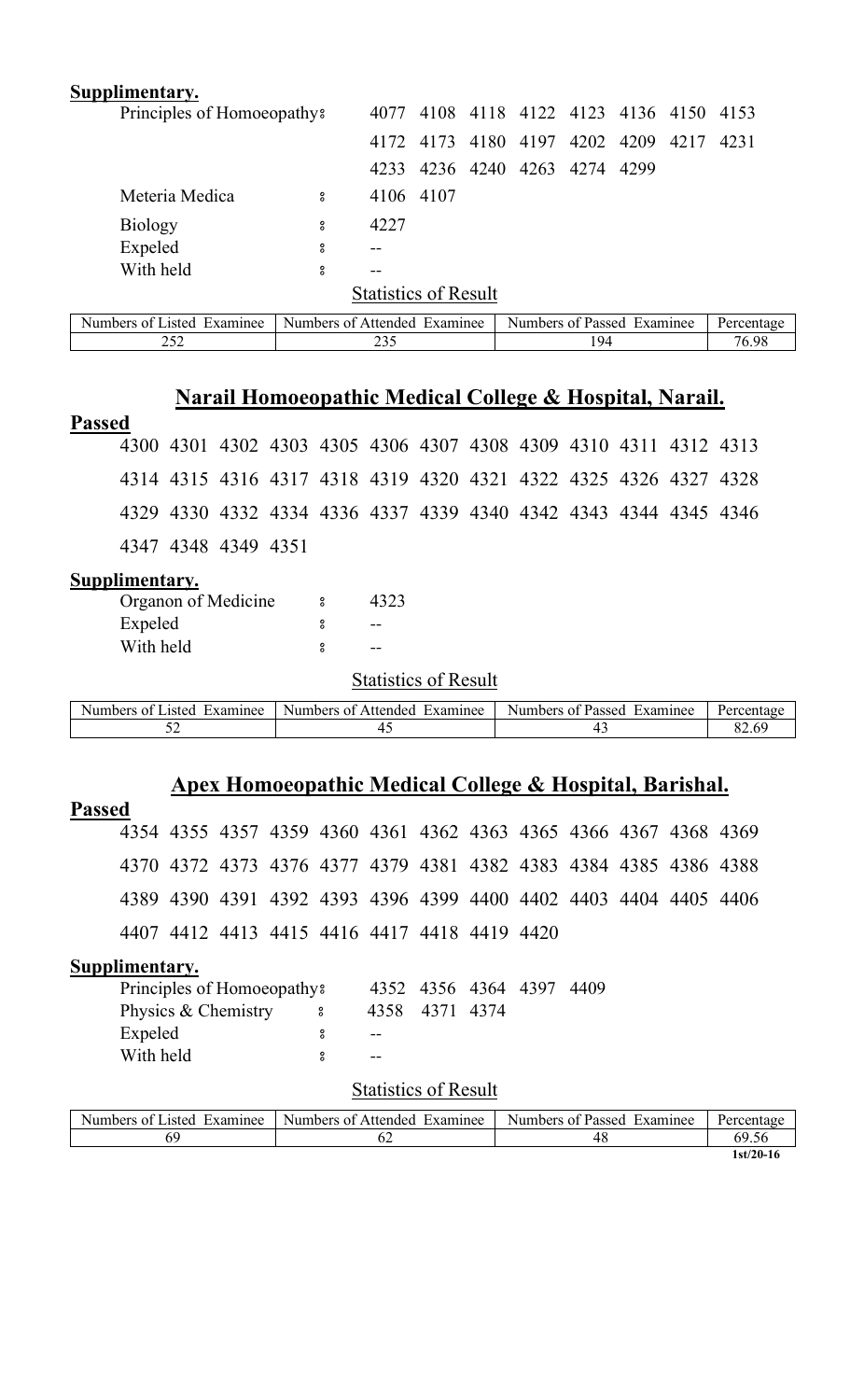|               |                            |           |                                        |      |                              |                             |                |           | Lions Homoeopathic Medical College & Hospital, Bhola.                             |      |      |                |                                    |
|---------------|----------------------------|-----------|----------------------------------------|------|------------------------------|-----------------------------|----------------|-----------|-----------------------------------------------------------------------------------|------|------|----------------|------------------------------------|
| <b>Passed</b> |                            |           |                                        |      |                              |                             |                |           |                                                                                   |      |      |                |                                    |
|               | 4421                       | 4422      |                                        |      |                              |                             |                |           | 4424 4425 4426 4427 4428 4431 4432 4433                                           |      |      | 4434 4436 4437 |                                    |
|               | 4441                       | 4443      | 4444                                   | 4445 |                              | 4446 4448 4449              |                |           | 4450 4451                                                                         | 4453 | 4455 | 4457           | 4459                               |
|               | 4460                       | 4461      | 4462                                   | 4463 |                              | 4464 4465                   |                |           | 4466 4467 4468 4469 4472                                                          |      |      |                | 4474 4475                          |
|               |                            | 4476 4477 |                                        |      | 4478 4479 4480 4482 4483     |                             |                |           |                                                                                   |      |      |                |                                    |
|               | Supplimentary.             |           |                                        |      |                              |                             |                |           |                                                                                   |      |      |                |                                    |
|               |                            |           | Principles of Homoeopathy?             |      |                              | 4423                        |                | 4430 4481 |                                                                                   |      |      |                |                                    |
|               | <b>Biology</b>             |           |                                        |      | 8                            | 4429                        |                |           |                                                                                   |      |      |                |                                    |
|               | Expeled                    |           |                                        |      | 8                            |                             |                |           |                                                                                   |      |      |                |                                    |
|               | With held                  |           |                                        |      | $^{\circ}_{\circ}$           |                             |                |           |                                                                                   |      |      |                |                                    |
|               |                            |           |                                        |      |                              | <b>Statistics of Result</b> |                |           |                                                                                   |      |      |                |                                    |
|               | Numbers of Listed Examinee | 63        |                                        |      | Numbers of Attended Examinee | 60                          |                |           | Numbers of Passed Examinee                                                        | 46   |      |                | Percentage<br>73.01                |
|               |                            |           |                                        |      |                              |                             |                |           | Patuakhali Homoeopathic Medical College & Hospital, Patuakhali.                   |      |      |                |                                    |
| <b>Passed</b> |                            |           |                                        |      |                              |                             |                |           |                                                                                   |      |      |                |                                    |
|               | 4485                       | 4487      | 4489                                   | 4491 |                              | 4492 4493                   | 4494           | 4495      | 4496                                                                              | 4498 | 4499 | 4500           | 4501                               |
|               | 4502                       | 4503      | 4504                                   | 4505 |                              | 4506 4507                   | 4508           |           | 4509 4510                                                                         | 4511 | 4512 | 4513           | 4514                               |
|               |                            | 4517 4518 |                                        |      | 4519 4520 4521               |                             |                |           | 4524 4525 4527 4528                                                               | 4529 | 4530 | 4531           |                                    |
|               | Supplimentary.             |           |                                        |      |                              |                             |                |           |                                                                                   |      |      |                |                                    |
|               |                            |           | Principles of Homoeopathy <sup>8</sup> |      |                              | 4486                        | 4523           |           |                                                                                   |      |      |                |                                    |
|               | <b>Biology</b>             |           |                                        |      | 8                            | 4497                        |                |           |                                                                                   |      |      |                |                                    |
|               | Expeled                    |           |                                        |      | 8                            |                             | 4484 4488 4490 |           |                                                                                   |      |      |                |                                    |
|               | With held                  |           |                                        |      | $\rm ^o$                     |                             |                |           |                                                                                   |      |      |                |                                    |
|               |                            |           |                                        |      |                              | <b>Statistics of Result</b> |                |           |                                                                                   |      |      |                |                                    |
|               |                            |           |                                        |      |                              |                             |                |           |                                                                                   |      |      |                |                                    |
|               |                            |           | Numbers of Listed Examinee             |      | Numbers of Attended Examinee |                             |                |           | Numbers of Passed Examinee                                                        |      |      |                | Percentage                         |
|               |                            | 48        |                                        |      |                              | 44                          |                |           |                                                                                   | 38   |      |                | 79.16                              |
|               |                            |           |                                        |      |                              |                             |                |           | Barguna Homoeopathic Medical College & Hospital, Barguna.                         |      |      |                |                                    |
| <b>Passed</b> | 4533                       |           |                                        |      |                              |                             |                |           | 4534 4535 4536 4537 4541 4542 4543 4544 4545 4546 4548 4549                       |      |      |                |                                    |
|               |                            | 4550 4551 | 4553 4554                              |      |                              |                             |                |           |                                                                                   |      |      |                |                                    |
|               |                            |           |                                        |      |                              |                             |                |           |                                                                                   |      |      |                |                                    |
|               | Supplimentary.             |           |                                        |      |                              |                             |                |           |                                                                                   |      |      |                |                                    |
|               |                            |           | Organon of Medicine                    |      | 8                            | 4539                        |                |           |                                                                                   |      |      |                |                                    |
|               |                            |           | Physics & Chemistry                    |      | 8                            | 4552                        |                |           |                                                                                   |      |      |                |                                    |
|               | Expeled                    |           |                                        |      | 8                            |                             |                |           |                                                                                   |      |      |                |                                    |
|               | With held                  |           |                                        |      | $\rm ^o$                     |                             |                |           |                                                                                   |      |      |                |                                    |
|               |                            |           |                                        |      |                              | <b>Statistics of Result</b> |                |           |                                                                                   |      |      |                |                                    |
|               | Numbers of Listed Examinee |           |                                        |      | Numbers of Attended Examinee |                             |                |           | Numbers of Passed Examinee                                                        |      |      |                | Percentage                         |
|               |                            | 24        |                                        |      |                              | 24                          |                |           |                                                                                   | 17   |      |                | 70.83                              |
|               |                            |           |                                        |      |                              |                             |                |           |                                                                                   |      |      |                |                                    |
|               |                            |           |                                        |      |                              |                             |                |           | <b>Shariatpur Homoeopathic Medical College &amp; Hospital, Naria, Shariatpur.</b> |      |      |                |                                    |
| Passed        | 4555                       |           |                                        |      |                              |                             |                |           | 4556 4558 4559 4560 4561 4562 4564 4565 4568 4569                                 |      |      |                | 4570 4571                          |
|               |                            | 4572 4573 | 4574 4575                              |      |                              |                             |                |           | 4577 4578 4579 4584 4586 4590                                                     |      | 4591 | 4592           |                                    |
|               |                            |           |                                        |      |                              |                             |                |           |                                                                                   |      |      |                |                                    |
|               | <b>Supplimentary.</b>      |           | Physics & Chemistry                    |      | °                            | 4588                        |                |           |                                                                                   |      |      |                |                                    |
|               |                            |           |                                        |      | 8                            |                             | 4557 4576 4585 |           |                                                                                   |      |      |                |                                    |
|               | Expeled<br>With held       |           |                                        |      | 8                            |                             |                |           |                                                                                   |      |      |                |                                    |
|               |                            |           |                                        |      |                              | <b>Statistics of Result</b> |                |           |                                                                                   |      |      |                |                                    |
|               |                            |           |                                        |      |                              |                             |                |           |                                                                                   |      |      |                |                                    |
|               | Numbers of Listed Examinee | 38        |                                        |      | Numbers of Attended Examinee | 31                          |                |           | Numbers of Passed Examinee                                                        | 27   |      |                | Percentage<br>71.05<br>$1st/20-17$ |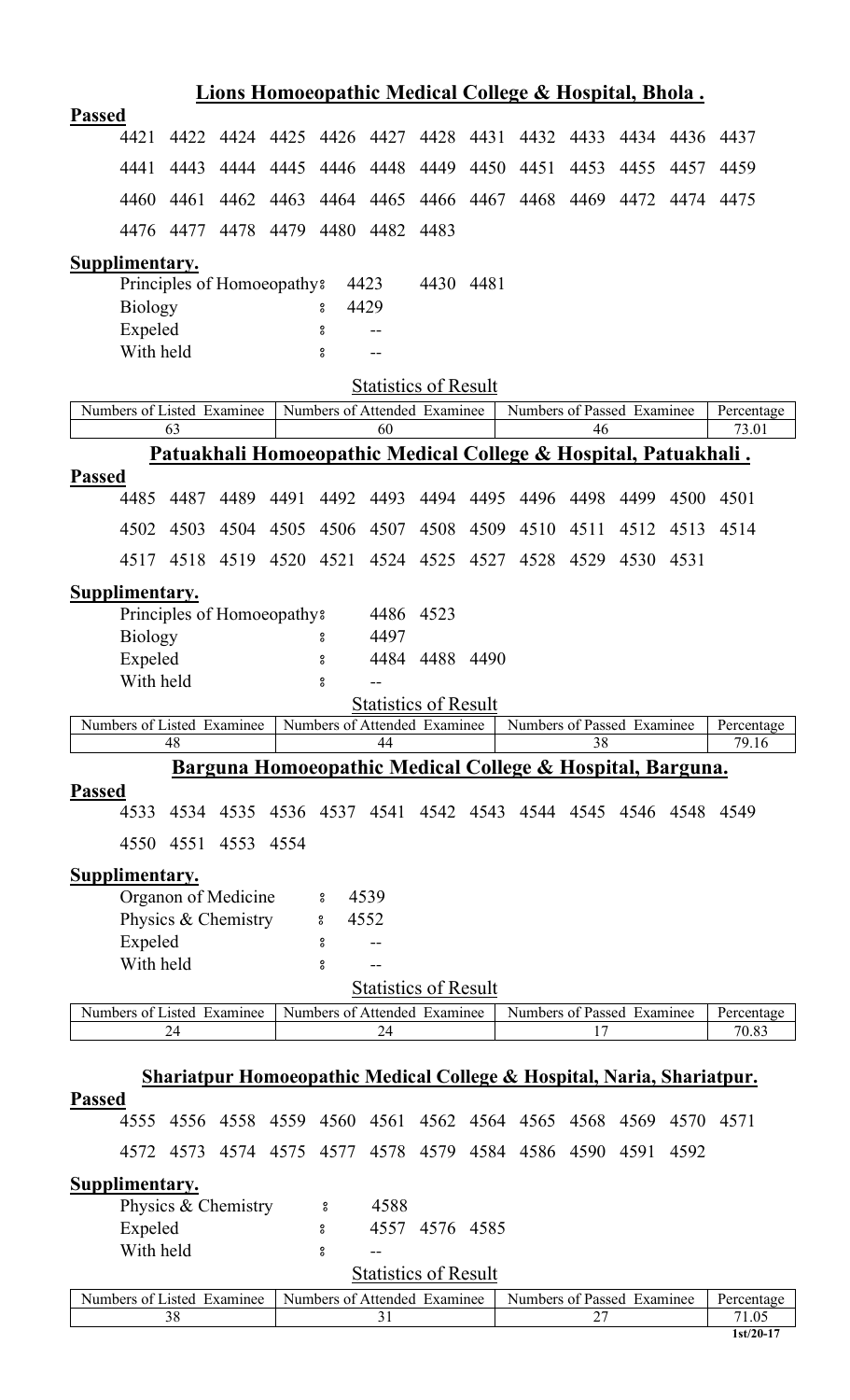|               |                |  |                                        |   |      |      |  |                |      | Kurigram Homoeopathic Medical College & Hospital, Kurigram. |      |
|---------------|----------------|--|----------------------------------------|---|------|------|--|----------------|------|-------------------------------------------------------------|------|
| <b>Passed</b> |                |  |                                        |   |      |      |  |                |      |                                                             |      |
|               | 4593           |  |                                        |   |      |      |  |                |      | 4594 4595 4596 4597 4598 4603 4604 4605 4606 4607 4608 4609 |      |
|               | 4610           |  |                                        |   |      |      |  |                |      | 4611 4612 4616 4617 4618 4619 4621 4623 4624 4626 4627      | 4628 |
|               |                |  | 4632 4635 4637 4638 4639               |   |      |      |  |                |      |                                                             |      |
|               | Supplimentary. |  |                                        |   |      |      |  |                |      |                                                             |      |
|               |                |  | Principles of Homoeopathy <sup>3</sup> |   | 4599 | 4601 |  | 4602 4614 4620 | 4622 |                                                             |      |
|               | Expeled        |  |                                        | 8 |      |      |  |                |      |                                                             |      |
|               | With held      |  |                                        | 8 |      |      |  |                |      |                                                             |      |
|               |                |  |                                        |   |      |      |  |                |      |                                                             |      |

| Examinee<br>usted.<br>nt I<br>Numbers | Examinee<br>Numbers of Attended | Examinee<br>Numbers of<br>Passed | Percentage |
|---------------------------------------|---------------------------------|----------------------------------|------------|
| 46                                    |                                 |                                  | 64.5.      |

# **Chuadanga Homoeopathic Medical College & Hospital, Chuadanga.**

| <b>Passed</b> |                                                                  |  |  |  |  |  |  |
|---------------|------------------------------------------------------------------|--|--|--|--|--|--|
|               | 4641 4642 4643 4644 4645 4648 4649 4650 4651 4652 4653 4654 4655 |  |  |  |  |  |  |
|               | 4656 4657 4658 4660 4661 4662 4663 4664 4665 4666 4667 4668 4669 |  |  |  |  |  |  |
|               | 4670 4671 4672 4673 4674 4675 4676 4678 4679 4680 4681 4682 4683 |  |  |  |  |  |  |
|               | 4684 4685 4686 4687 4689 4691 4693 4694 4695 4696 4697 4698 4699 |  |  |  |  |  |  |
|               | 4700 4701 4702 4703 4704 4705 4706 4707 4708 4709 4710 4711 4712 |  |  |  |  |  |  |
|               | 4713 4714 4716 4717 4718 4719 4720 4721 4722 4723 4724 4725 4727 |  |  |  |  |  |  |
|               | 4728 4729 4732 4733 4734 4735 4736 4737 4738 4739 4740           |  |  |  |  |  |  |

## **Supplimentary.**

| Principles of Homoeopathy? | 4692 |
|----------------------------|------|
| Expeled                    | --   |
| With held                  |      |

| $\sim$ $\sim$<br>Examinee<br>4sted<br>Numbers<br>0Ť | Numbers of<br>Attended<br>Examinee | Examinee<br>Numbers<br>of Passed | Percentage |
|-----------------------------------------------------|------------------------------------|----------------------------------|------------|
| 100                                                 |                                    |                                  | 89.00      |

| Thakurgaon Homoeopathic Medical College & Hospital, Thakurgaon.                                |             |                       |      |                          |  |               |
|------------------------------------------------------------------------------------------------|-------------|-----------------------|------|--------------------------|--|---------------|
| <b>Passed</b>                                                                                  |             |                       |      |                          |  |               |
| 4742 4744 4745 4746 4747 4748 4749 4750 4751 4752 4754 4755<br>4741                            |             |                       |      |                          |  |               |
| 4756 4758 4759 4760 4765 4768 4769 4770 4771 4772 4773 4774 4776                               |             |                       |      |                          |  |               |
| 4777 4779 4780 4781 4784                                                                       |             |                       |      |                          |  |               |
| Supplimentary.                                                                                 |             |                       |      |                          |  |               |
| Physics & Chemistry                                                                            | $8^{\circ}$ | 4743                  | 4761 | 4762 4763 4764 4766 4767 |  |               |
| Expeled                                                                                        | 8           |                       |      |                          |  |               |
| With held                                                                                      | 8           |                       |      |                          |  |               |
|                                                                                                |             | Sta tistics of Result |      |                          |  |               |
| Munking of I ideal From the C. Munking of Addin 4.4. From the co. Munking of Deceal From the c |             |                       |      |                          |  | $D$ and anti- |

| Numbers of Listed<br>Examinee | Numbers of Attended<br>Examinee | Numbers of Passed<br>Examinee | Percentage  |
|-------------------------------|---------------------------------|-------------------------------|-------------|
| 4.                            | 40                              | ັ                             | 68.88       |
|                               |                                 |                               | $1st/20-18$ |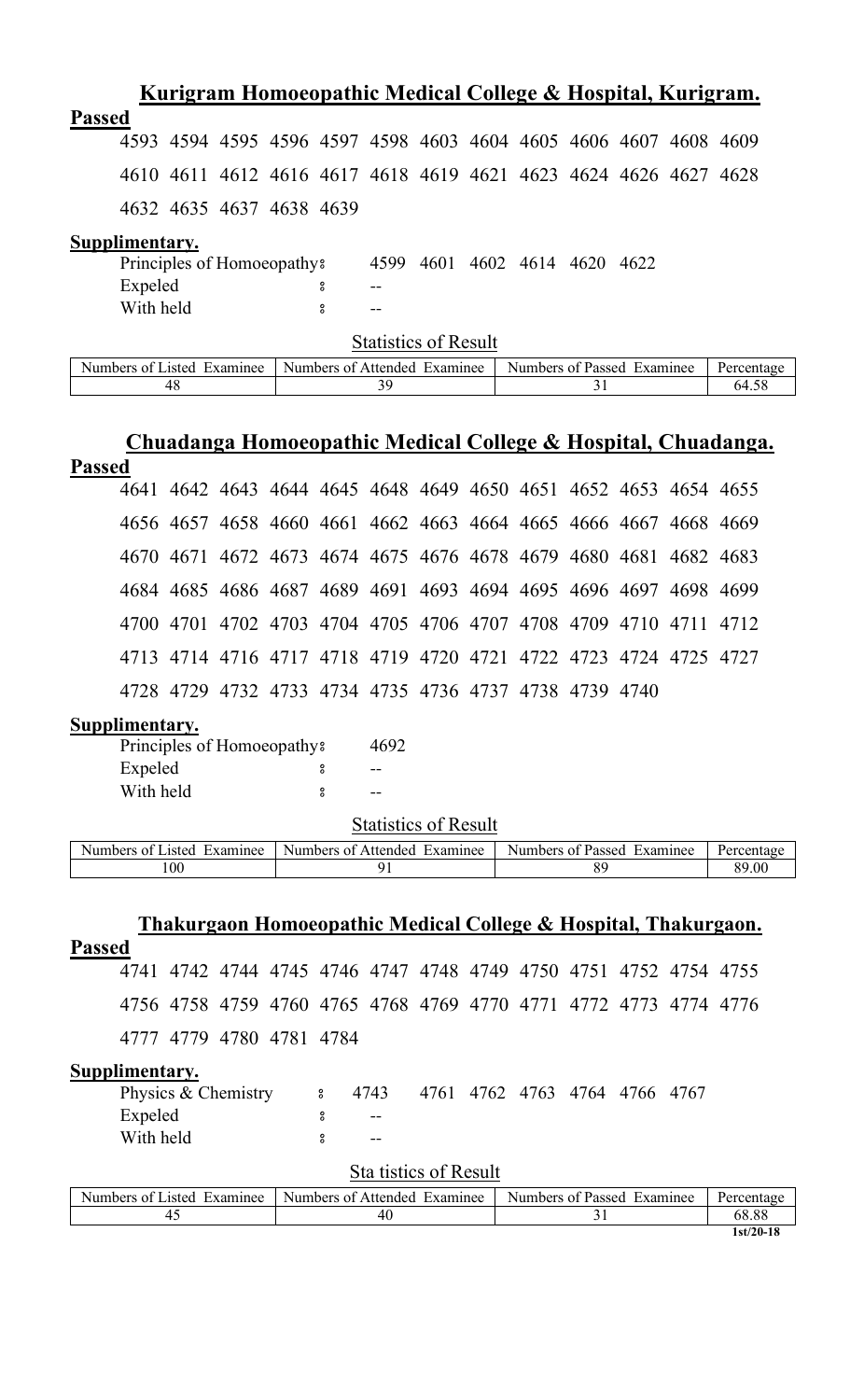|               |                       |      |                            |      |          |                                                                  |                               |      |                            |      |      |      | Laxmipur Rokeya N. Islam Homoeopathic Medical College & Hospital, Laxmipur.          |
|---------------|-----------------------|------|----------------------------|------|----------|------------------------------------------------------------------|-------------------------------|------|----------------------------|------|------|------|--------------------------------------------------------------------------------------|
| <b>Passed</b> |                       |      |                            |      |          |                                                                  |                               |      |                            |      |      |      |                                                                                      |
|               | 4790                  | 4791 | 4795                       | 4796 | 4797     | 4798                                                             | 4804                          | 4807 | 4809                       | 4810 | 4811 |      | 4812 4813                                                                            |
|               |                       |      | 4814 4816 4818 4820        |      | 4821     | 4825                                                             | 4826                          | 4829 | 4831                       | 4834 | 4839 |      |                                                                                      |
|               | <b>Supplimentary.</b> |      |                            |      |          |                                                                  |                               |      |                            |      |      |      |                                                                                      |
|               |                       |      | Physics & Chemistry        |      | °        | 4786                                                             | 4787                          | 4788 | 4792                       | 4793 | 4799 | 4800 | 4801                                                                                 |
|               |                       |      |                            |      |          | 4802                                                             | 4806                          |      | 4808 4815                  | 4817 | 4819 |      | 4822 4823                                                                            |
|               |                       |      |                            |      |          | 4824                                                             | 4827                          |      | 4830 4833                  | 4837 |      |      |                                                                                      |
|               | Expeled               |      |                            |      | 8        |                                                                  |                               |      |                            |      |      |      |                                                                                      |
|               | With held             |      |                            |      | 8        |                                                                  |                               |      |                            |      |      |      |                                                                                      |
|               |                       |      |                            |      |          | <b>Statistics of Result</b><br>Numbers of Attended Examinee      |                               |      | Numbers of Passed Examinee |      |      |      |                                                                                      |
|               |                       | 54   | Numbers of Listed Examinee |      |          | 48                                                               |                               |      |                            | 24   |      |      | Percentage<br>44.44                                                                  |
|               |                       |      |                            |      |          |                                                                  |                               |      |                            |      |      |      |                                                                                      |
|               |                       |      |                            |      |          |                                                                  |                               |      |                            |      |      |      | <u>H M Parbotto Homoeopathic Medical College &amp; Hospital, Kharachhari.</u>        |
| <b>Passed</b> |                       |      |                            |      |          |                                                                  |                               |      |                            |      |      |      |                                                                                      |
|               |                       |      |                            |      |          | 4844 4848 4851 4853 4854 4855 4861 4863                          |                               |      |                            |      |      |      |                                                                                      |
|               | <b>Supplimentary.</b> |      |                            |      |          |                                                                  |                               |      |                            |      |      |      |                                                                                      |
|               |                       |      | Principles of Homoeopathy? |      |          |                                                                  | 4842 4843 4846 4847 4856 4864 |      |                            |      |      |      |                                                                                      |
|               | Expeled               |      |                            |      | 8        |                                                                  |                               |      |                            |      |      |      |                                                                                      |
|               | With held             |      |                            |      | $\bf{S}$ | 4850                                                             |                               |      |                            |      |      |      |                                                                                      |
|               |                       |      |                            |      |          | <b>Statistics of Result</b>                                      |                               |      |                            |      |      |      |                                                                                      |
|               |                       |      | Numbers of Listed Examinee |      |          | Numbers of Attended Examinee                                     |                               |      | Numbers of Passed Examinee |      |      |      | Percentage                                                                           |
|               |                       | 25   |                            |      |          | 17                                                               |                               |      |                            | 09   |      |      | 36.00                                                                                |
|               |                       |      |                            |      |          |                                                                  |                               |      |                            |      |      |      | <u> Manikganj Homoeopathic Medical College &amp; Hospital, Manikganj.</u>            |
| <b>Passed</b> |                       |      |                            |      |          |                                                                  |                               |      |                            |      |      |      |                                                                                      |
|               |                       |      |                            |      |          | 4865 4866 4867 4868 4869 4871 4872 4874 4875 4876 4883 4884 4885 |                               |      |                            |      |      |      |                                                                                      |
|               |                       |      |                            |      |          | 4886 4887 4889 4890 4892 4893 4894 4895 4896 4897 4899 4900 4901 |                               |      |                            |      |      |      |                                                                                      |
|               |                       |      |                            |      |          | 4902 4903 4904 4905 4906 4907 4909 4912 4914 4915 4916 4918      |                               |      |                            |      |      |      |                                                                                      |
|               |                       |      |                            |      |          |                                                                  |                               |      |                            |      |      |      |                                                                                      |
|               | <b>Supplimentary.</b> |      | Principles of Homoeopathy? |      |          | 4898                                                             |                               |      |                            |      |      |      |                                                                                      |
|               |                       |      | Physics & Chemistry        |      | $\rm ^o$ | 4881                                                             |                               |      | 4882 4891 4908             |      |      |      |                                                                                      |
|               | Expeled               |      |                            |      | 8        |                                                                  |                               |      |                            |      |      |      |                                                                                      |
|               | With held             |      |                            |      | 8        |                                                                  | 4877 4878 4879 4880 4909      |      |                            |      |      |      |                                                                                      |
|               |                       |      |                            |      |          |                                                                  |                               |      |                            |      |      |      |                                                                                      |
|               |                       |      |                            |      |          | <b>Statistics of Result</b>                                      |                               |      |                            |      |      |      |                                                                                      |
|               |                       | 54   | Numbers of Listed Examinee |      |          | Numbers of Attended Examinee<br>51                               |                               |      | Numbers of Passed Examinee | 43   |      |      | Percentage<br>79.62                                                                  |
|               |                       |      |                            |      |          |                                                                  |                               |      |                            |      |      |      |                                                                                      |
|               |                       |      |                            |      |          |                                                                  |                               |      |                            |      |      |      | <u>Swarupkathi Homoeopathic Medical College &amp; Hospital, Nesarabad, Pirozpur.</u> |
| <b>Passed</b> |                       |      |                            |      |          |                                                                  |                               |      |                            |      |      |      |                                                                                      |
|               |                       |      |                            |      |          | 4921 4922 4923 4926 4927 4928 4929 4930 4931 4933 4934 4935 4936 |                               |      |                            |      |      |      |                                                                                      |
|               |                       |      |                            |      |          | 4937 4938 4939 4940 4941 4943 4945 4946 4948 4949 4950 4951 4953 |                               |      |                            |      |      |      |                                                                                      |
|               | Supplimentary.        |      |                            |      |          |                                                                  |                               |      |                            |      |      |      |                                                                                      |
|               |                       |      | Principles of Homoeopathy? |      |          |                                                                  | 4919 4920 4942 4952           |      |                            |      |      |      |                                                                                      |
|               | <b>Biology</b>        |      |                            |      | °        | 4925                                                             |                               |      |                            |      |      |      |                                                                                      |
|               | Expeled               |      |                            |      | 8        |                                                                  |                               |      |                            |      |      |      |                                                                                      |
|               | With held             |      |                            |      | $\rm ^o$ |                                                                  |                               |      |                            |      |      |      |                                                                                      |
|               |                       |      |                            |      |          | <b>Statistics of Result</b>                                      |                               |      |                            |      |      |      |                                                                                      |
|               |                       |      |                            |      |          |                                                                  |                               |      |                            |      |      |      |                                                                                      |

| Numbers of Listed<br>Examinee | Examinee<br>Numbers of Attended | Numbers of Passed Examinee | Percentage |
|-------------------------------|---------------------------------|----------------------------|------------|
|                               | ັ                               | ۷Ľ                         | 74.28      |
|                               |                                 |                            | 1st/20-19  |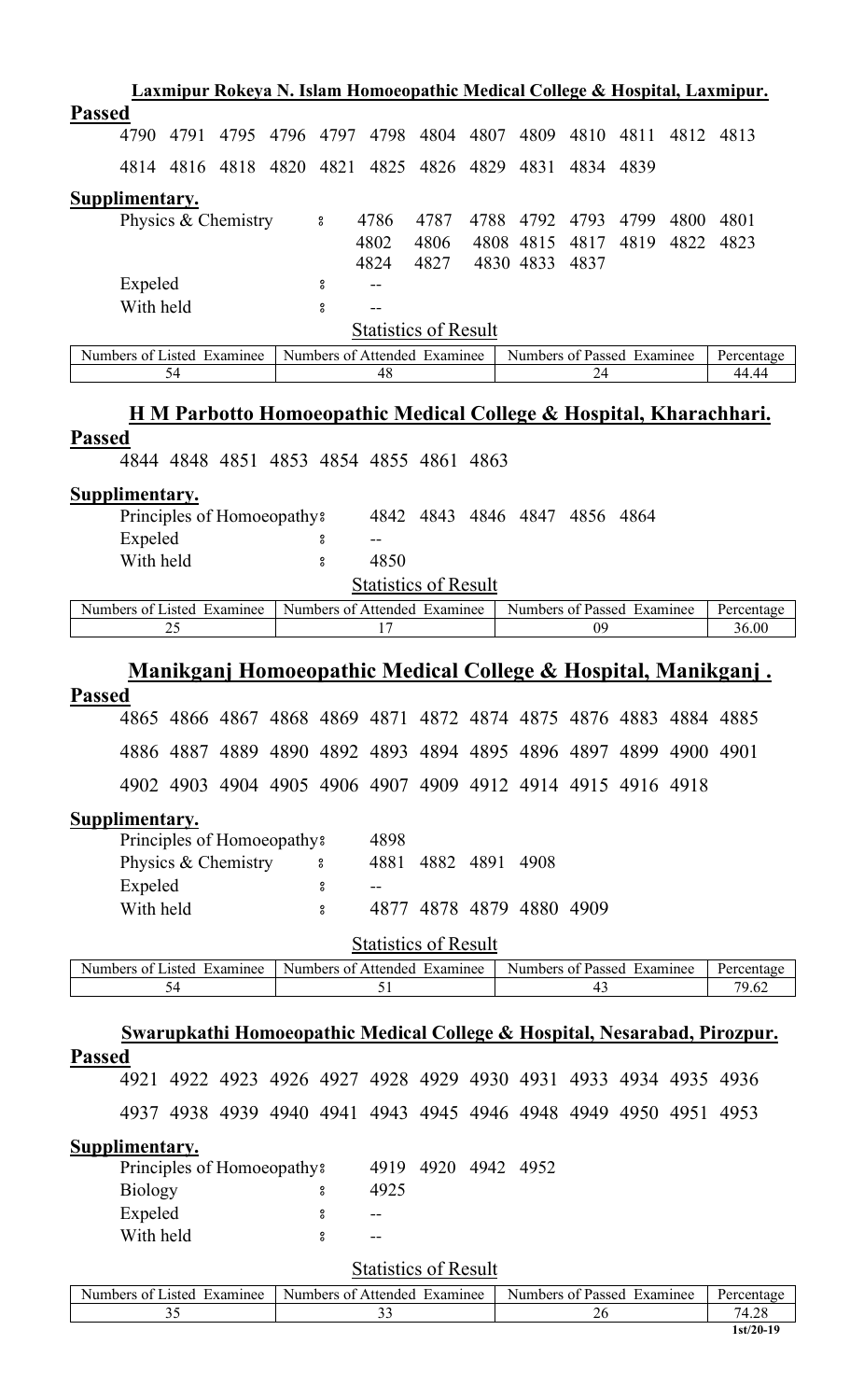|               |                       |                |                            |      |      |                                    |           |      | <u> Uttara Homoeopathic Medical College &amp; Hospital, Dhaka.</u>           |      |      |      |                     |
|---------------|-----------------------|----------------|----------------------------|------|------|------------------------------------|-----------|------|------------------------------------------------------------------------------|------|------|------|---------------------|
| <b>Passed</b> |                       |                |                            |      |      |                                    |           |      |                                                                              |      |      |      |                     |
|               | 4954                  | 4955           | 4959                       | 4963 | 4964 | 4965                               | 4966      | 4967 | 4968                                                                         | 4969 | 4970 | 4971 | 4972                |
|               | 4973                  | 4975           | 4976                       | 4977 | 4978 | 4980                               | 4981      | 4982 | 4983                                                                         | 4984 | 4986 | 4987 | 4988                |
|               | 4989                  | 4993           | 4994                       | 4995 | 4996 | 4997                               | 4998      | 5001 | 5002                                                                         | 5003 | 5004 | 5005 | 5007                |
|               | 5008                  | 5009           | 5010                       | 5011 | 5012 | 5013                               | 5014      | 5015 | 5016                                                                         | 5017 | 5018 | 5019 | 5021                |
|               | 5022                  | 5023           | 5026                       | 5027 | 5028 | 5029                               | 5030      | 5031 | 5032                                                                         | 5034 | 5035 | 5036 | 5037                |
|               | 5038                  | 5040           | 5041                       | 5042 | 5043 | 5044                               | 5045      | 5046 | 5049                                                                         | 5050 | 5051 | 5052 | 5053                |
|               | 5054                  | 5055           | 5056                       | 5058 | 5059 | 5060                               | 5064      | 5065 | 5066                                                                         | 5067 | 5068 | 5069 |                     |
|               | 5072                  | 5074           | 5075                       | 5076 | 5835 | 5836                               |           |      |                                                                              |      |      |      |                     |
|               | Supplimentary.        |                |                            |      |      |                                    |           |      |                                                                              |      |      |      |                     |
|               |                       |                | Principles of Homoeopathy? |      |      | 4956                               | 4958      | 5025 | 5057                                                                         | 5061 | 5062 |      |                     |
|               |                       |                | Organon of Medicine        |      | 8    | 5033                               |           |      |                                                                              |      |      |      |                     |
|               |                       | Meteria Medica |                            |      | ိ    | 5036                               | 5047      | 5048 |                                                                              |      |      |      |                     |
|               | Expeled               |                |                            |      | 8    |                                    |           |      |                                                                              |      |      |      |                     |
|               | With held             |                |                            |      | 8    | $-$                                |           |      |                                                                              |      |      |      |                     |
|               |                       |                |                            |      |      | <b>Statistics of Result</b>        |           |      |                                                                              |      |      |      |                     |
|               |                       |                | Numbers of Listed Examinee |      |      | Numbers of Attended Examinee       |           |      | Numbers of Passed Examinee                                                   |      |      |      | Percentage          |
|               |                       | 126            |                            |      |      | 110                                |           |      |                                                                              | 96   |      |      | $\overline{76.19}$  |
|               |                       |                |                            |      |      |                                    |           |      | Sheikh Kamal Homoeopathic Medical College & Hospital, Madaripur.             |      |      |      |                     |
| <b>Passed</b> | 5077                  | 5078           | 5079                       | 5081 | 5082 | 5083                               | 5084      | 5085 | 5086                                                                         | 5088 | 5089 | 5090 | 5093                |
|               | 5094                  | 5098           | 5099                       | 5100 | 5101 | 5102                               | 5104      | 5105 | 5107                                                                         | 5108 | 5109 | 5110 | 5112                |
|               | 5113                  |                |                            |      |      |                                    |           |      | 5114 5115 5116 5118 5119 5120 5122 5123 5124 5125 5126 5127                  |      |      |      |                     |
|               | 5129                  | 5130           | 5133                       | 5137 | 5138 | 5139                               |           |      |                                                                              |      |      |      |                     |
|               | <b>Supplimentary.</b> |                |                            |      |      |                                    |           |      |                                                                              |      |      |      |                     |
|               |                       |                | Principles of Homoeopathy? |      |      | 5080                               | 5128      |      | 5132 5135                                                                    |      |      |      |                     |
|               |                       |                | Physics & Chemistry        |      | °    | 5096                               | 5111      |      |                                                                              |      |      |      |                     |
|               | Expeled               |                |                            |      | 8    |                                    |           |      |                                                                              |      |      |      |                     |
|               | With held             |                |                            |      | °    |                                    |           |      |                                                                              |      |      |      |                     |
|               |                       |                |                            |      |      | <b>Statistics of Result</b>        |           |      |                                                                              |      |      |      |                     |
|               |                       |                | Numbers of Listed Examinee |      |      | Numbers of Attended Examinee       |           |      | Numbers of Passed Examinee                                                   |      |      |      | Percentage          |
|               |                       | 63             |                            |      |      | 54                                 |           |      |                                                                              | 45   |      |      | 71.42               |
|               |                       |                |                            |      |      |                                    |           |      | Motaher Hossain Talukder Homoeopathic Medical College & Hospital, Sirajganj. |      |      |      |                     |
| <b>Passed</b> | 5140                  | 5141           | 5143                       |      |      | 5144 5145 5146 5147                |           | 5148 | 5150                                                                         | 5152 | 5153 | 5154 | 5155                |
|               | 5156                  | 5157           | 5159                       | 5160 | 5161 | 5162                               | 5163      | 5164 | 5165                                                                         | 5166 | 5168 | 5169 | 5171                |
|               | 5172                  | 5173           | 5174                       | 5175 | 5176 | 5177                               | 5178      | 5179 | 5180                                                                         | 5181 | 5182 | 5183 | 5184                |
|               | 5186                  | 5187           | 5188                       | 5189 | 5191 |                                    | 5192 5193 |      | 5194 5196 5197                                                               |      | 5198 | 5199 | 5200                |
|               | 5201                  | 5202           | 5203                       | 5205 | 5840 | 5841                               |           |      |                                                                              |      |      |      |                     |
|               | Supplimentary.        |                |                            |      |      |                                    |           |      |                                                                              |      |      |      |                     |
|               |                       |                | Principles of Homoeopathy? |      |      | 5167                               |           |      | 5190 5195 5204                                                               |      |      |      |                     |
|               |                       |                |                            |      |      |                                    |           |      |                                                                              |      |      |      |                     |
|               |                       | Meteria Medica |                            |      | ိ    | 5185                               |           |      |                                                                              |      |      |      |                     |
|               | Expeled               |                |                            |      | 8    |                                    |           |      |                                                                              |      |      |      |                     |
|               | With held             |                |                            |      | °    |                                    |           |      |                                                                              |      |      |      |                     |
|               |                       |                |                            |      |      | <b>Statistics of Result</b>        |           |      |                                                                              |      |      |      |                     |
|               |                       | 68             | Numbers of Listed Examinee |      |      | Numbers of Attended Examinee<br>63 |           |      | Numbers of Passed Examinee                                                   | 58   |      |      | Percentage<br>85.29 |
|               |                       |                |                            |      |      |                                    |           |      |                                                                              |      |      |      |                     |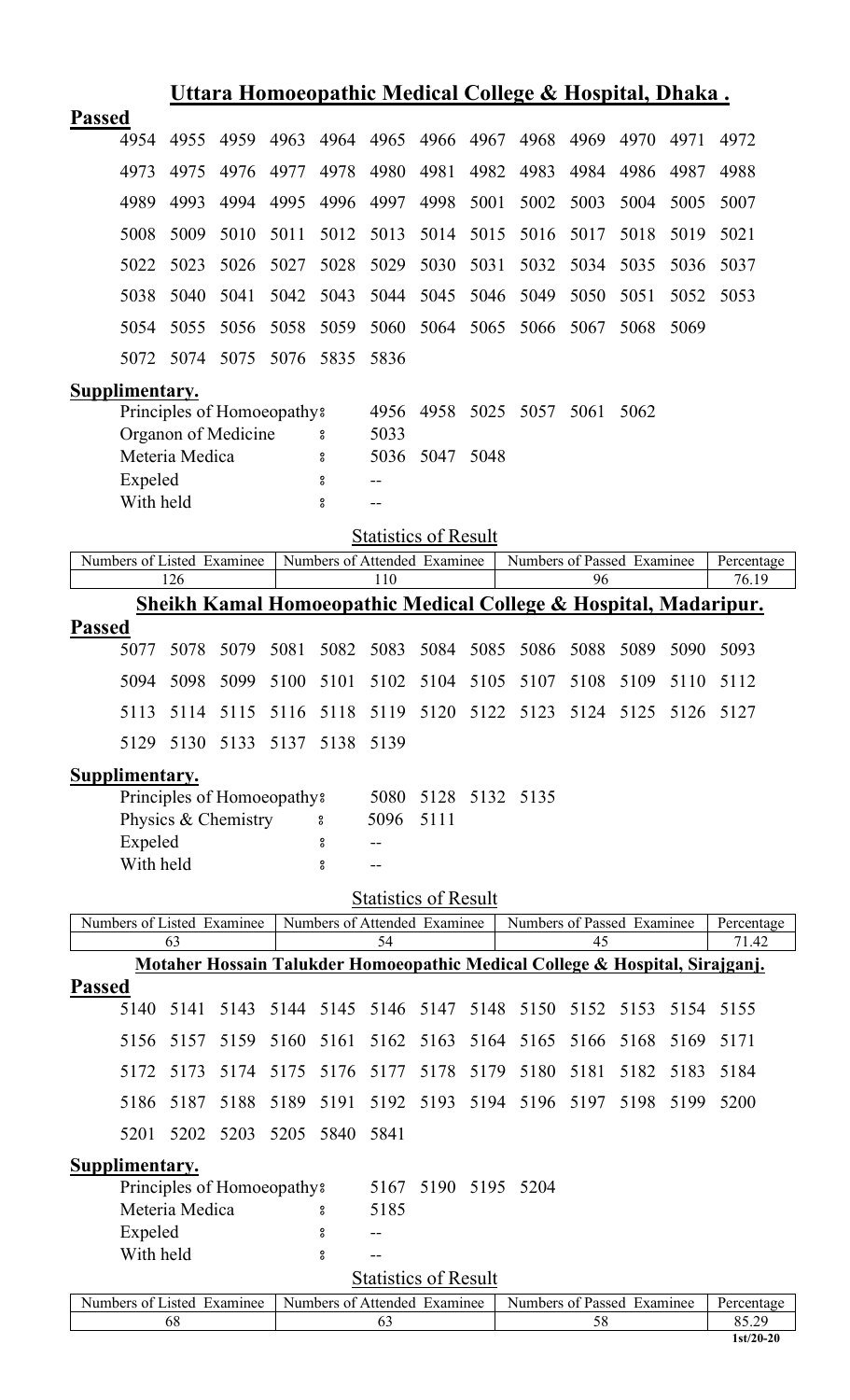|               |                       |      |                                                   |               |                                     |                | <u>Naogaon Homoeopathic Medical College &amp; Hospital, Naogaon.</u> |    |  |                     |
|---------------|-----------------------|------|---------------------------------------------------|---------------|-------------------------------------|----------------|----------------------------------------------------------------------|----|--|---------------------|
| <b>Passed</b> |                       |      |                                                   |               |                                     |                |                                                                      |    |  |                     |
|               |                       |      |                                                   |               |                                     |                | 5206 5207 5208 5210 5211 5212 5213 5214 5215 5216 5218 5219 5220     |    |  |                     |
|               | 5221                  |      |                                                   |               |                                     |                | 5222 5223 5224 5225 5226 5228 5229 5230 5231 5232 5233 5234          |    |  |                     |
|               | 5235                  |      |                                                   |               |                                     |                | 5236 5238 5239 5240 5242 5243 5244 5245 5246 5247 5248 5249          |    |  |                     |
|               | 5250                  | 5251 |                                                   |               |                                     |                | 5254 5255 5256 5257 5259 5260 5261 5262 5263 5264 5265               |    |  |                     |
|               |                       |      |                                                   |               |                                     |                | 5268 5269 5270 5271 5272 5273 5276 5278 5279 5280 5281               |    |  | 5282 5283           |
|               |                       |      |                                                   |               |                                     |                | 5284 5286 5287 5289 5290 5291 5292 5293 5294 5296 5297 5298 5299     |    |  |                     |
|               | 5301                  |      |                                                   |               |                                     |                | 5302 5304 5305 5306 5307 5308 5309 5310 5311 5312 5313 5316          |    |  |                     |
|               |                       |      | 5317 5318 5319 5322 5323 5324 5326 5842           |               |                                     |                |                                                                      |    |  |                     |
|               | Supplimentary.        |      |                                                   |               |                                     |                |                                                                      |    |  |                     |
|               |                       |      | Principles of Homoeopathy?                        |               | 5300                                | 5321           |                                                                      |    |  |                     |
|               | Expeled               |      | Organon of Medicine                               | $\rm ^o$<br>8 | 5315                                |                |                                                                      |    |  |                     |
|               | With held             |      |                                                   | 8             |                                     |                |                                                                      |    |  |                     |
|               |                       |      |                                                   |               | <b>Statistics of Result</b>         |                |                                                                      |    |  |                     |
|               |                       | 122  | Numbers of Listed Examinee                        |               | Numbers of Attended Examinee<br>105 |                | Numbers of Passed Examinee                                           | 99 |  | Percentage<br>81.14 |
|               |                       |      |                                                   |               |                                     |                |                                                                      |    |  |                     |
|               |                       |      |                                                   |               |                                     |                | Firoza Amu Homoeopathic Medical College & Hospital, Jhalkathi.       |    |  |                     |
| <b>Passed</b> |                       |      |                                                   |               |                                     |                |                                                                      |    |  |                     |
|               | 5327                  |      |                                                   |               |                                     |                | 5328 5329 5330 5332 5333 5334 5335 5336 5337 5338 5341 5342          |    |  |                     |
|               |                       |      |                                                   |               |                                     |                | 5343 5344 5347 5349 5350 5351 5352 5353 5354 5355 5356 5361 5362     |    |  |                     |
|               |                       |      |                                                   |               |                                     |                | 5364 5365 5366 5367 5368 5369 5371 5372 5374 5375 5376 5377          |    |  |                     |
|               | Supplimentary.        |      |                                                   |               |                                     |                |                                                                      |    |  |                     |
|               |                       |      | Principles of Homoeopathy?<br>Physics & Chemistry | °             | 5340                                | 5358 5363 5378 |                                                                      |    |  |                     |
|               | Expeled               |      |                                                   | °             |                                     |                |                                                                      |    |  |                     |
|               | With held             |      |                                                   | 8             |                                     |                |                                                                      |    |  |                     |
|               |                       |      |                                                   |               | <b>Statistics of Result</b>         |                |                                                                      |    |  |                     |
|               |                       | 52   | Numbers of Listed Examinee                        |               | Numbers of Attended Examinee<br>52  |                | Numbers of Passed Examinee                                           | 38 |  | Percentage<br>73.07 |
|               |                       |      |                                                   |               |                                     |                | <u>Savar Homoeopathic Medical College &amp; Hospital, Dhaka.</u>     |    |  |                     |
| <b>Passed</b> |                       |      |                                                   |               |                                     |                |                                                                      |    |  |                     |
|               | 5379                  |      |                                                   |               |                                     |                | 5380 5381 5384 5385 5386 5389 5390 5391 5394 5395 5397 5398          |    |  |                     |
|               |                       |      |                                                   |               |                                     |                | 5399 5401 5402 5403 5404 5405 5406 5407 5408 5409 5410 5411 5412     |    |  |                     |
|               |                       |      | 5413 5414 5417 5418 5419 5420 5421 5422           |               |                                     |                |                                                                      |    |  |                     |
|               | <b>Supplimentary.</b> |      |                                                   |               |                                     |                |                                                                      |    |  |                     |
|               | Expeled               |      | Principles of Homoeopathy?                        |               |                                     | 5382 5415 5416 |                                                                      |    |  |                     |
|               | With held             |      |                                                   | 8<br>8        |                                     |                |                                                                      |    |  |                     |
|               |                       |      |                                                   |               | <b>Statistics of Result</b>         |                |                                                                      |    |  |                     |
|               |                       |      | Numbers of Listed Examinee                        |               | Numbers of Attended Examinee        |                | Numbers of Passed Examinee                                           |    |  | Percentage          |
|               |                       | 45   |                                                   |               | 38                                  |                |                                                                      | 34 |  | 75.55               |

 $\lfloor$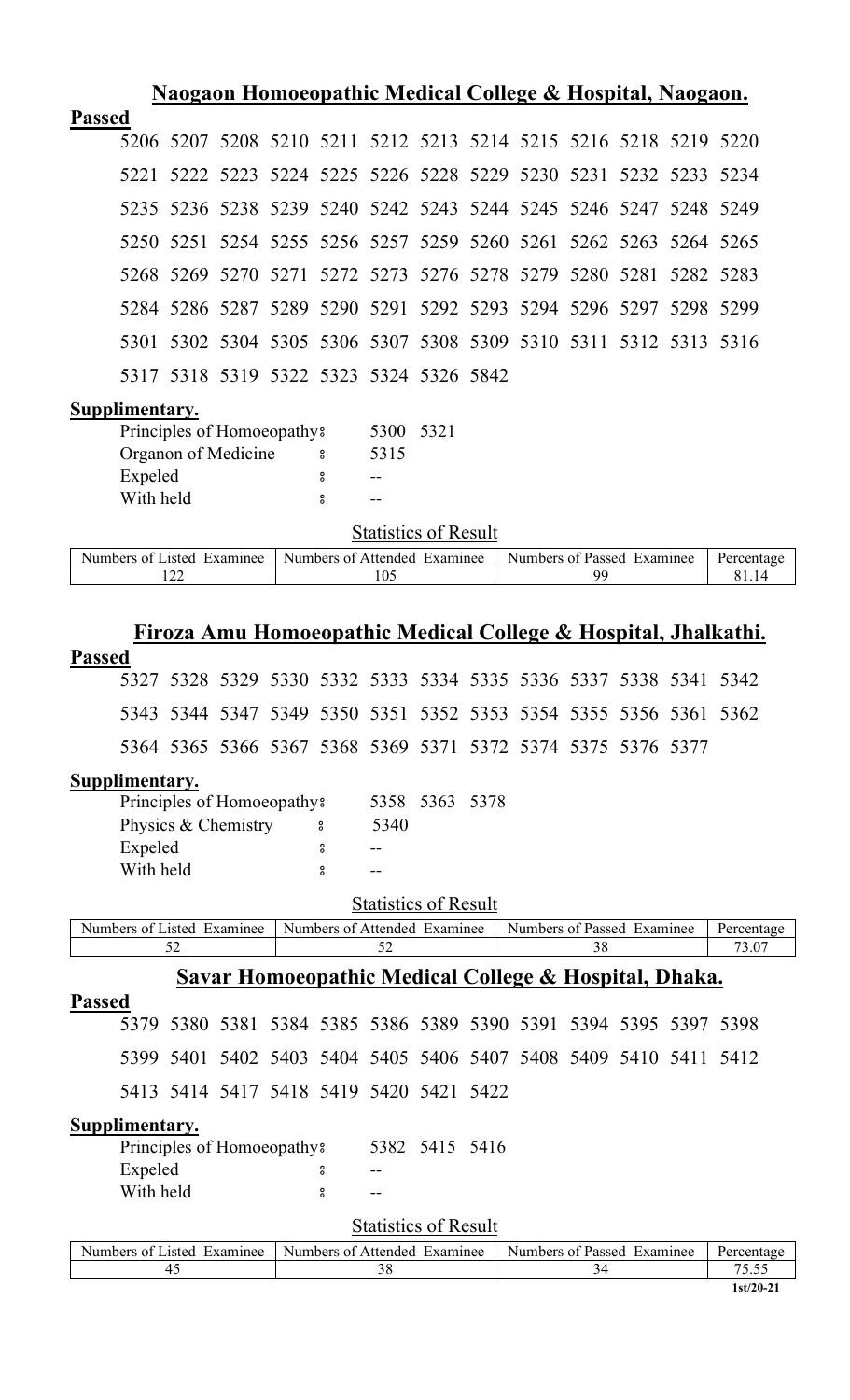|               |                |                     |  |                | Feni Homoeopathic Medical College & Hospital, Feni.              |      |                                    |  |                               |      |
|---------------|----------------|---------------------|--|----------------|------------------------------------------------------------------|------|------------------------------------|--|-------------------------------|------|
| <b>Passed</b> |                |                     |  |                |                                                                  |      |                                    |  |                               |      |
|               |                |                     |  |                | 5427 5428 5432 5434 5438 5442 5443 5444 5445 5446 5449 5450 5451 |      |                                    |  |                               |      |
|               |                |                     |  |                | 5452 5453 5454 5459 5460 5465 5471 5472 5473                     |      |                                    |  |                               |      |
|               | Supplimentary. |                     |  |                |                                                                  |      |                                    |  |                               |      |
|               |                | Physics & Chemistry |  | 8 <sup>o</sup> | 5424                                                             | 5429 |                                    |  | 5430 5431 5433 5435 5436 5437 |      |
|               |                |                     |  |                | 5439                                                             | 5440 |                                    |  | 5441 5447 5448 5458 5462 5464 |      |
|               |                |                     |  |                | 5466                                                             | 5467 |                                    |  | 5468 5474 5475 5476 5477      | 5478 |
|               | Expeled        |                     |  | 8              | $- -$                                                            |      |                                    |  |                               |      |
|               | With held      |                     |  | ႙              |                                                                  |      |                                    |  |                               |      |
|               |                |                     |  |                |                                                                  |      | $\sim$ $\sim$ $\sim$ $\sim$ $\sim$ |  |                               |      |

| *xamınee<br>$\mathbf{N}$<br>1stec<br>uhers.<br>$\Omega$ | xamınee!<br>Numbers,<br>Affendec<br>ി | <b>Numbers</b><br>xaminee<br>Passec<br>$\mathbf{r}$ |  |
|---------------------------------------------------------|---------------------------------------|-----------------------------------------------------|--|
| υ.                                                      | 46                                    | $\overline{\phantom{a}}$<br><u>_</u>                |  |

#### **Dr Dilip Roy Homoeopathic Medical College & Hospital, Boalmari,Faridpur.**

| <b>Passed</b> |  |  |                               |  |  |  |                                                                  |  |
|---------------|--|--|-------------------------------|--|--|--|------------------------------------------------------------------|--|
|               |  |  |                               |  |  |  | 5479 5481 5483 5486 5488 5489 5490 5491 5492 5494 5495 5496 5497 |  |
|               |  |  |                               |  |  |  | 5498 5499 5500 5502 5503 5504 5505 5506 5507 5508 5509 5510 5511 |  |
|               |  |  |                               |  |  |  | 5513 5514 5515 5518 5519 5521 5522 5524 5525 5526 5527 5528 5529 |  |
|               |  |  |                               |  |  |  | 5530 5531 5532 5533 5534 5535 5536 5538 5539 5541 5543 5544 5545 |  |
|               |  |  | 5548 5549 5550 5555 5556 5557 |  |  |  |                                                                  |  |
| Supplimentary |  |  |                               |  |  |  |                                                                  |  |

| Supplimentary. |
|----------------|
|----------------|

| Principles of Homoeopathy? |   | 5501      |  |
|----------------------------|---|-----------|--|
| Meteria Medica             | 8 | 5537      |  |
| Physics & Chemistry        | 8 | 5512 5420 |  |
| Expeled                    | 8 |           |  |
| With held                  | 8 |           |  |
|                            |   |           |  |

#### **Statistics of Result**

| Examinee<br>Numbers<br>usted.<br>- OT | Examinee<br>Attended<br>Numbers of | <b>Numbers</b><br>Examinee<br>Passed<br>$\cdot$ $\alpha$ <sup>+</sup> | Percentage |
|---------------------------------------|------------------------------------|-----------------------------------------------------------------------|------------|
| $\overline{\phantom{a}}$              |                                    |                                                                       | /4.68      |

#### **Birmuktijodha Atiur Rahman Model Homoeopathic Medical College & Hospital, Sherpur .**

|               |                       |  |  |                                        |   |       |                     | $\frac{1}{2}$ $\frac{1}{2}$ $\frac{1}{2}$ $\frac{1}{2}$ $\frac{1}{2}$ $\frac{1}{2}$ $\frac{1}{2}$ $\frac{1}{2}$ $\frac{1}{2}$ $\frac{1}{2}$ $\frac{1}{2}$ $\frac{1}{2}$ $\frac{1}{2}$ $\frac{1}{2}$ $\frac{1}{2}$ $\frac{1}{2}$ $\frac{1}{2}$ $\frac{1}{2}$ $\frac{1}{2}$ $\frac{1}{2}$ $\frac{1}{2}$ $\frac{1}{2}$ |                     |  |                                                                  |  |
|---------------|-----------------------|--|--|----------------------------------------|---|-------|---------------------|---------------------------------------------------------------------------------------------------------------------------------------------------------------------------------------------------------------------------------------------------------------------------------------------------------------------|---------------------|--|------------------------------------------------------------------|--|
| <b>Passed</b> |                       |  |  |                                        |   |       |                     |                                                                                                                                                                                                                                                                                                                     |                     |  |                                                                  |  |
|               |                       |  |  |                                        |   |       |                     |                                                                                                                                                                                                                                                                                                                     |                     |  | 5559 5560 5561 5562 5563 5564 5565 5570 5571 5572 5574 5575 5576 |  |
|               |                       |  |  |                                        |   |       |                     |                                                                                                                                                                                                                                                                                                                     |                     |  | 5578 5579 5581 5583 5584 5586 5587 5588 5589 5590 5591 5592 5593 |  |
|               |                       |  |  |                                        |   |       |                     |                                                                                                                                                                                                                                                                                                                     |                     |  | 5597 5601 5604 5607 5608 5609 5612 5613 5614 5615 5616 5621 5622 |  |
|               | Supplimentary.        |  |  |                                        |   |       |                     |                                                                                                                                                                                                                                                                                                                     |                     |  |                                                                  |  |
|               |                       |  |  | Principles of Homoeopathy <sup>3</sup> |   | 5577  |                     |                                                                                                                                                                                                                                                                                                                     | 5598 5603 5605 5606 |  |                                                                  |  |
|               | Physics & Chemistry 8 |  |  |                                        |   |       | 5580 5594 5602 5618 |                                                                                                                                                                                                                                                                                                                     |                     |  |                                                                  |  |
| Expeled<br>8  |                       |  |  |                                        |   | $- -$ |                     |                                                                                                                                                                                                                                                                                                                     |                     |  |                                                                  |  |
|               | With held             |  |  |                                        | 8 |       |                     |                                                                                                                                                                                                                                                                                                                     |                     |  |                                                                  |  |
|               |                       |  |  |                                        |   |       |                     |                                                                                                                                                                                                                                                                                                                     |                     |  |                                                                  |  |

| .1sted<br>Examinee<br>Numbers of L | Numbers of Attended<br>Examinee | Examinee<br>Numbers of Passed | Percentage  |
|------------------------------------|---------------------------------|-------------------------------|-------------|
| 0C                                 | υU                              |                               | 59.09       |
|                                    |                                 |                               | $1st/20-22$ |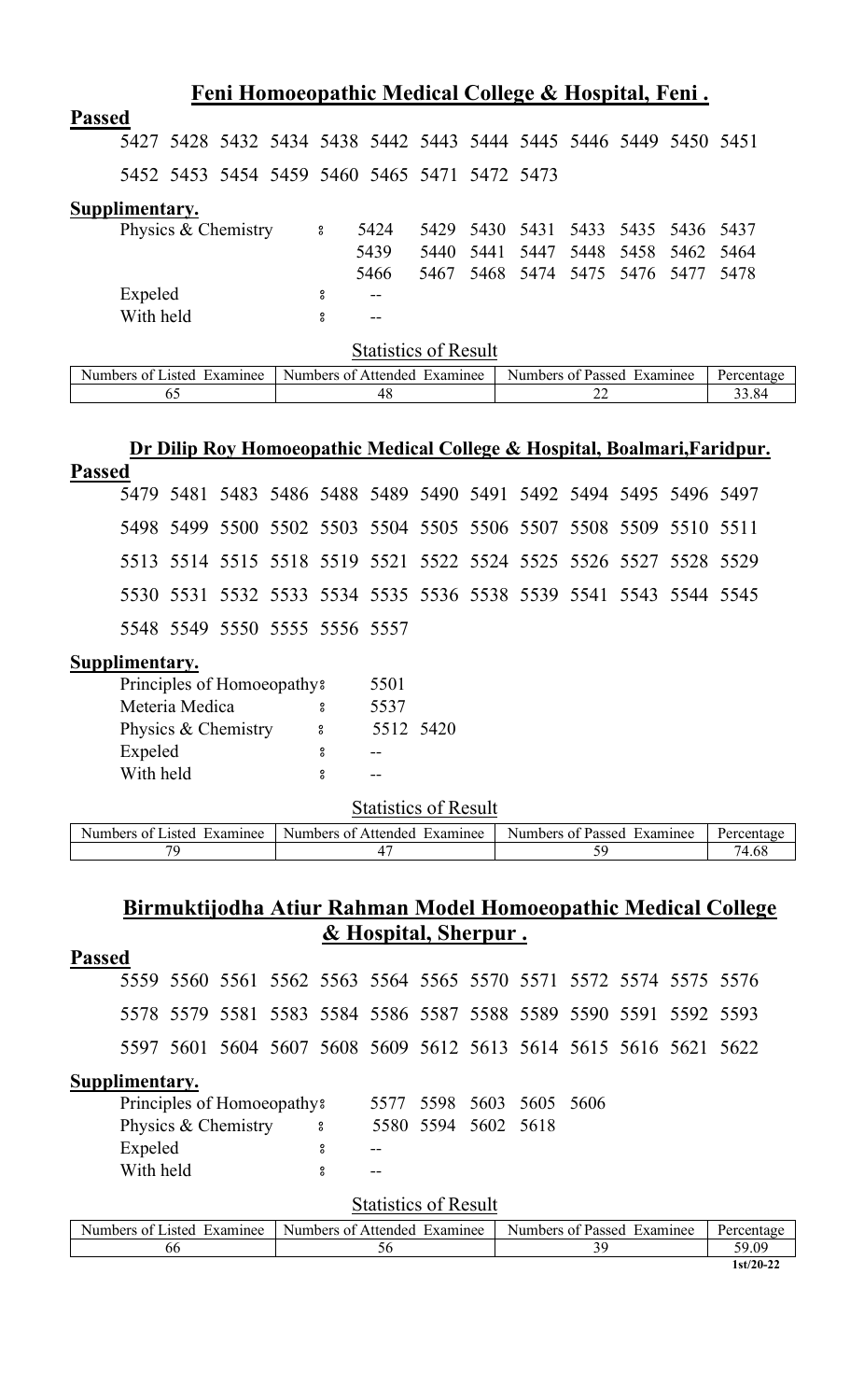|                                                                        |                |    |                                        |  |          |                                                                  |      |  |    |                            | Kolaroa Homoeopathic Medical College & Hospital, Kolaroa, Satkhira. |
|------------------------------------------------------------------------|----------------|----|----------------------------------------|--|----------|------------------------------------------------------------------|------|--|----|----------------------------|---------------------------------------------------------------------|
| <b>Passed</b>                                                          |                |    |                                        |  |          |                                                                  |      |  |    |                            |                                                                     |
|                                                                        |                |    |                                        |  |          | 5624 5625 5626 5627 5628 5630 5631 5632 5633 5634 5636 5637 5639 |      |  |    |                            |                                                                     |
|                                                                        |                |    |                                        |  |          | 5640 5645 5646 5647 5648 5649 5650 5652 5654 5655 5660 5661 5662 |      |  |    |                            |                                                                     |
|                                                                        |                |    | 5665 5666 5667 5668                    |  |          |                                                                  |      |  |    |                            |                                                                     |
| Supplimentary.                                                         |                |    |                                        |  |          |                                                                  |      |  |    |                            |                                                                     |
|                                                                        |                |    | Principles of Homoeopathy <sup>3</sup> |  |          | 5656                                                             | 5658 |  |    |                            |                                                                     |
|                                                                        | <b>Biology</b> |    |                                        |  | 8        | 5643                                                             |      |  |    |                            |                                                                     |
|                                                                        |                |    | Physics & Chemistry                    |  | $\rm ^o$ | 5629                                                             | 5657 |  |    |                            |                                                                     |
|                                                                        | Expeled        |    |                                        |  | 8        |                                                                  |      |  |    |                            |                                                                     |
|                                                                        | With held      |    |                                        |  | å        |                                                                  |      |  |    |                            |                                                                     |
|                                                                        |                |    |                                        |  |          | <b>Statistics of Result</b>                                      |      |  |    |                            |                                                                     |
|                                                                        |                |    | Numbers of Listed Examinee             |  |          | Numbers of Attended Examinee                                     |      |  |    | Numbers of Passed Examinee | Percentage                                                          |
|                                                                        |                | 45 |                                        |  |          | 40                                                               |      |  | 30 |                            | 66.66                                                               |
| Chandpur Homoeopathic Medical College & Hospital, Shahrasti, Chandpur. |                |    |                                        |  |          |                                                                  |      |  |    |                            |                                                                     |
| <b>Passed</b>                                                          |                |    |                                        |  |          |                                                                  |      |  |    |                            |                                                                     |
|                                                                        |                |    |                                        |  |          | 5669 5670 5672 5674 5675 5676 5677 5678 5679 5680 5681 5682 5683 |      |  |    |                            |                                                                     |

## **Supplimentary.**

| Principles of Homoeopathy 85671 |       | 5673 |
|---------------------------------|-------|------|
| Expeled                         | $- -$ |      |
| With held                       | --    |      |

#### **Statistics of Result**

| Examinee<br>Numbers<br>usted.<br>ΩŤ | Examinee<br>Affended<br>Numbers of | Examinee<br>Numbers of<br>Passed | Percentage |
|-------------------------------------|------------------------------------|----------------------------------|------------|
|                                     |                                    | . .                              | 86.6       |

## **Mowlana Azizur Rahman Nesarabadi Homoeopathic Medical College & Hospital, Rajapur, Jhalkathi .**

| D<br>rassed |
|-------------|
|-------------|

|  |  | 5684 5685 5686 5687 5688 5689 5690 5694 5695 5697 5698 5699 5700 |  |  |  |  |
|--|--|------------------------------------------------------------------|--|--|--|--|
|  |  | 5701 5702 5703 5704 5705 5706 5707 5708 5709 5710 5712 5713 5714 |  |  |  |  |
|  |  | 5715 5716 5717 5718 5719 5721 5722 5723 5724 5725 5726 5727 5728 |  |  |  |  |
|  |  | 5729 5730 5731 5732 5733 5734 5735 5736 5737 5738 5739 5740 5741 |  |  |  |  |
|  |  | 5742 5743 5744 5745 5746 5748 5749 5750 5751 5752 5753 5754 5755 |  |  |  |  |
|  |  | 5756 5757 5758 5761 5763 5764 5766 5767 5769 5770 5771 5773 5774 |  |  |  |  |
|  |  | 5776 5777 5779 5782 5784 5785 5833                               |  |  |  |  |

## **Supplimentary.**

| Principles of Homoeopathy <sup>8</sup><br>5696 |   |      |  |  |  |  |  |  |  |
|------------------------------------------------|---|------|--|--|--|--|--|--|--|
| Physics & Chemistry                            | 8 | 5693 |  |  |  |  |  |  |  |
| Expeled                                        | ႙ |      |  |  |  |  |  |  |  |
| With held                                      | ႙ |      |  |  |  |  |  |  |  |

| Numbers of Listed Examinee | Examinee<br>Numbers of Attended | Numbers of Passed<br>Examinee | Percentage |
|----------------------------|---------------------------------|-------------------------------|------------|
| 104                        | 90                              | oс                            |            |
|                            |                                 |                               | 1st/20-23  |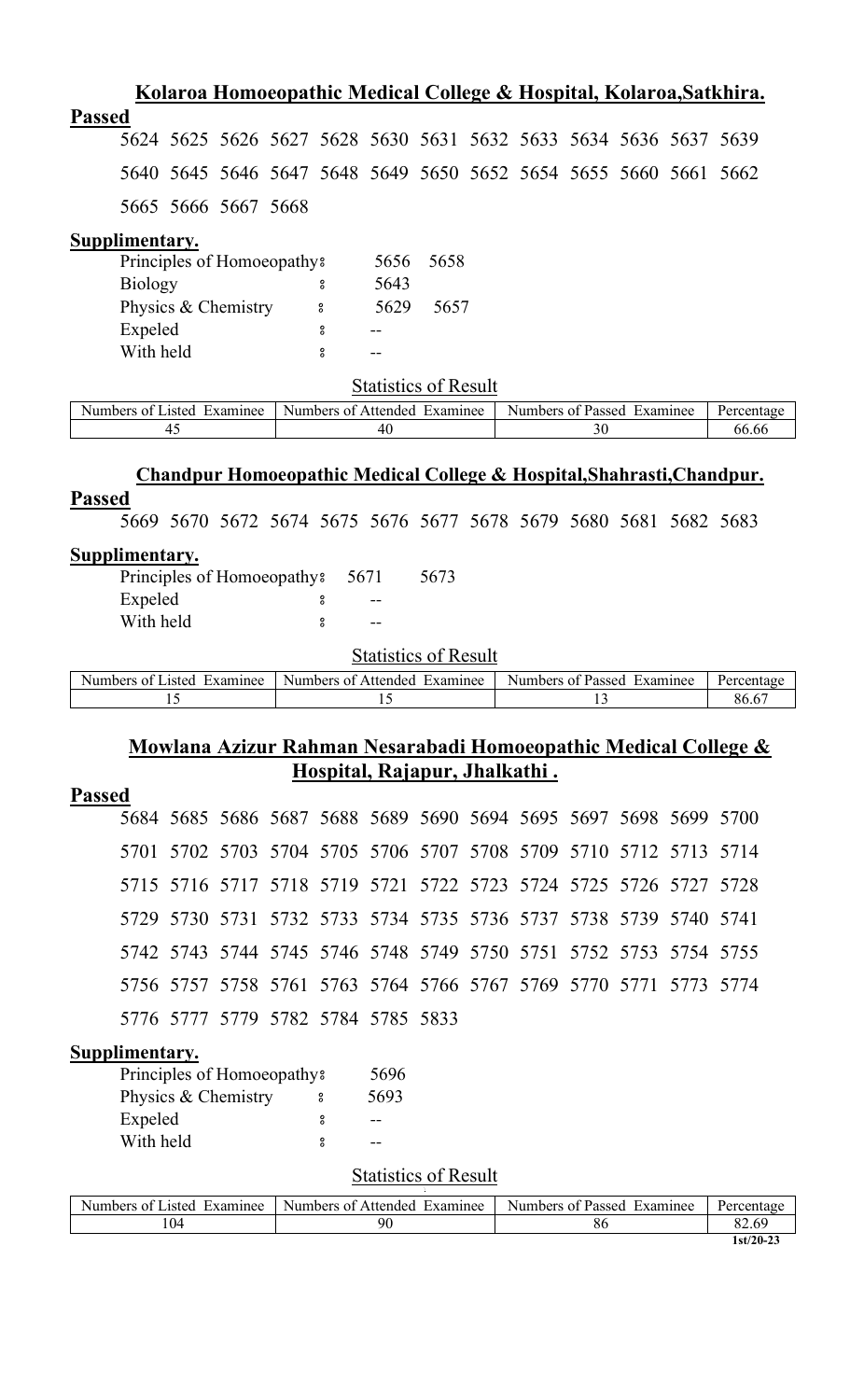| Tungipara Homoeopathic Medical College & Hospital, Tungipara, Gopalganj. |                              |           |  |  |                                         |    |  |  |            |
|--------------------------------------------------------------------------|------------------------------|-----------|--|--|-----------------------------------------|----|--|--|------------|
| <b>Passed</b>                                                            |                              |           |  |  |                                         |    |  |  |            |
| 5786 5790 5792 5793 5794 5795                                            |                              |           |  |  |                                         |    |  |  |            |
| Supplimentary.                                                           |                              |           |  |  |                                         |    |  |  |            |
| Principles of Homoeopathy <sup>3</sup>                                   |                              | 5802 5814 |  |  |                                         |    |  |  |            |
| Expeled                                                                  | 8                            |           |  |  |                                         |    |  |  |            |
| With held                                                                | 8                            |           |  |  | 5798 5799 5801 5803 5804 5806 5807 5809 |    |  |  |            |
|                                                                          |                              |           |  |  | 5811 5813 5818 5819 5820 5823 5824 5826 |    |  |  |            |
|                                                                          |                              | 5827      |  |  |                                         |    |  |  |            |
| <b>Statistics of Result</b>                                              |                              |           |  |  |                                         |    |  |  |            |
| Numbers of Listed Examinee                                               | Numbers of Attended Examinee |           |  |  | Numbers of Passed Examinee              |    |  |  | Percentage |
| 44                                                                       |                              | 26        |  |  |                                         | 23 |  |  | 52.27      |

#### Total Statistics of Result

| $\sim$ $\sim$<br>Numbers<br>Examinee<br>.1sted<br>. വ | Examinee<br>Numbers of $\lambda$<br>Attended | . Examinee<br><b>Numbers</b><br>0Ť.<br>Passed | <b>Percentage</b> |
|-------------------------------------------------------|----------------------------------------------|-----------------------------------------------|-------------------|
| ເວເາ<br>∠ں∪ر                                          | د صدر ح<br>3073                              | 440 <sub>0</sub>                              | .                 |

The Bangladesh Homoeopathic board has reserved the rights of any necessary corrections, alterations. Nobody has any right to explain anything in his favour due to the printing mistake or any other causes or reasons.

If any mistakes comes to the notice of the Board, the Board has the rights to correct the same..

#### **(Dr Md Shahidul Islam) Controller of Examinations Bangladesh Homoeopathic Board**

#### BHB-9/19-20/1916(154) Date. 09-02-2022

**Copy forwarded for kind information & necessary action to**

- 1. Chairman & all members, Bangladesh Homoeopathic board. Dhaka.
- 2. PS to the Honourable Minister , Ministy of Health & family Welfare. Govt. of the peoples Republic of Bangladesh. Dhaka.
- 3. PS to the Secretary, Ministy of Health & family Welfare. Govt. of the peoples Republic of Bangladesh. Dhaka
- 4. Director , Public education, Govt. of the peoples Republic of Bangladesh. Dhaka
- 5. Director , Homoeopathic & Indeginous, Mohakhali, Dhaka.
- 6. Chairman, Examination Comittee, Bangladesh Homoeopathic board.
- 7. Registrar, Bangladesh Homoeopathic board, Dhaka
- 8. Asst. Registrar, Bangladesh Homoeopathic board, Dhaka
- 9. Convenor & Members, Dicipline Comittee, Bangladesh Homoeopathic boa rd, Dhaka.
- 10. Principal, All recognised Homoeopathic Medical Collage & Hospital
- 11. All sections. Bangladesh Homoeopathic board, Dhaka.
- 12. Directors (News) All Electronic & Printing media .
- 13. Notice Board, Bangladesh Homoeopathic board, Dhaka.

**(Dr Md Shahidul Islam) Controller of Examinations Bangladesh Homoeopathic Board 1st/20-24**